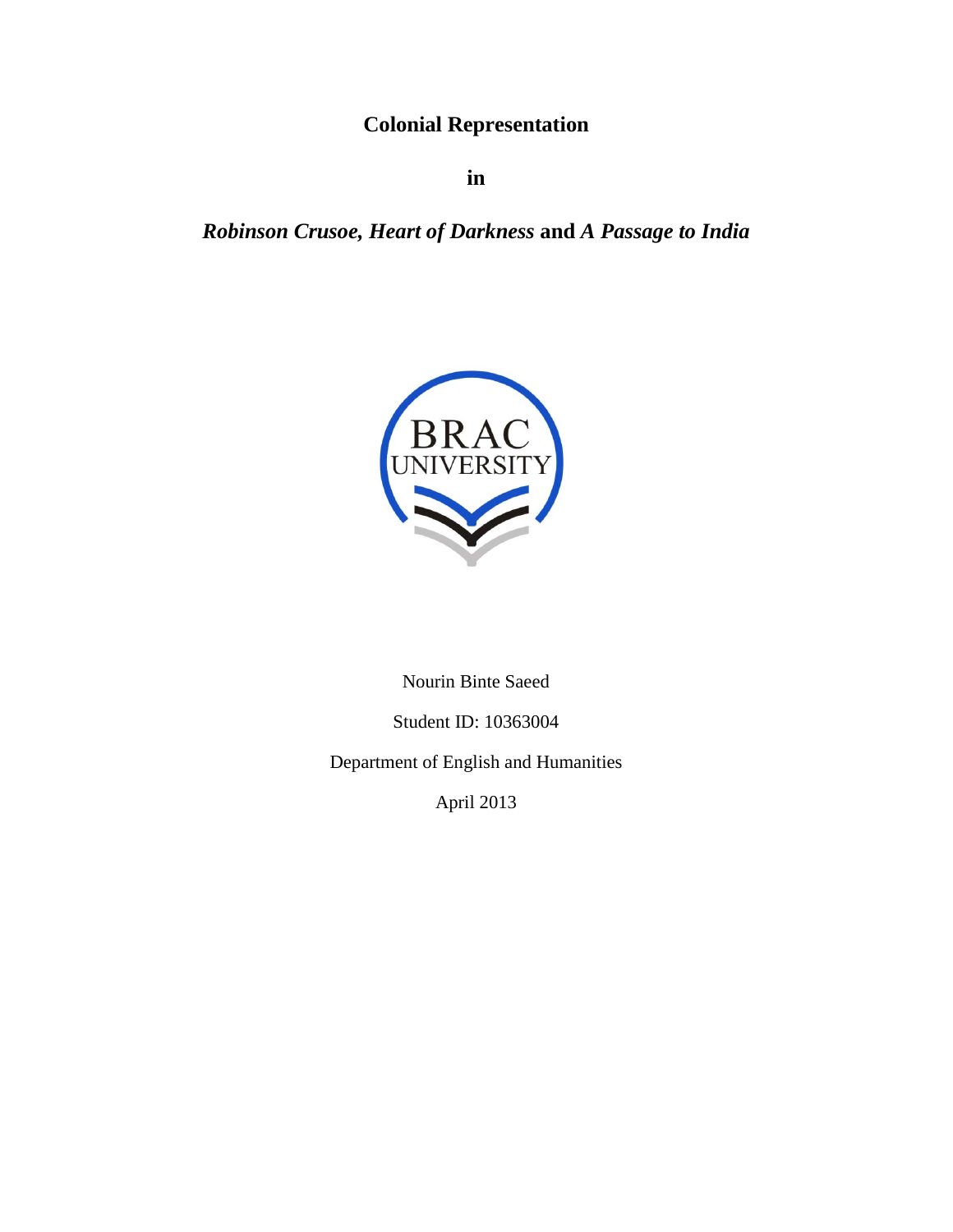# Contents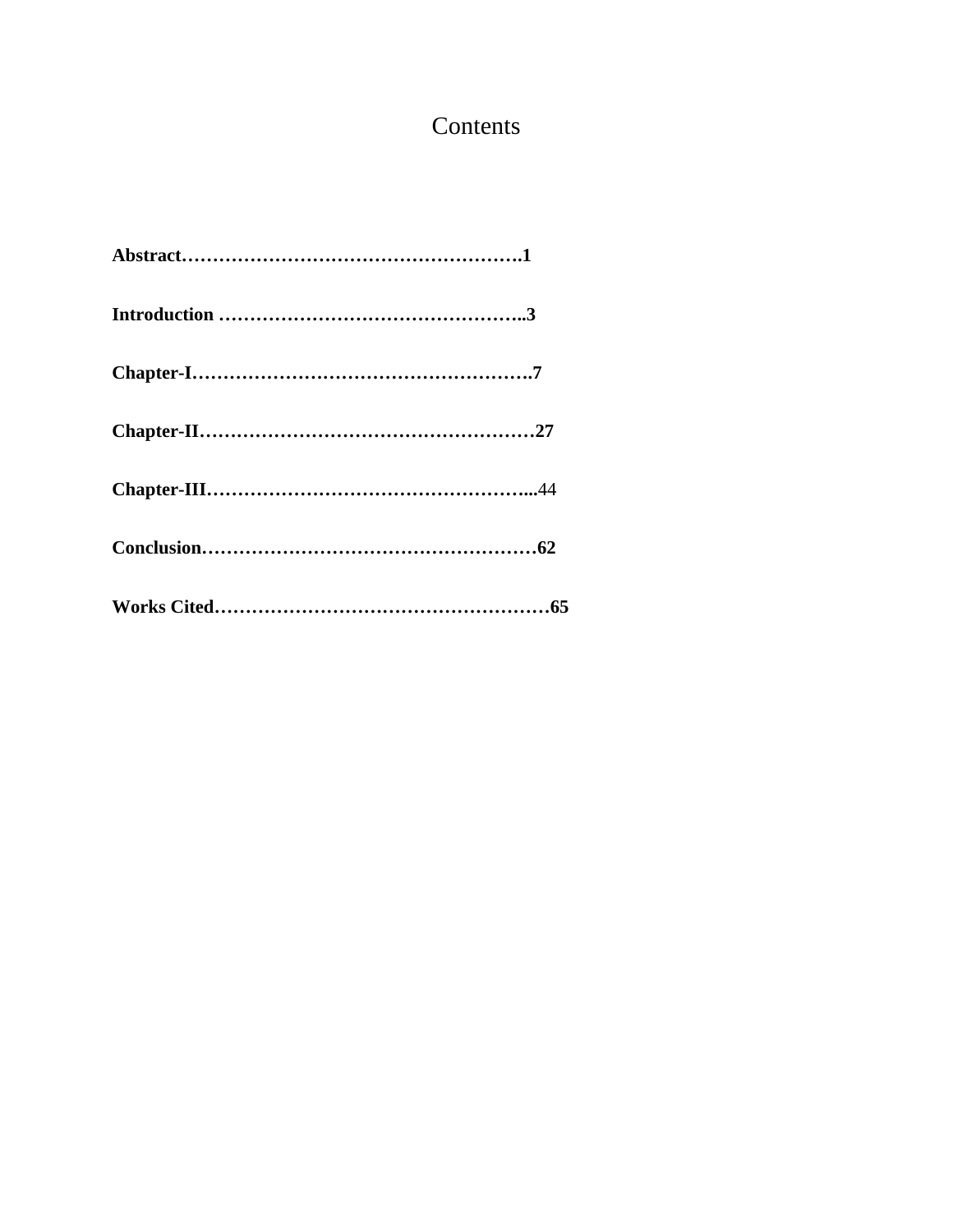### Acknowledgements

First of all I would like to thank my supervisor, professor Sayed Monjorul Islam, for his supports, inspiration and supervision. Also I would like to thank my family, friends and colleagues for being with me and understand my problems. Finally I want to thank my parents for their constant support and guidance; otherwise it would be impossible for me to complete this dissertation.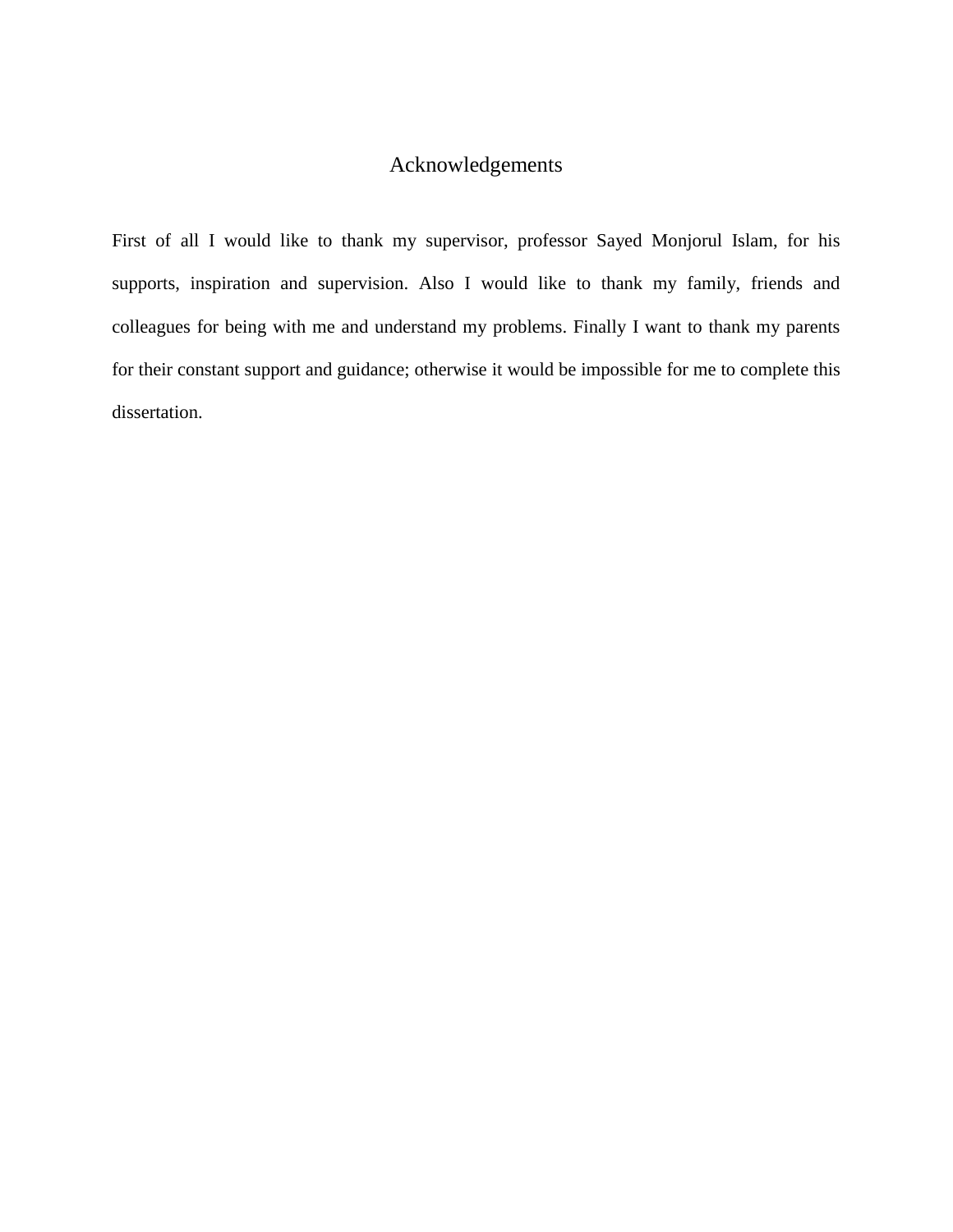#### **Abstract**

Representation can be defined as the presentation of an object, individual, idea or entity not by drawing it as it is but by "representing" it or preparing it in a new structure or a new form. The discourse of colonialism defines "others" as colonial subjects by constructing them in a process of representation. Colonial representation presents semiotic meanings in which words, characters or situations often express contradictory or complementary impulses, attitudes. The various forms of representations like visual, textual actually show calculative "images" which are connected with power of inequalities and subordination. Colonial representation is a political representation that cannot be "natural" or "true". It is constructed with false images, images that relate with colonizers ideology. In this dissertation my intention is to explore colonial representation through the novels of three European writers, E. M. Forster, Joseph Conrad and Daniel Defoe. These three writers deal with colonial discourses which reveal foreign cultures as "dark" and "depraved". Representation of the minority image again and again comes as evil where European images are considered pure and superior.

In the first chapter I will look at the colonial aspects of *Robinson Crusoe* where an Englishman asserts and reasserts his Christian moral and British superiority in order to consider his sense of identity and I will also show how subjugation, domination, profit and power are reflected in the adventure fiction.

In the second chapter I will discuss how Conrad represents Africa in *Heart of Darkness* and establishes an imperialist ideology that represents the colonists and the colonized in a binary opposition. I will also show how Conrad portrayed the people? The west as rational and superior while the Africans - other as inferior.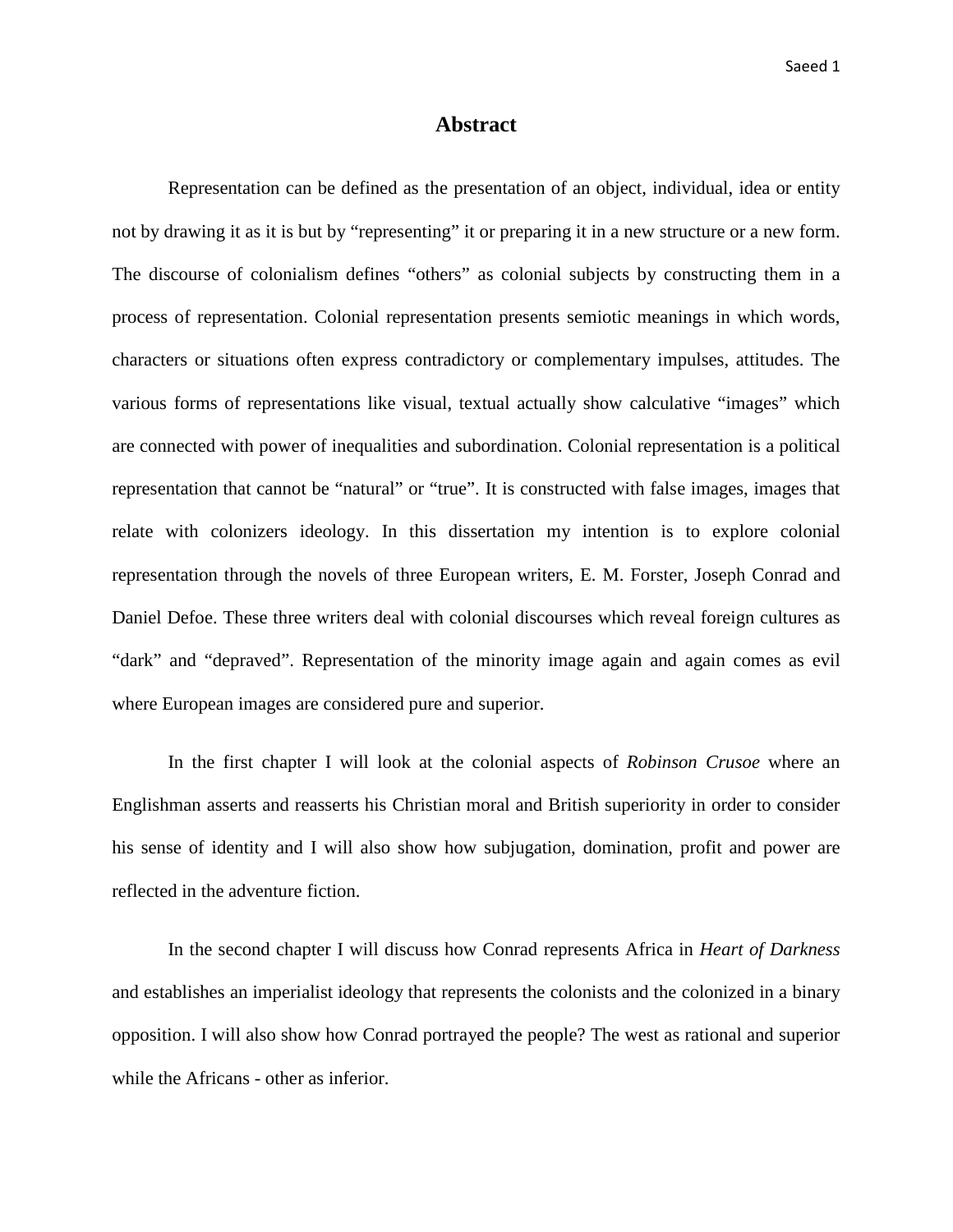In the third chapter I will explore the politics of representation of India and the colonial background of the novel *A Passage to India* which represents a masterly study of racial antagonism- two great races with different heritage and history, neither understanding other, nor even desiring to do so.

Colonialism is a practice of the powerful over the less powerful. It is defined as an occupation of workers territory by a stronger nation or state for "political domination" "economic exploitation" and "civilizing mission." Through these novels these three authors deal with imperialism, racism, class and cultural conflict to show how colonialism creates false illusion to believe that the West is "self" and the East is "other"; one is "superior" other is "subaltern". Representation is an important aspect of colonialism and according to Edward Said representations of the Orient both visual and textual is a kind of illusion not real rather than biased and constructed by "Western Ideology."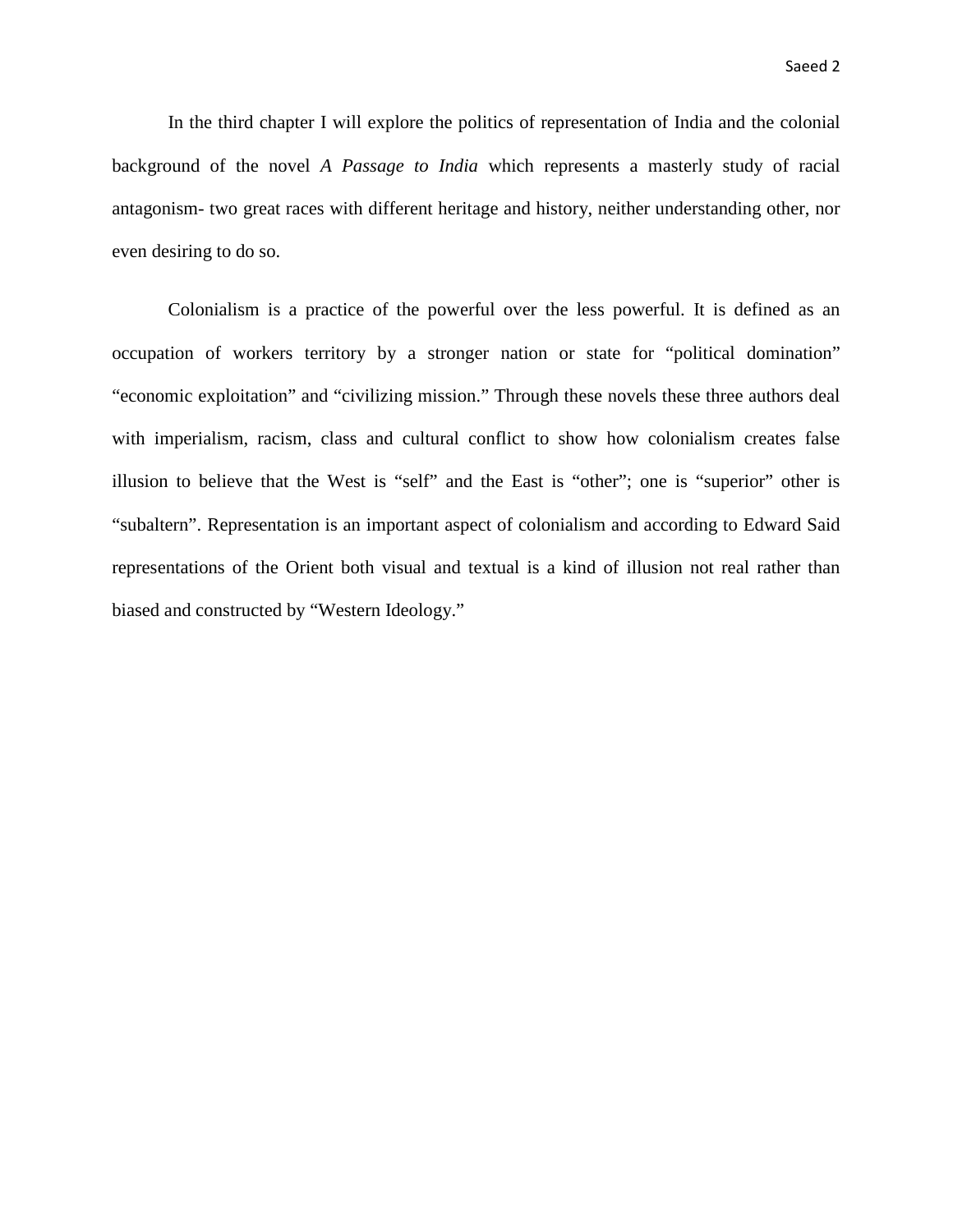#### **Introduction**

Colonial representation relies on political images which are constructed by the ideas of power and domination over "others." This type of representation is "man made", so colonial representation is a kind of colonial discourse which creates a false Ideology. Ideology represents some images, ideas, values which are part of our life and these ideas, beliefs, values are invisible as well as implicit but this invisible power constantly governs our life, society and our mind. Colonial representation is always full of colonizers ideologies and values. Gayatri Spivak addresses the issue and finds that it also creates the problem of speaking of name. Representation has a power of interpretation. It becomes more prominent by representing the subaltern because the dominant groups always hold the "power over representation." The interpretation and the actual meanings of representation are one-sided, biased and imaginative. It has some specific meaning which is totally opposite to the real meaning. So representation of the colonized or the marginalized group is fully allegorical and typical.

Representation is a discourse that organizes one's identity and existence. It is a process to determine and categorize human society into two different groups: superior and subaltern. In *Black Skin White Masks*, Franz Fanon suggests that colonial representation legitimates white supremacy over colonized people to create an invisible boundary between these two groups. It is a process of discrimination, inequality and alienation. The White race is represented in terms of its culture, history, language, values is superior to the non-white people. This strong sense of superiority in the colonizers mind leads the colonized to adopt their language, culture and customs so that they can compensate for the feeling of inferiority in their self-identity. This is a process of the "subject formation" which makes a divided sense of self. Colonizers indicate colonized identities as dark, uncivilized and savage. In an attempt to escape, the colonized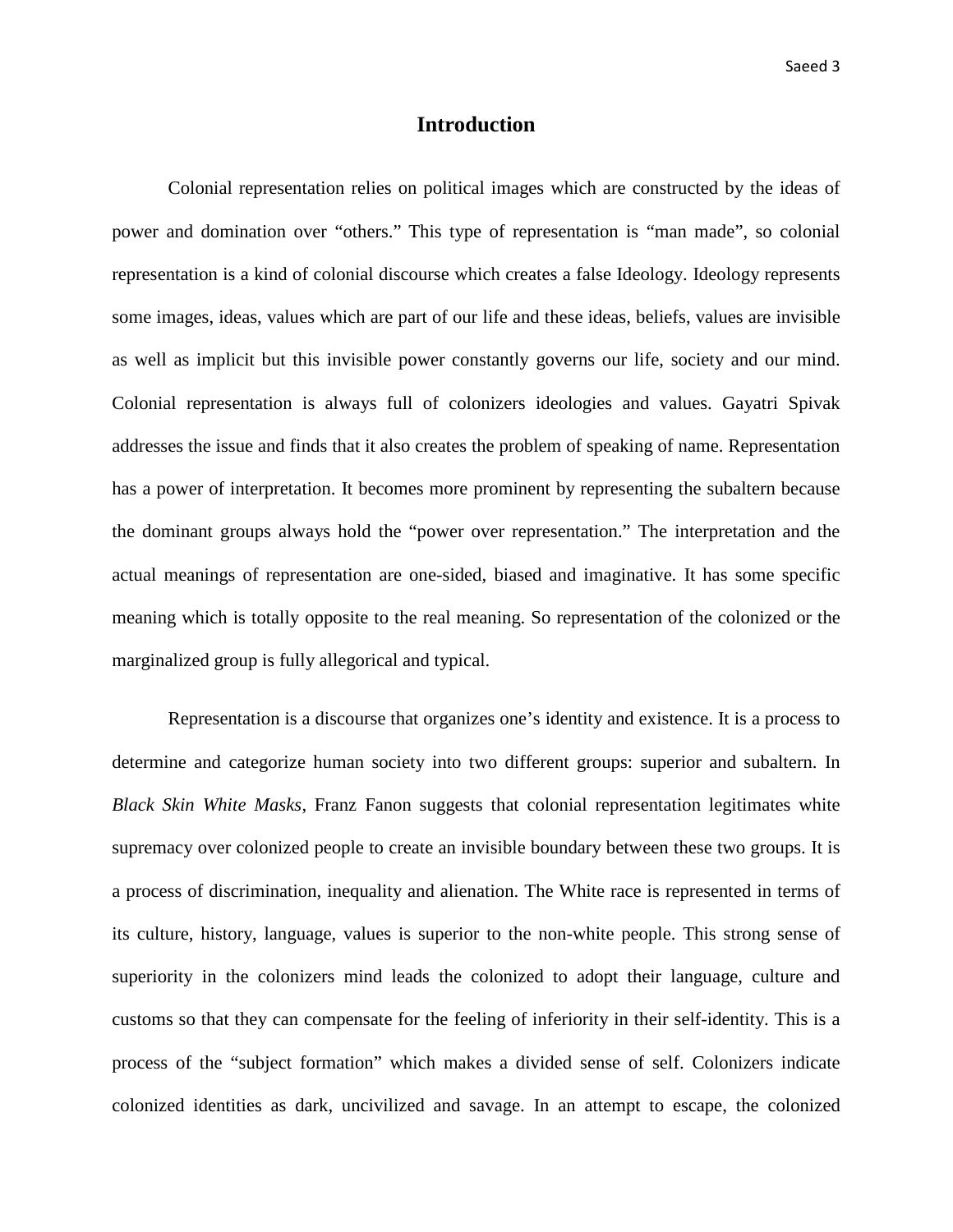people wear a mask and to represent them as a "universal subject" so that they can get equal right in society. Under these situations, the colonized people are become alienated from him. According to Fanon European ideology creates an identical deviation on the black soul which made them a separate group. In representation of colonial identity there is no fixed and definitive structure of social or personal identity; rather social or individual existence is socialized. So, the formation of identity is a kind of specific historical discourse. Self organization depends on image. Through mirror image subaltern or colonized group see their self image through colonizers eyes. Under these situations they started to copy Western culture and ambivalent identity which is known as "hybridity identity". As Homi Bhabha says:

Hybridity is a problematic of colonial representation and individual that reverses the effects of the colonialist disavowal, so that other 'denied' knowledges enter upon the dominant discourse and estrange the basis of its authority- its rules of recognition. (162)

According to Edward Said, Orient from European perspective means the image of the other. Colonial representation is one of power and dominance. In "*Orientalism*", Said argues that the representation of East and West is a kind of binary process to produce unequal relationship between "occident" and "orient." The definition of the 'Self' and 'Other' based on calculative representations rather. West/ Self are represented as civilized, moral, industrious, masculine, active and rational while East/Other as savage, dark, lewd, lazy, passive, feminine, superstitious and exotic. Colonized images are created by colonizers which produce an "existential deviation" upon those people who are suffered from "false consciousness." So, Colonial representation is a set of beliefs, philosophy or Ideology and some particular values, and political beliefs held by a person, party or states which control our life, identity and society. The feelings of "Otherness" imposed upon the colonized people are a process to create inferiority complex. Colonizers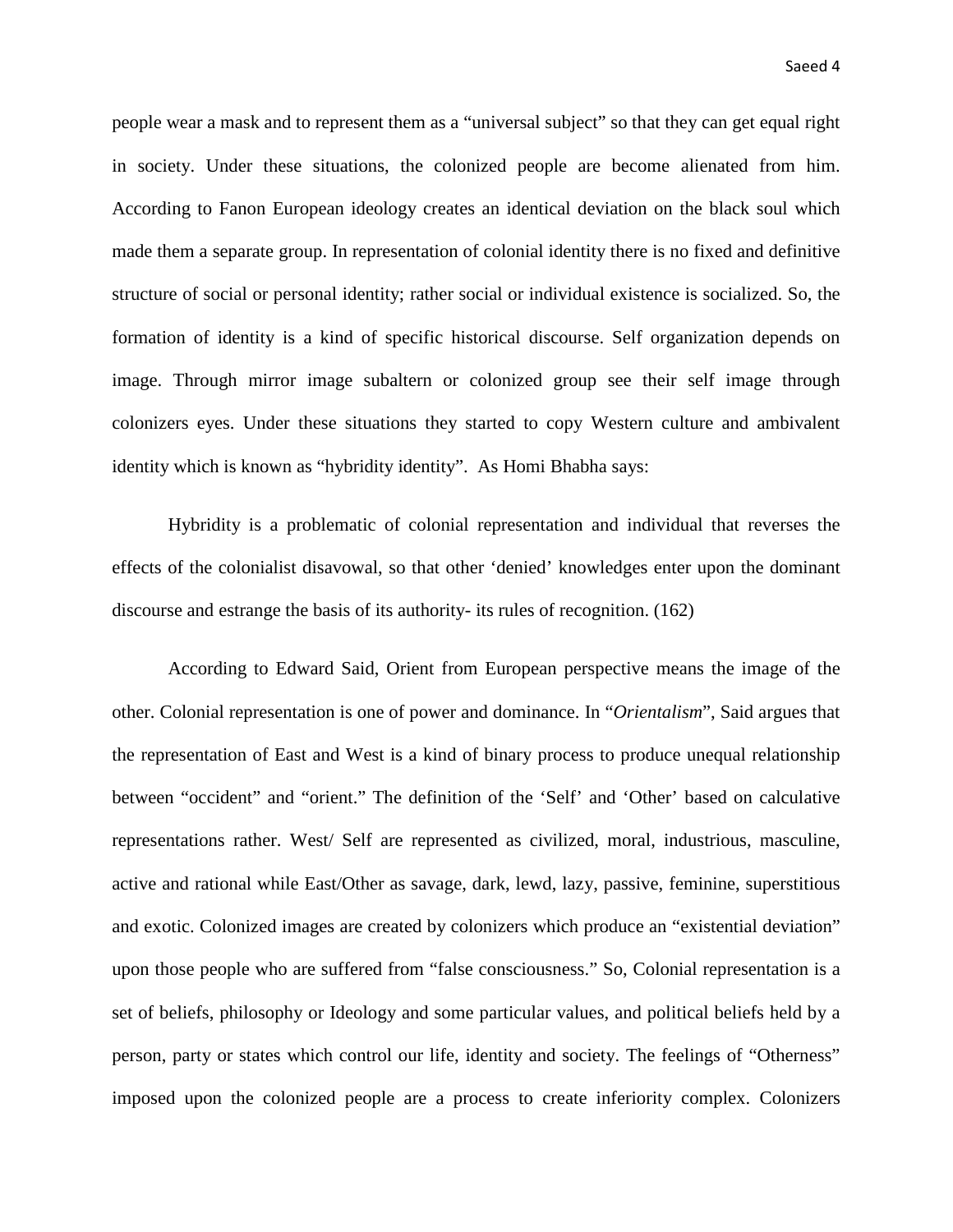behave as master and this process of subjugation and domination primarily comes from their economical power. According to Fanon not only the economic power but also the language has power to dominate or colonize others which complicates one's consciousness. So, the process of representation means act of speech with a speaker and a listener. Colonial representation means "political presentation" of a particular group in the sense of making a portrait. And this process occurred especially in the case of binary power relationships through the representation of the West and the East, Self and Others. The image of the Orient as "Other" produces racial conflict and makes the Western culture and identity more powerful and superior. And to analyze this binary process of representation demarcates "us" versus "them"- an awareness of representation of the non-European as exotic or immoral "Other". So, colonial representation shows "how truth is constructed" and creates false ideologies.

Representation is a technique and practice that categorize social existence, identities and belief. It produces basic ideas about some particular groups, and society that became permanent truths. Colonial representation is a discourse that relates with power and domination. It is productive and quickly spreads throughout the whole society to dominate the subaltern or the colonized. "The 'subaltern' always stands in an ambiguous relation to powersubordinate to it but never fully consenting to its rule, never adopting the dominant point of view or vocabulary as expressive of its own identity."(Leitch, 2194) Someone is holding this power which is invisible. Reality is created by this discourse where truth is covered by false ideologies, and we are unknown of the will of truth. Therefore, colonial representation presents ideology of two different classes. According to Marxism, power is maintained through ideology where bourgeois ideology has the legitimacy to determine "proletarian ideology." They are the founder of class position in which society divided into two classes- one is ruling class and other is worker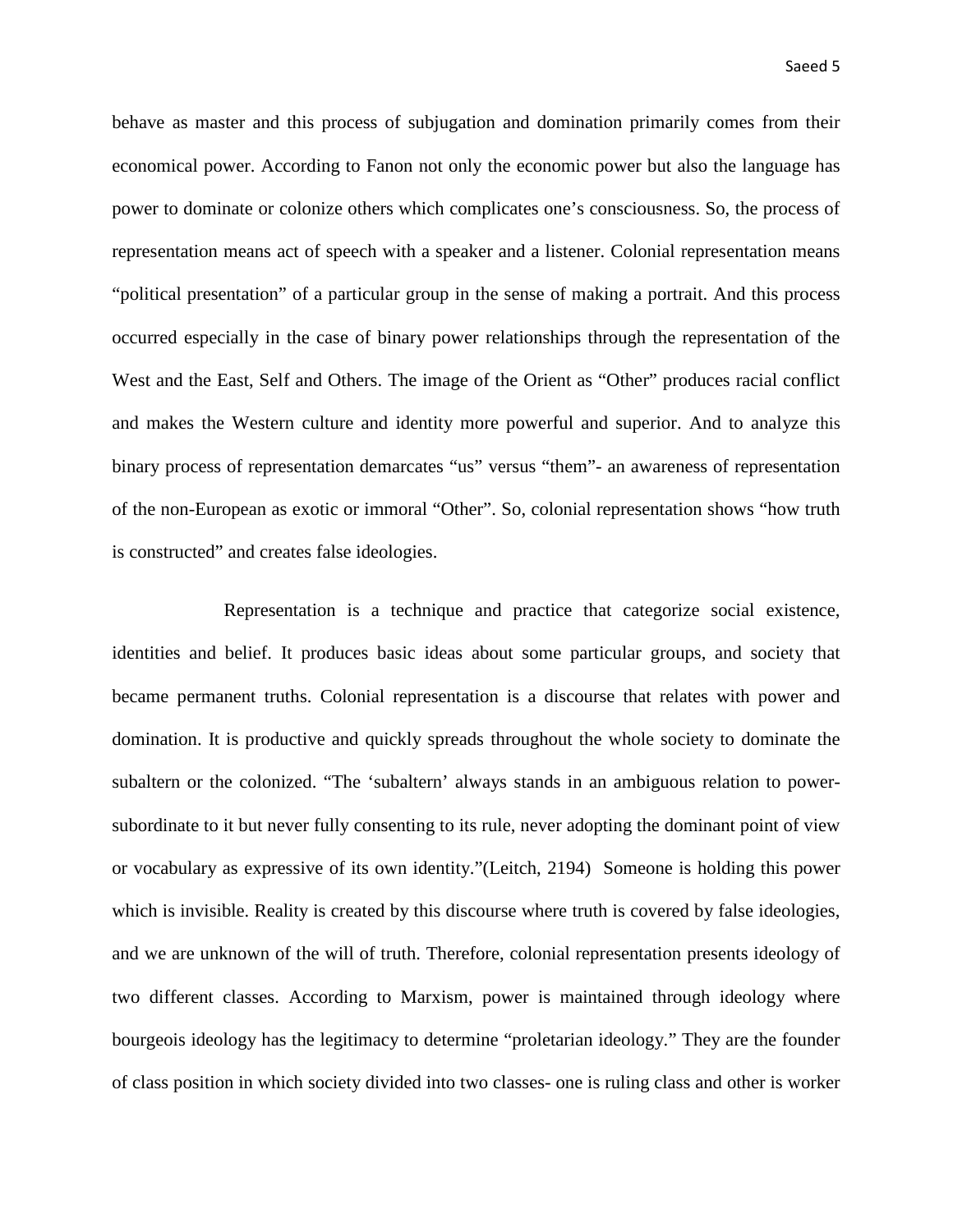class, the proletariat or the subaltern. "Because subalterns exist, to some extent, outside power, theorists and advocates of political transformation have consistently looked to them as a potential source of change." (Leitch, 2194) Politics of representation is nothing more than an illusion. It is a process to make unequal relationship between two classes. According to Destutt de Tracy, **s**cientific, philosophic, socialist all ideas, beliefs and images are originated from men's experience and the elements of Ideology comes from those who are intellectual and economically powerful. Instead of physical force Ideology operates our identity, social system, political views, institutions and our culture including literature. Literature is a strong medium where these ideologies are produced by representation.

In this dissertation I have analyzed three novels, *Robinson Crusoe*, *Heart of Darkness* and *A Passage to India* written by Daniel Defoe, Joseph Conrad and E.M. Forester to show how these authors have imposed their Eurocentric attitude. In all these novels, the central theme is racialism: the power of white people (subject) over the colonized (object). Through these novels white are identified with purity and perfection. Slavery, mimicry, loss of confidence and identity crisis enter in the blood of the colonized in this way that psychologically they cannot come out from the terror of European, their aggression and greed. Colonized groups are represented in most of the European writings as a "metaphorical" figure. These dominant cultural bodies are always represented as shadow. Without this shadow whites cannot move. But they never realize even believe in the existence of these people in their life. We see this stand in most of European literature. The theme and presentation of these novels are also different but at one point the authors of these novels are presented their same mentality that the society is divided into two groups- one is powerful (Self) and another is powerless and inferior (Others).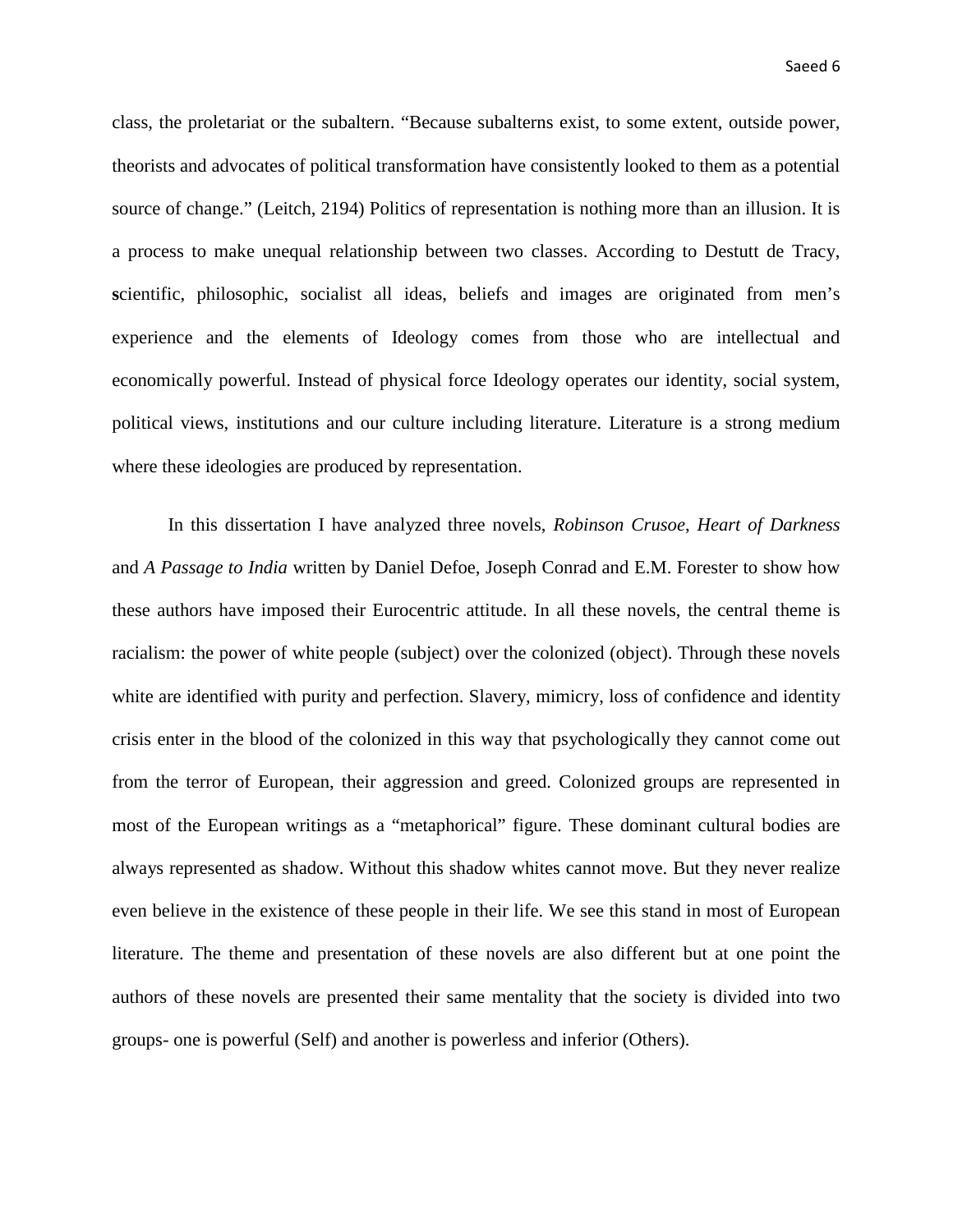#### **Chapter-I**

#### **Representation of the Colony: Subjugation, Domination and Power**

#### **in** *Robinson Crusoe*

*Robinson Crusoe* is an excellent adventure story since its publication in 1719; both the novels and the hero have become popular to everyone especially to the children. The surface of this novel tells only an adventure story, but a conscious reading of the novel shows that colonialism is technically presented underneath the storyline where issue such as race, power identity formation and so on are presented from a colonial perspective. This chapter will show some important aspects related to representation of colonialism, which are usually ignored by people. *Robinson Crusoe* is not just an adventurous fiction, it is a story in which a European man gradually masters his own compulsion and extends his control over a huge, indifferent, and hostile environment. The protagonist of the novel is a typical colonial character. He sets on a distant Caribbean island to establish his own colony, his own civilization and his own culture. Defoe deals with colonialism by portraying a wonderful fictional picture of an adventurous man, who gradually becomes a master over an island and establishes his own colony. In *Robinson Crusoe* representation of colonialism is clearly reflected through the relationship between the colonized and colonizer, representation of a colonized land and people, and representation of colonialism from the viewpoint of trade, commerce and buildings empire. *Robinson Crusoe* is known as an allegorical novel. Religiously this novel asserts a kind of "spiritual journey" of the protagonist, economically it is a story for the expansion of the trade and from psychological perspective *Robinson Crusoe* deals with an alien. But this chapter will try to demonstrate the extent to colonialism which shapes the novel.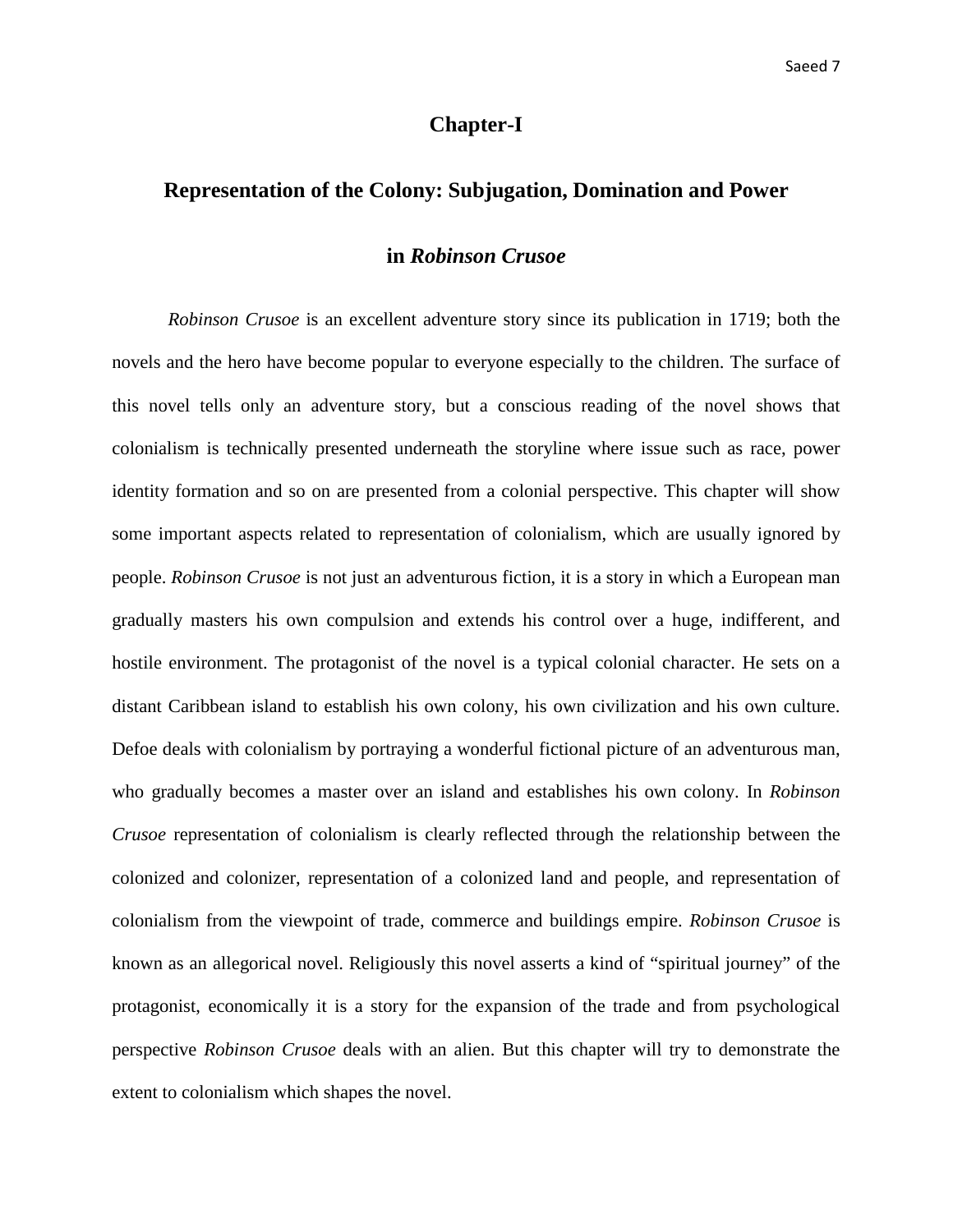*Robinson Crusoe* is a popular fiction of eighteenth century where the author represents imperialistic attitude of a European man, who wants superior position to authorize or to dominate others. The relationship between Crusoe and Friday shows the relationship of master and slave which produce the myth of colonialism and the colonial relationships. In this novel Crusoe's body is the metaphor of the "imperial figure/ colonizer" so the body of Friday also becomes a metaphor of the "other" or "colonized peoples". Just before their first encounter, Crusoe "was exceedingly surpriz'd with the Print of a Man's naked Foot on the shore…I slept non that Night;…but I so was embarrass'd with my own frightful Ideas of the Thing, that I form'd nothing but dismal Imaginations to my self." (153-154)

The author represents Crusoe as a savior; he rescues the infamous Friday, the only native of the story. After saving him from cannibals Crusoe gives him the name "Friday", who most likely already had a name. It is such an important symbol that gives surety whether he is a European or not. Also Crusoe introduces English language as the medium of teaching and learning on the island. Because language has power more than the use of military violence. This is an important aspect that colonizers tried to impose their language, their civilized culture upon others lands or in foreign societies. Crusoe taught Friday as Prospero taught his own language to Caliban in Shakespeare's "*The Tempest*". Its true Crusoe shows his humanity by saving Friday's life from the cannibals but to give him a new life "Defoe has Friday offer lifelong subjugation or so at least Crusoe imagines in his confident interpretation of the semiotics of Carib gesture" (Hulme, 116). After rescuing him Crusoe orders Friday to call him "Master" and starts to teach him some English words for "yes" "no", so that he can convert Friday to a civil Christian "slave." He teaches him only those words which are useful for the master-slave relation and helpful to dependence not for protest. At the moment when Friday calls him "Master" he consciously and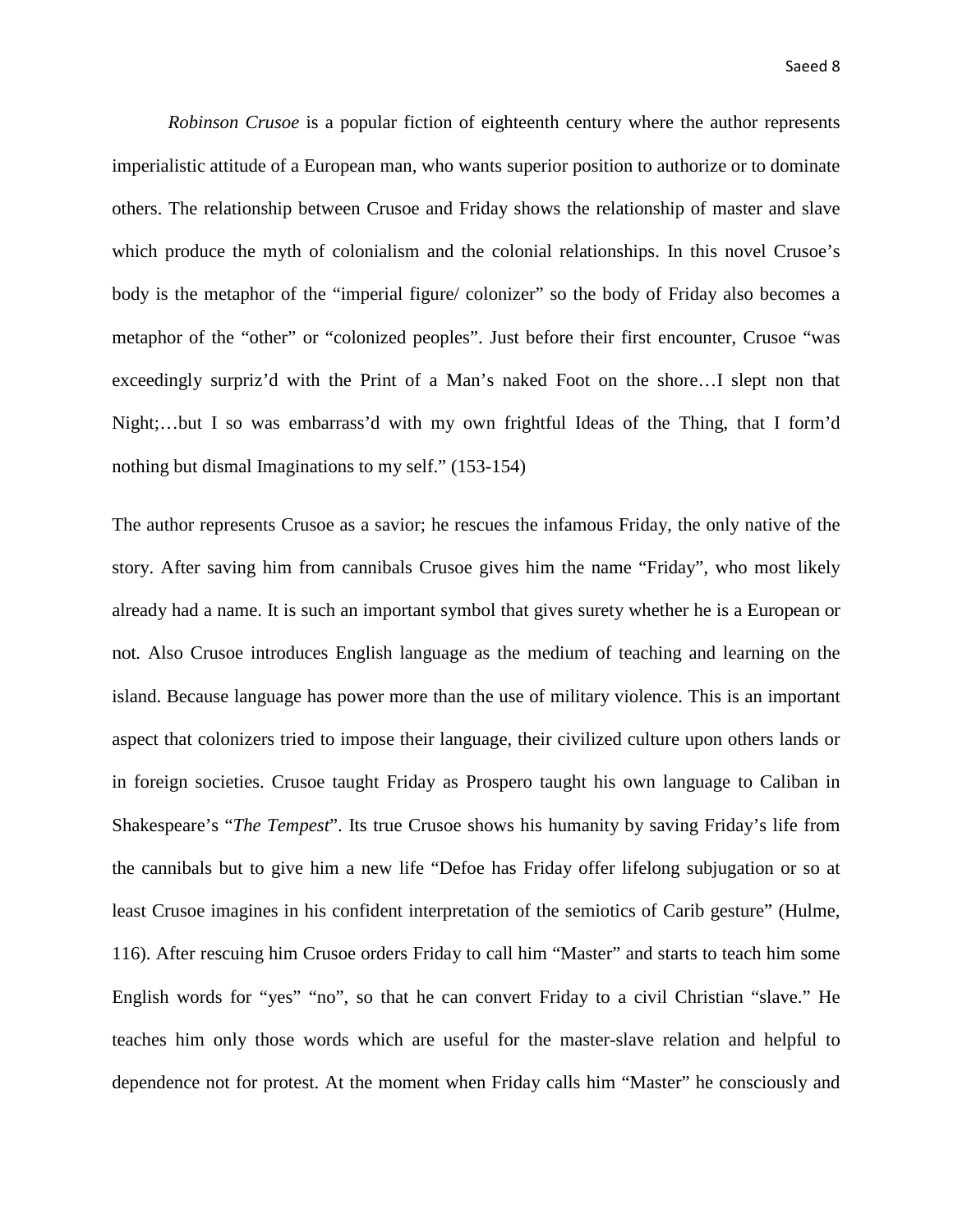unconsciously accepts his colonial identity and a "political symbol" of racial injustice. White man always represents them as "Governor/load" and others or black men are their shadow/inferior, no matter even they are in same position. It clearly expressed when Crusoe and his shipmates are enslaved by the Moors, yet in the same situation Crusoe still felt superior.

Crusoe is the representation of a colonial figure and colonial mind in this fiction, and Friday is a symbol of all those natives who were dominated in the age of "European imperialism". Friday is so obedient, grateful and faithful to Crusoe that he never realizes that this man, who saved his life, is not only helps him from his good will but his main purpose was to make him a devoted slave. Crusoe and Friday live harmoniously on the island, but the methods with which Crusoe enslave Friday also link him to colonial history.

Crusoe's transformation from "survivor" to "master" shows a power relationship-one is "superior" and other is "inferior." Defoe's representation of the cannibal is very much contradictory that creates the whole ethos of colonial relations between Crusoe and Friday. The narrator constantly creates the dichotomy between uncivilized and civilized. As a civil European Crusoe does not believe Friday at first because he is horrified by Friday's cannibalistic practice. The fear of Crusoe's mind instinctively present in every Europeans mid. Crusoe's dilemma exposes when he realized that Friday is grateful to him but still he is concerned about his precaution.

By Crusoe's representation and cannibals' physical and moral features are different, horrible and wild. But soon he changes his mind and finds that no precautions were really necessary because Friday already has proved himself as a faithful, obedient and sincere "Servant" and asserts his separate identity from the savages. Crusoe represents Friday as more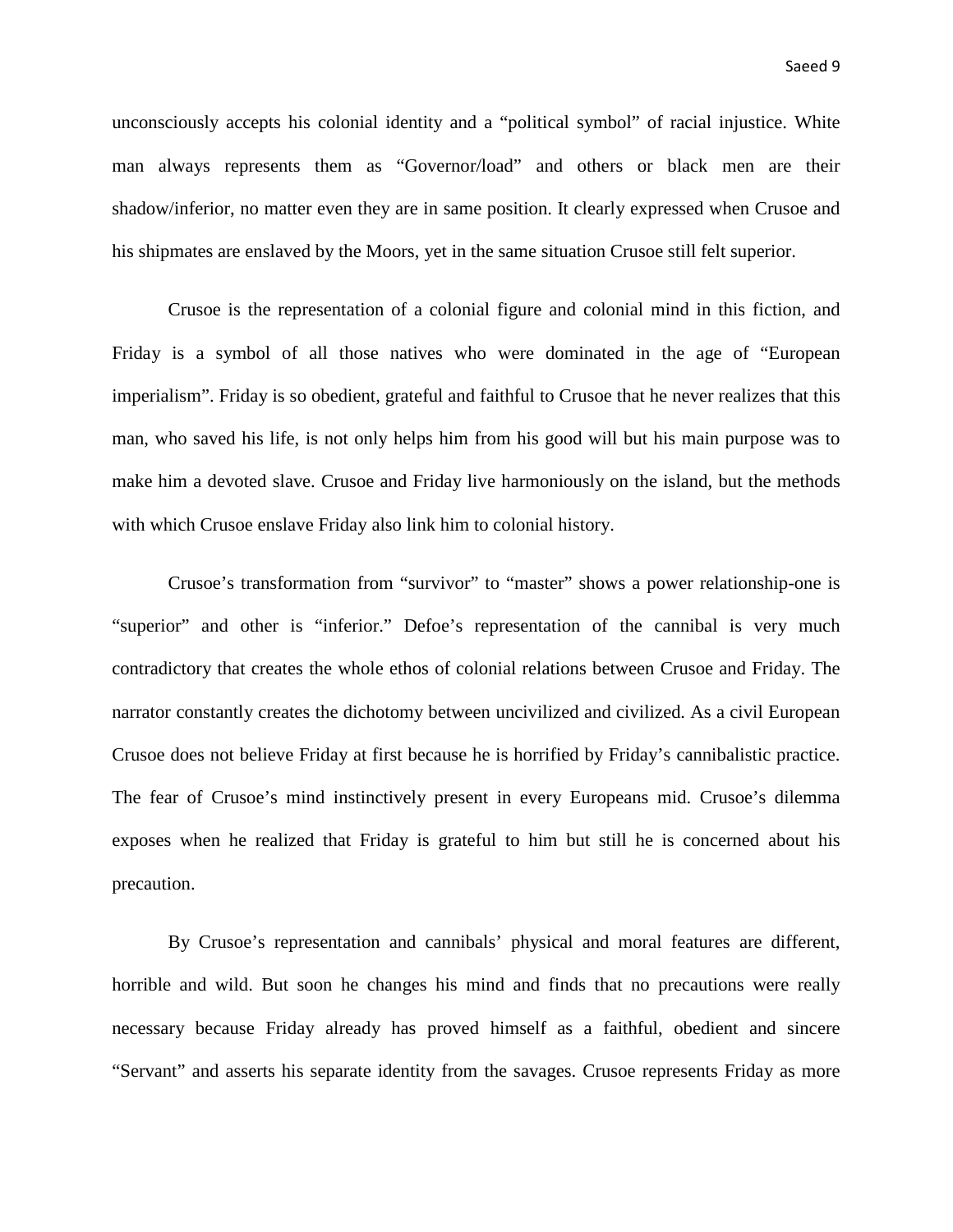European than black, with olive skin and perfect European features, such as straight hair, a small nose, and flat lips. Crusoe quickly pointed out, he is quite different from this cannibal because physically he is fairer and superior than the "ugly skin" native. It is a process by which a European separates him from native to represent him a pure civilized Christian. But Friday's noble savagery allows Crusoe to distinguish his slave from the nearby cannibals and makes him a perfect "loyal European-style servant".

At last he lays his Head flat upon the Ground, close to my Foot, and sets my other Foot upon his head, as he had done before; after this, made all the Signs to me of Subjection, Servitude, and Submission imaginable, to let me know, how he would serve me as long as he liv'd… (206).

Through this statement it is clear Friday happily accepts his new identity. Crusoe's produces some invisible powers which captured Friday's sense and mind not by any physical force but by imposing some hidden beliefs.

After giving language Crusoe also instructs Friday in religious knowledge. Crusoe creates a deep impression upon Friday's mind by giving his superstitious beliefs of Jesus Christ. Crusoe had not only saved the life of Friday but also tries to save Friday's "savage soul" by imparting to him the true knowledge of religion and the Christian doctrine. It is obvious that Crusoe imposed his own culture on Friday to make him a civilized European man like him. To him his only wish:

The Soul of a poor Savage, and bring him to the true Knowledge of Religion, and of the Christian Doctrine, that he might know Jesus Christ, *to know whom is Life Eternal*. I say, when I reflected upon all these Things, a secret Joy run through every Part of my Soul, and I frequently rejoyc'ed that ever I was brought to this place. (220)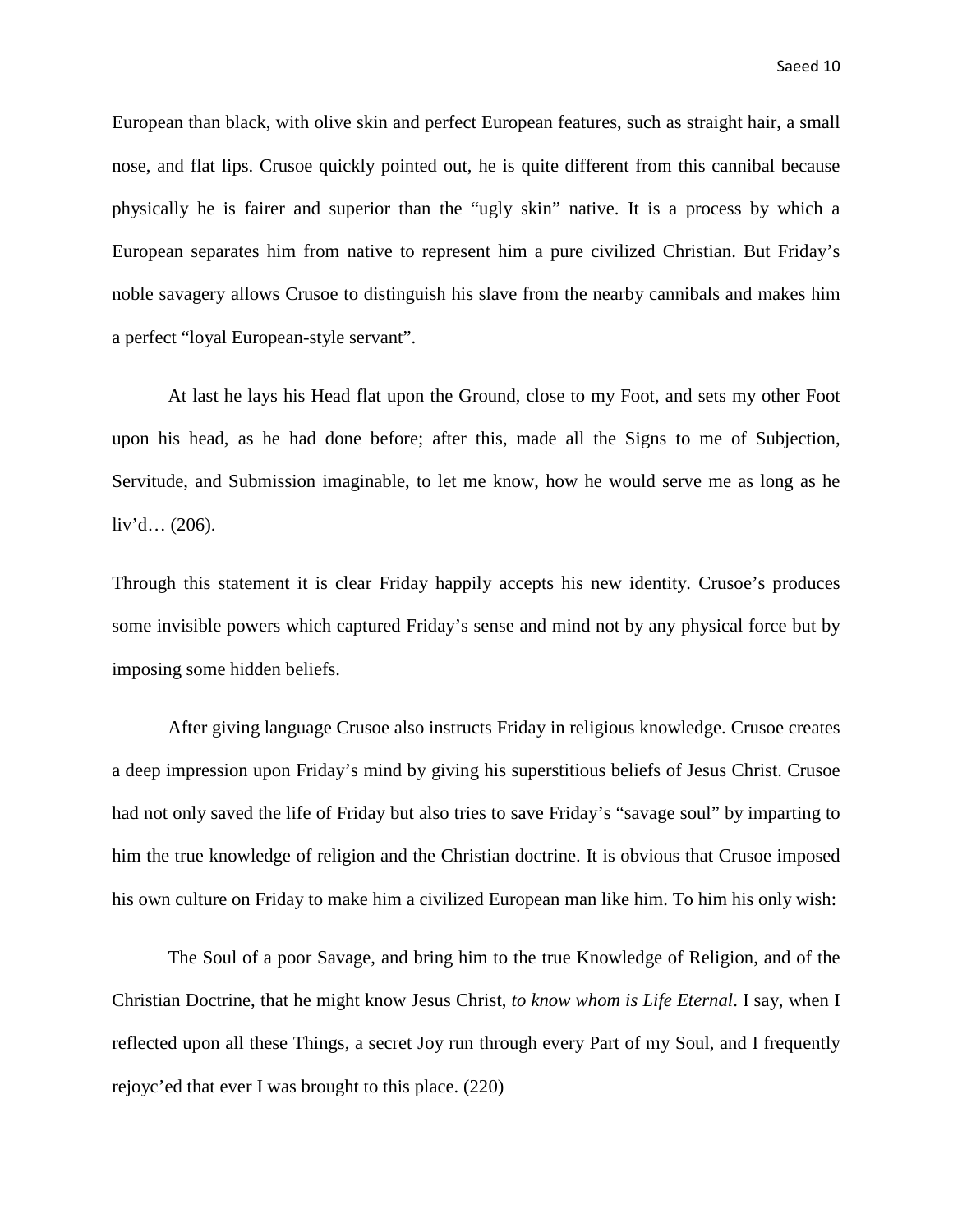Crusoe represents Friday as a "blinded ignorant pagan" and he tried to demolish his identity so that Friday is known as better scholar. But it is a process to enslave other man rather than converting a good Christian or a civilized man. According to Said it is one kind of 'discourse' of European writers to develop the cultural and political impact upon colonized societies. Friday is a symbol of "the white man's burden," that means Europeans belief, as a civilized Anglo-Saxon Christians they have rights to make "the uncivilized savages" into "the civilized savages." Friday represents a colonial image and his new identity is established by his European master when Crusoe declares now Friday is a "good Christian."

After teaching Friday to speak his language, Crusoe also tries to change his "cannibalistic eating habits." Defoe shows that as a cannibal, Friday enjoyed consuming flesh. Crusoe made it clear to Friday that this is not acceptable behavior for human society, this type of savage practice made them a separate group in this human society. Crusoe, as a colonizer, changes Friday's language, religion, habits, culture and even his name. "I found Friday had still a hankering Stomach after some of the Flesh, and was still a Cannibal in his Nature… I had by some Means let him know, that I would kill him if he offer'd it." (208) Gradually Crusoe is able to change Friday's eating habits and converts him from cannibal to human beings by learning to eat the meat of animals rather than humans flash. This is the process that technically produces by the colonizers to impose their own language, religion, culture and identity upon the colonized groups or nations.

According to Peter Hulme the fact is Crusoe and Friday's relationship is an image of capital and labor. In *Robinson Crusoe* Friday is also represented as a productive, normative code, an unpaid labor. Crusoe's authoritative relation represents Friday as a "private property" and is the source of profit. It is quite colonial aspect that he teaches Friday to call him his "Master"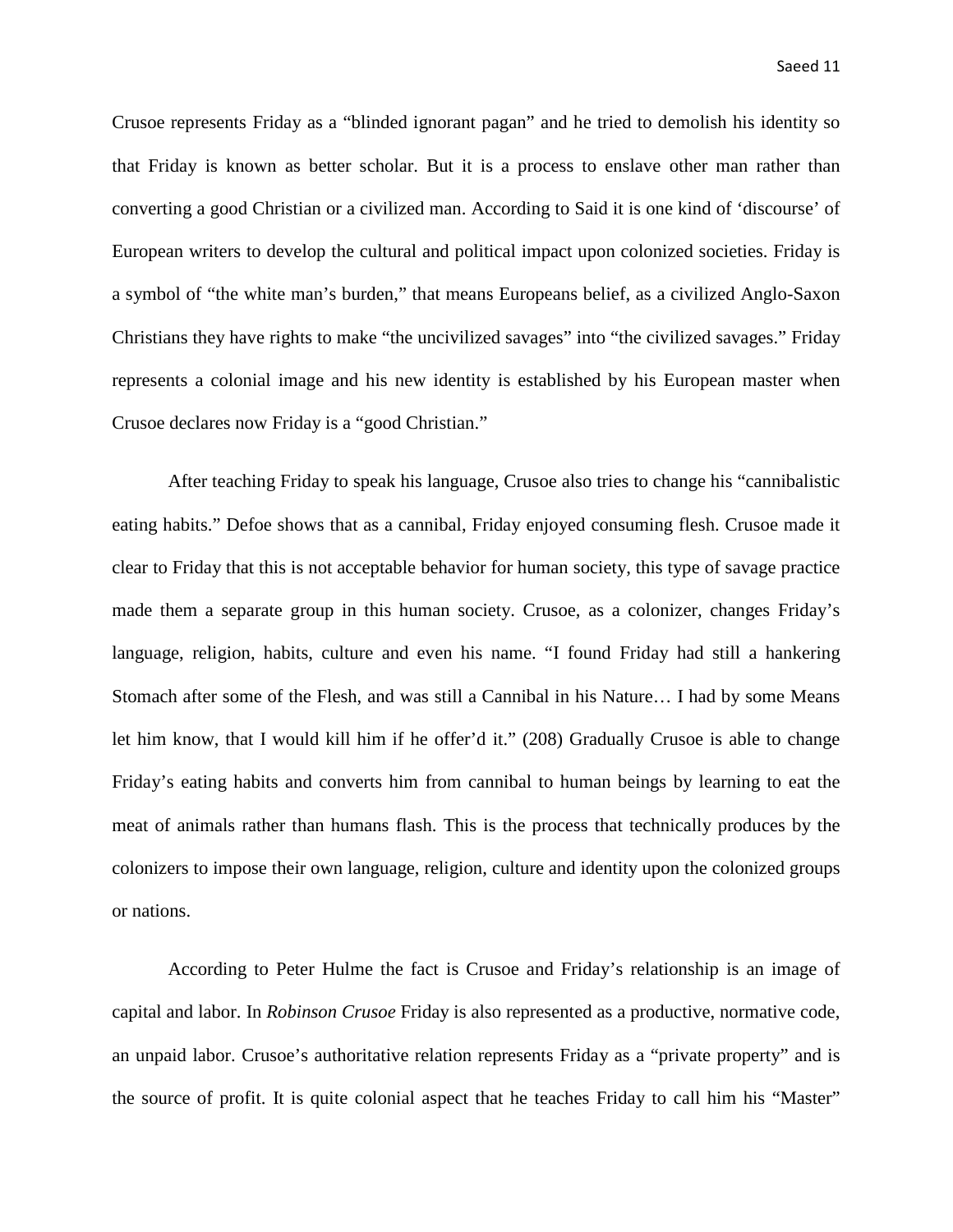because he gives him a new life, a new land to live. Crusoe's intention was not only to save Friday's life but to make him a royal "servant." Crusoe imposes his will most obviously on Friday. We find Crusoe's double standard personality. He is against of barbarism but also concerns to set up his self image. That's why he does not bother to learn Friday's language, nor does he bother to learn of Friday's real name. Being a calculative man Crusoe accepts Friday not as a companion but as a servant and establishes his superiority. In English literature Friday may be considered the first royal "savage" to raise doubt of what the white people's automatically assumption of superiority over other races. "Servant", "Master", "load", "Savage" all these words frequently used in this book. These words show that "domination" and "subjugation" is an important aspect in this novel. Cultural difference and linguistic barrier dominates Friday in this way that willingly he submits himself as a slave. Friday's "subjection", "servitude" and "submission" to Crusoe reflects colonial race relations.

There is a similarity of the relationships between God and Crusoe and Crusoe and Friday. Here one is savior/protector/colonizer and other is saved/protected/colonized. At the time Friday comes on the island Crusoe's authority becomes obvious through his attitude towards Friday. Crusoe believes because of God mercy, he finds Friday. So, he quickly accepts the opportunity which is sent to his hands and represents Friday like the island gives Crusoe legitimacy of his authority over Friday and makes him Friday's God. Crusoe's authority on the island is a kind of "monarchical system" and a process to create his self-image, a mirror, to show someone a "selfvalidating image" of him. According to Bhabha colonial otherness on the black man's body creates identity crisis.

Friday, a cultural inferiority is a perfect colonial figure of black skin but white musk. He does not have his own voice; he speaks with his master's words and imitates his actions. He is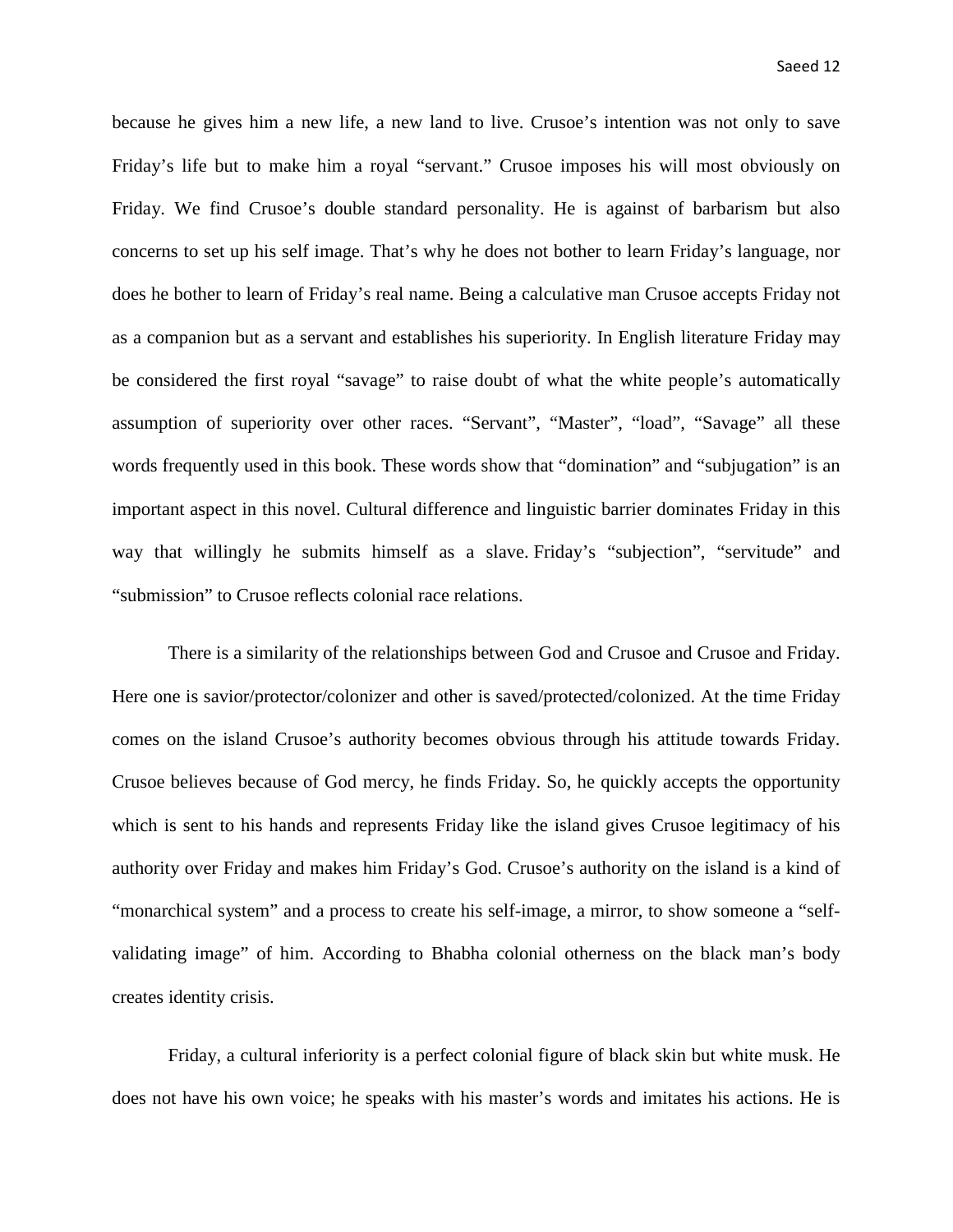just a shadow or an image whose identity is imposed by someone else. According to Homi Bhabha mimicry is a process of the colonizers to impart upon the colonized to accept, renew and recognizable "Other." It is clearly expressed through Friday mirrors feelings of good will and benevolence and when it justifies and reaffirms Crusoe's authority over him, and more generally, the island. "Otherness" also reflected through the political depiction of Defoe when he used first person to quotes in Robinson Crusoe, "I was born…" in the first sentence of the story. This authoritative voice clearly shows his strong position in this fiction and also reflects his biases towards the young Friday, his "slave" with his more fictional narrative stance.

In *Robinson Crusoe* representation of the cannibal as a figure of radical otherness indicates the politics of empire which contributes to the creation of a rich colonial imaginary. Through this "otherness" process Defoe represents Crusoe's distinct identity from Savages and creates two groups one is Civilized /Christian and other is Cannibal /Savages. Edward Said discussed in the Introduction of his popular book, "*Orientalism*"- the 'Other' means those who are not white or the 'Exotic' and it is their lands that must be conquered along with them. The aim of Crusoe's civilizing mission is just to show the discursive nature of cannibalism by blending fact and imagination. The relationship between Crusoe and Friday clearly reflects the binary construction of British and Cannibal, civilized and uncivilized/evil. At first, Friday's body becomes a symbol of fear to Crusoe. After meeting Friday, Crusoe gradually overcomes it by domination and subjugation. Friday's silence and Defoe's authority over him erase Friday's identity, gives him a new "English identity" and "an English voice". This kind of "domination", "presence "and "control" over colonized by the colonizer is sustained and control the minds of the colonized people. From this sense Crusoe "is the archetypal English imperialist, an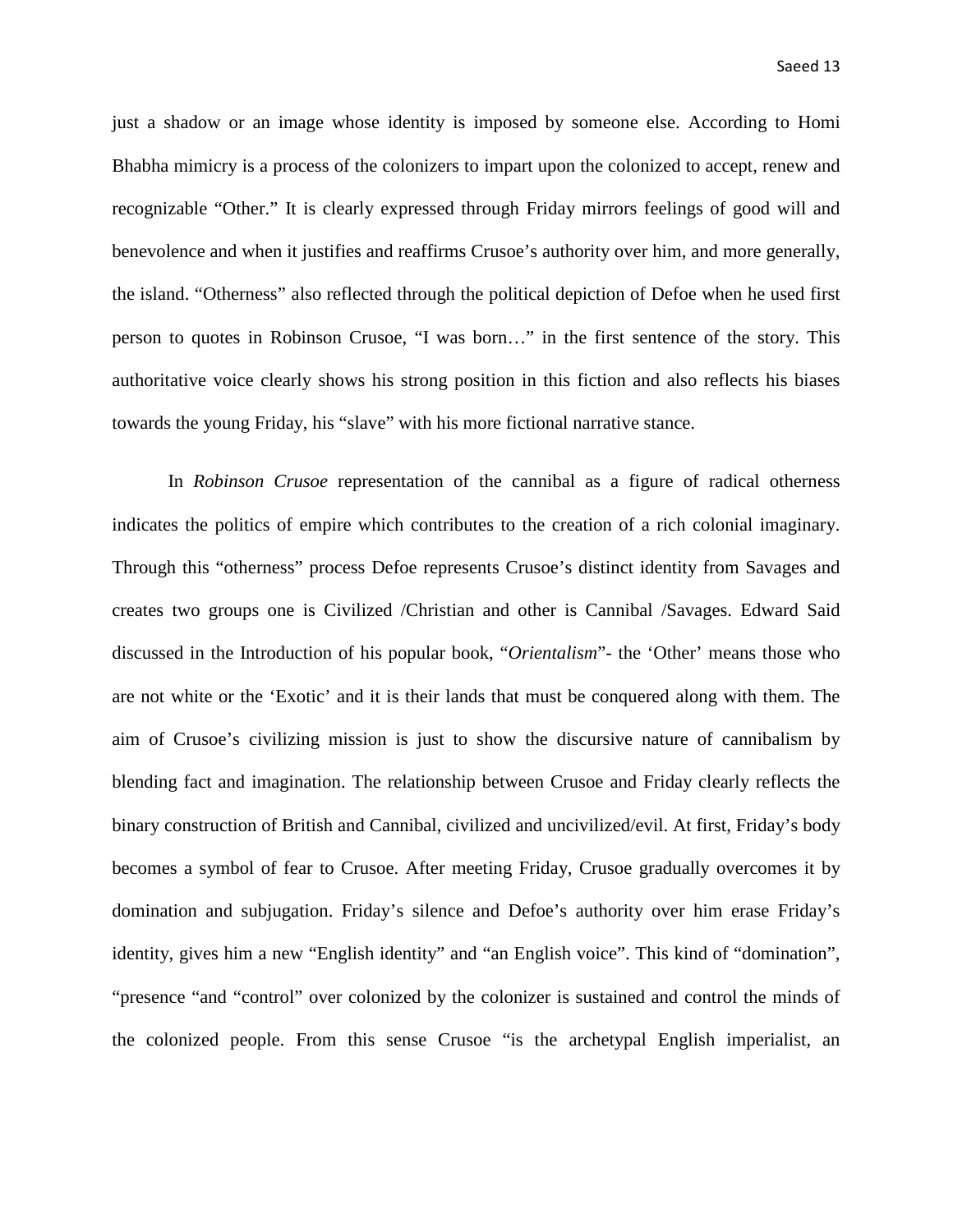exemplary planter-setter, explorer, valiant defender of his domain and benign master of an everincreasing number of subjects on behalf of his king and country." (Alam, 4)

So, it is obvious that a power structure has been established in *Robinson Crusoe* through the representation of Crusoe and Friday. In this novel, for example, Crusoe's power comes from his property, as well as because of Friday's lack of property. Crusoe has economical power which is important to dominant over those who are not economically powerful; it is a process to create class distinctions which is clearly reflected through Crusoe's activities. As a labor of Crusoe, Friday is alienated from his soul and his body. Crusoe shapes Friday's identity, body and mind through knowledge and economical power then again he re-structures his body and so his identity. Not only Friday but both Friday and Xury are represented as colonized figures/ characters in this novel. Friday is a symbol of non-white slave, Xury a servant of Crusoe and "Crusoe is a driven, paranoid and power-hungry man, someone who has an authoritarian and insecure side to his personality coexisting with the "rational" and religiously tempered one." (Alam, 4) Xury and Friday both is the model of those people who are entirety believed the native "other" should by the British and since their actions were misinterpreted.

 At the opening of the novel we find Crusoe as an adventurous man but at the end he declares himself as king/ leader of the land with military force Crusoe reflects a typical Eurocentric attitude. He shows his "European supremacy" by rescuing Friday and giving him food, cloth and language. At the same time Crusoe creates an unequal relationship. Friday is nothing more than an illusion for the readers. His existence is portrayed by a European Masterly imagination. He is a symbol of darkness, an incomplete image and technically produced as a "speaking subject" by a colonizer/ European Master. According to Said Europeans believe the ways natives are behave, think and speak present them totally a separate group. As a native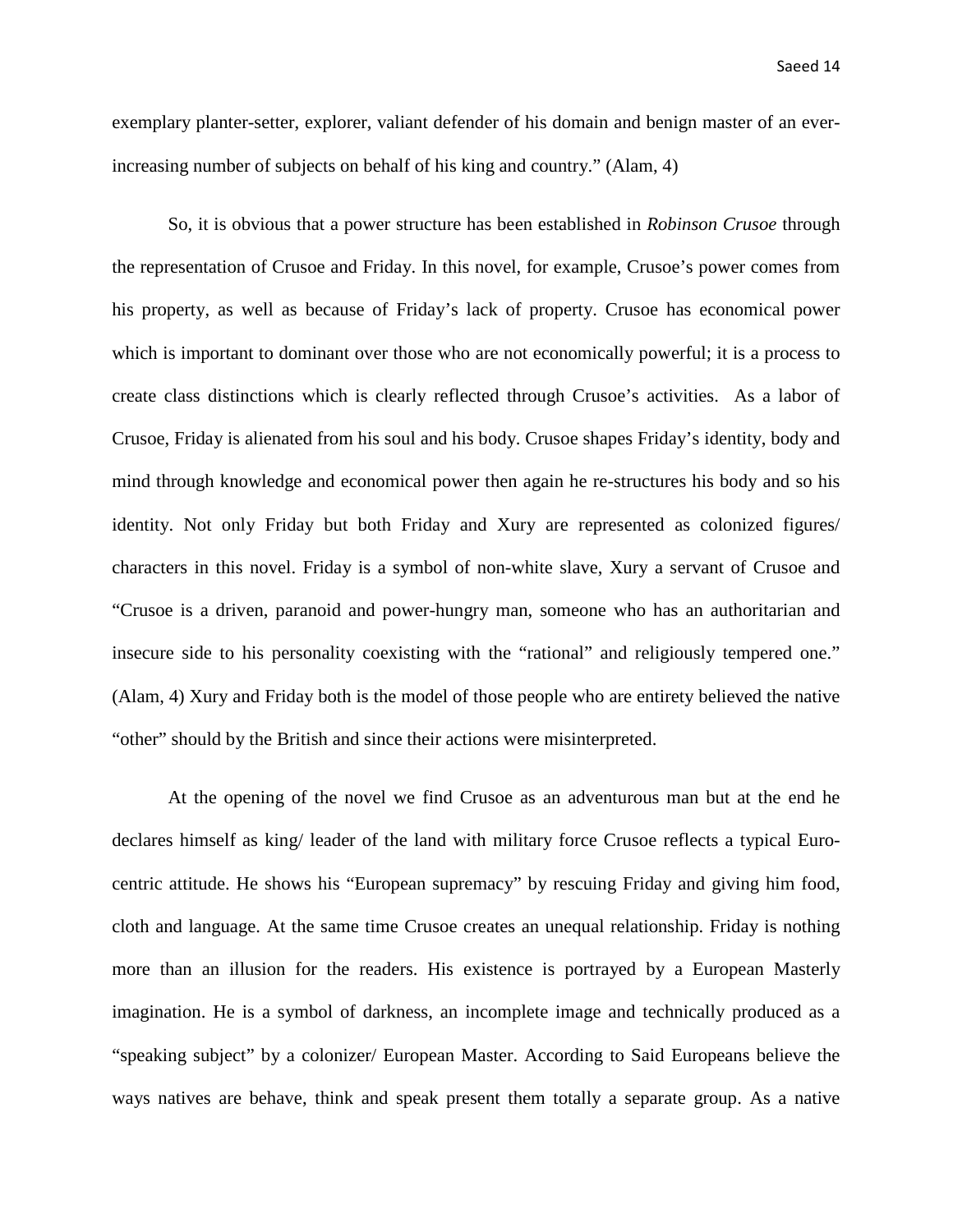Friday's pronunciation was different and for this type of speaking Crusoe not only criticized him but he enjoyed it. It does not mean Friday has capacity to learn Robinson's language. Just lack of resources natives like Friday not considered a good English speaker. Language separates Crusoe from the natives. This separation technically produced by the colonizers so that they can keep distance from the native. Their (natives) imperfect pronunciation of English and their different cultures, religions, values and morality are considered as the symptoms of being isolated from European. In *Robinson Crusoe* representation of racial multiplicity is not only based on the binary color distribution of black and white but colonial or racial representation become more significant through the dichotomy between "Savage" and "Christian", "Slave" and "Master", "Civilized" and "Uncivilized." These binaries relationship reveals only the positives picture of British and Christian because they are economically, morally superior while all things "others" are negative and frightful, dark and impure. In *Robinson Crusoe*, binary construction developed through British ideologies of imperialism and racialism which affects the plot of the novel to deal with politically. *Robinson Crusoe* is not only an adventurous fiction rather than it is a story of all about "power, self and otherness." To support this view Richetti said:

Defoe began to explore adventure themes very late in his career (the first volume of Robinson Crusoe appeared when he was fifty-nine years old). For Defoe, adventure stories were like thought-experiments. In his hands, the adventure novel is a means of diagnosing global positioning for national domestic advantage. (45)

 It would be very wrong to think *Robinson Crusoe* as a children story because Crusoe's actions and voyages seem to be the work of a colonial trader. Crusoe is a commercial traveler and he considers the whole world as his territory. Karl Marx in his book *Das Kapital* used this story to illustrate economic theory in action. According to Karl Marks the protagonist in this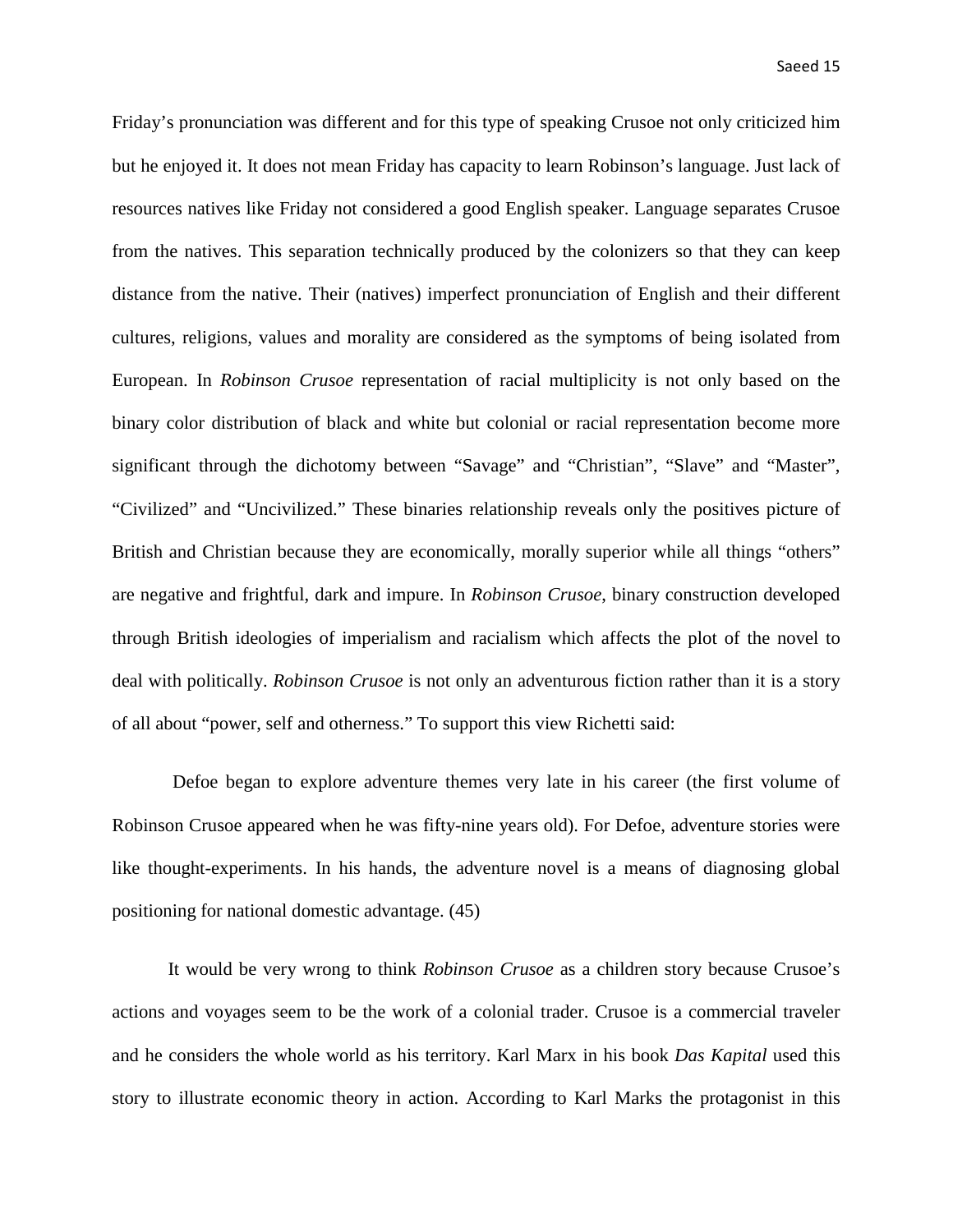novel proves himself to be a potential capitalist. He is a commercial traveler; his chief motive in traveling is not to have fun but to get profit. Like Crusoe Daniel Defoe also came from a Middle class family. He was a traveler and trader; being a trader he realizes that the overseas trade is not very easy for English. So, he realized the importance of economic power for developing nation and for the establishment of self in  $18<sup>th</sup>$  century society. He knew commerce was an important aspect of civilization and through this overseas trade English traders can establish themselves the best gentlemen in Europe. Therefore, Defoe represents Crusoe as a commercial traveler. He undergoes the exile experience on an uninhabited island to develop himself as a capitalistic enterpriser and to improve his identity as a successful colonizer. Defoe shows how Crusoe gradually established himself as a governor with his surviving power, calculative and capitalistic ideas on the island. Finally he could able to make the island his colony.

"Discovery" and "Adventure" is an important aspect of colonialism and a major theme of any colonial novels. "British identities are mapped, through the figurative imagery of the hero, in the geography of his adventure" (Child, 122). Crusoe's eagerness to discover other lands and people makes him a perfect explorer and his ideology is the ideology of colonizers. If we analyze his whole adventurous journey it seems that Defoe represents Crusoe as a typical European bourgeois, "rational", "religious" and "mindful" of his own profit. His trip on a merchant ship refers to his capitalist tendency. Defoe's *Robinson Crusoe* actually reveals his political and economic view relating to colonialism. In colonialism, geographical exploitation works behind economic success. It is a process by using the natural resources of others countries, colonizers are established new markets for extension their culture beyond its national borders. It is clearly reflected that the voyages of Robinson Crusoe demonstrates the "economic aspect of colonialism" and his character represents imperialistic attitude of a European man, who wants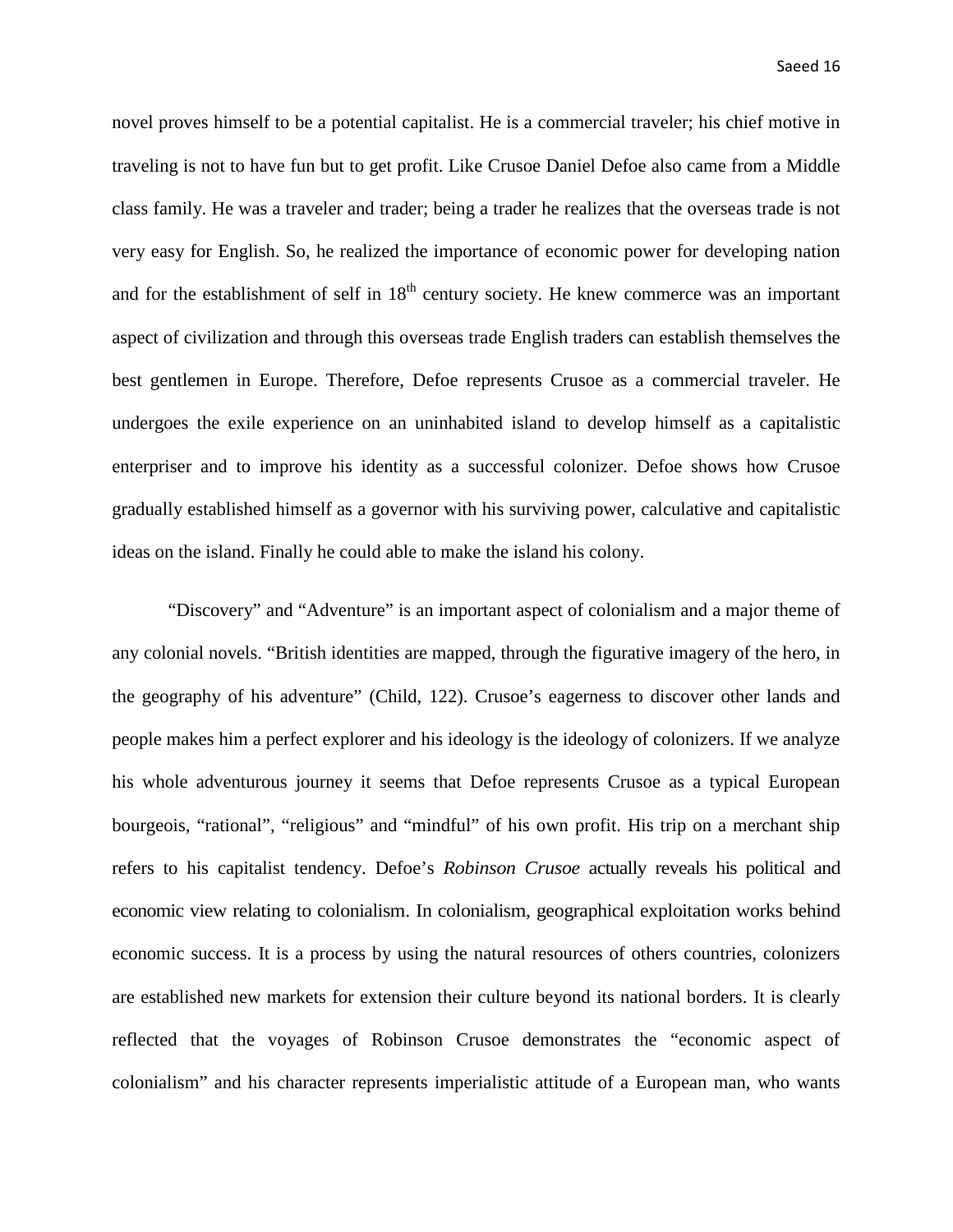superior position to authorize or to dominate others. During eighteenth century British people consider themselves as the greatest trading country in the world. For their commercial success since they are trying to establish their colony in the distance island.

*Robinson Crusoe* was published at that time when new colonies were spread around the world and the explorers were being idealized. Europeans, especially the young traders were interested to go one of the colonies for exploitation of natural resources and to establish the British rules and Empire. Crusoe is this kind of adventurous man whose main purpose is to gain commercial success. By Inspiring the explorers belief Crusoe deals with nature not as a pantheist but as a calculating, commercial man who believes in capitalism. Crusoe's motto of life shows us how self-righteous, way of thinking determined by the colonialism.

We find Crusoe's worldliness and monetary motive at the beginning of his voyage to Guinea. Through this voyage Crusoe introduces himself a good sailor and a successful merchant. To him it was the only voyage which was full of success. This attitude of Crusoe represents him as commercial and rational white man. Through his voyages, he buys goods, sells those, and finally earns profit. He acts like a trader whose only aim to earn profit. *Robinson Crusoe* based on the true story of the "shipwrecked seaman Alexander Selkirk", who related his experience to Defoe after returning to England in 1712. In Defoe's story Robinson Crusoe is a middle class Englishman who decided to find adventure at sea rather than obey his father's wish to study law. His whole trip on a merchant ship refers to his capitalist tendency. Whenever he gets opportunity, he involved in trade and commerce as a means of profit. His first trip turns to disaster when Moorish pirates captured Crusoe's vessel and he is sold into slavery in North Africa. He and a young slave, Xury, escape their captors and sail to freedom along the African cost, where Crusoe eventually buys his way to Brazil by selling Xury to Portuguese captain. He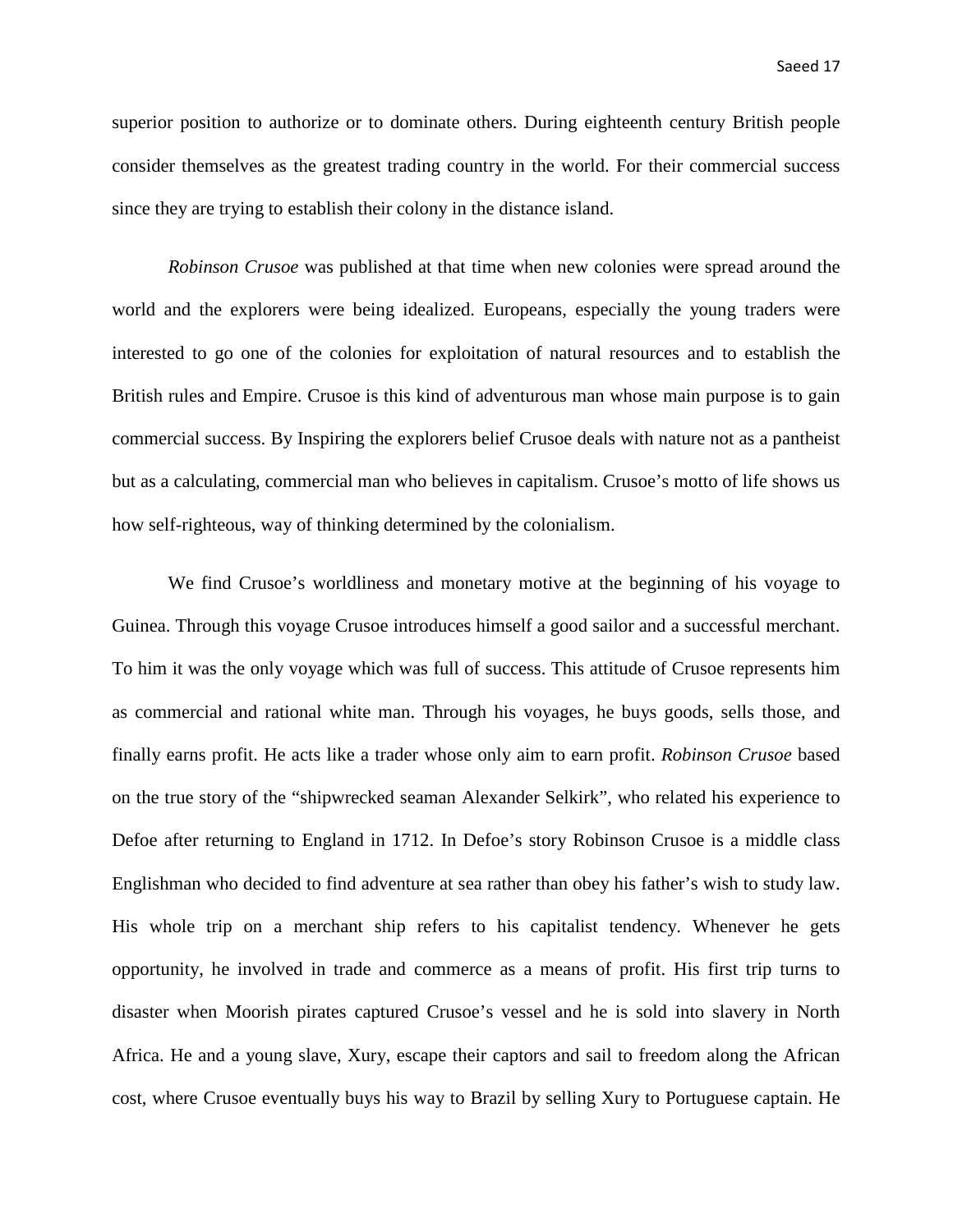becomes an owner of above 5000 pounds. Here we find Crusoe's worldliness and monetary motive, his capitalistic tendency to establish his self image. His relationship with all is based on commodity value. It is clearly expressed through the relationship between Xury, the Moorish boy, who helped him to escape from slavery even that he had ready to dedicate his life for Crusoe's sake. Crusoe tried to make Xury a novel Christian. But being a calculative man he sold the boy to the Portuguese sea-captain for a small amount of money. Crusoe does have some scruples about selling the boy into slavery, but those scruples are full satisfied when the Portuguese captain promises to relief the boy after ten years in case the boy turns Christian. By the help of Portuguese captain Crusoe then settle down in Brazil, again by the helps of this Portuguese captain he recovers his plantation. Crusoe becomes impressed for this benevolence behavior of the captain. It is a kind of human psychology that who gives one financial support to save him from financial obligations is known as the most valuable and benevolence people in the world. Then after ten years selling the royal slave Xury to Portuguese captain Crusoe realizes that he had taken wrong decision by parting him. It does not indicate the narrator's guilty conscience rather than he requires more manpower on the plantation. Crusoe's relations with his man Friday are also selfish. He does not ask the man name, but gives him a name. "To Crusoe and his creator Defoe, Xury and Friday are ideal slaves. One is hardly given a chance to ponder if the model slave ought to be as selfless and subservient as they." (Kamal, 202) *In Robinson Crusoe*, the particular and natural form of labor, based on production of commodities and his notion about the relationship reflects his capitalist identity. In this novel, the protagonist acts both as a producer to increase profits, as well as consumer to increase his utility. As a rational, economic man Crusoe is not family loving man rather than he is more concerned about making money and getting power. Crusoe's civilizing mission reveals his ambition of capitalism,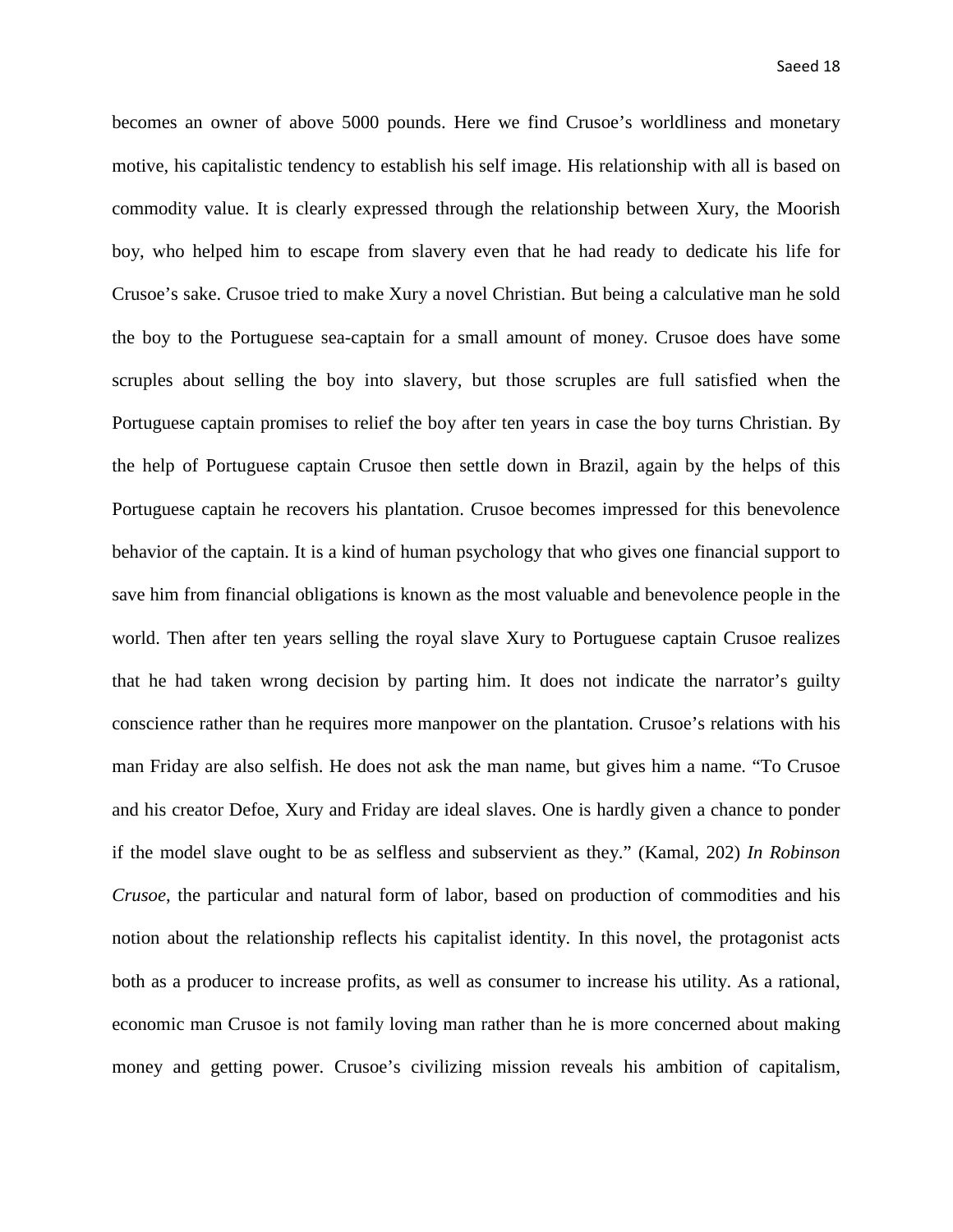imperialism and racialism. Crusoe is a perfect colonizer established his self image to prove "the differences between the English man and others with whom he comes in contact seems clear cut in terms of establishing the superiority of enslaver to enslaved: the Africans he trades in, the Maresco Xury whom he sells as a slave, and the Carib Friday whom he relegates to perpetual servitude."(Wheeler, 130)

If we analyze Crusoe's second voyage, his voyage to Brazil, it appears an economic success. He learns about sugar plantation there. He finds that sugar-planters grow rich, so he becomes a planter. He imports labors from Guinea. Crusoe's activates in Brazil becomes typical of a white colonizers who were used to set up plantation in a far off land. The only aim of these planters was to make money in a very short time. But the unavailability forces him to start slave trading. Defoe's time Slave trading is a colonial issue. Sixteenth and seventeenth century was the period of developing capitalism. At that time European traders were searched the gold, tropical products and slaves for the expansion of their trade. For developing colonies, world markets such voyagers were maintained this process; because it is a part of commercial progress. In the light of fact we find that the plot of *Robinson Crusoe* expresses some of the most important characteristics of Defoe's time "at the time when the middle class had become prominent in England." (Kamal, 204) This system enables the middle class to accumulate vast amount of money. As a member of the middle class, Crusoe did not bother to support slavery and set up a colony. It clearly shows the colonial inclination in his mind. Thus; the voyages of Robinson Crusoe illustrate the economic aspect of colonialism. Capitalism, materialism and colonialism are closely connected in this novel. Even in his delicate condition in the remote island, Crusoe does not forget his monetary consideration. He regards himself as the master of the island and a rich man. This materialistic note is evident when Crusoe says: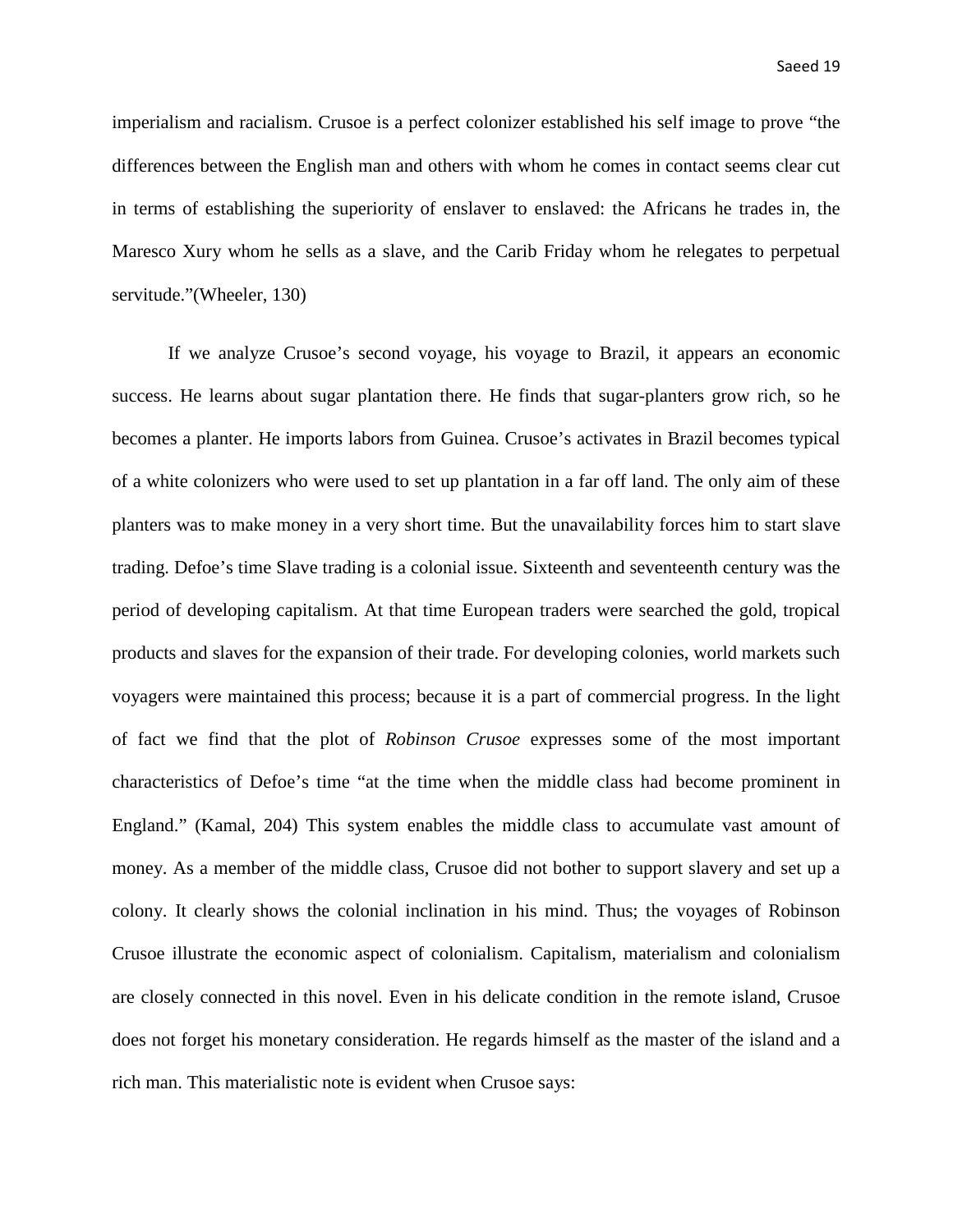"My Island was now peopled, and I thought myself very rich in subjects and it was a merry Reflection which I frequently made, How like a king I look'd." (241)

When Crusoe reaches Lisbon and meets the Spanish ship captain, he takes an account of his prosperity from him. He declares that he would give one-third of his wealth to the king and two third of his wealth to St. Augustine, which will be spent for the benefit of poor and the conversion of the Indians to the "Catholic faith." Here his intension is clear to all that is not to help the poor but to change their religion, their beliefs and finally their existence. Crusoe becomes ecstatic lots of money all around him. So, economical power can change one's culture faith, even their identity.

On the island Crusoe enjoys full economic freedom. He converts the island in to a kind of commercial investment. The island gives Crusoe absolute freedom to make money and accumulate power which the colonizers need. Crusoe is a capitalist on this island which belongs entirely to him. It is this possession of the island and of the stock of goods from the ship which rises Crusoe to the position of an unchallenged king. Crusoe does not achieve this power through his own efforts, because the goods which he has obtained from the stranded ship were the product of the labors of scores of other individual.

In the new island Crusoe's materialistic attitude is clearly expressed through his personal diary. The diary describes his experiences, his feelings and also shows tangible profits on the island. In short, if we analyze the purpose of Crusoe's voyages it shows the concept of "economic individualism" and the resultant capitalism. By depicting the survival picture of the protagonist in the island, the author represents him a man who belongs to an ordinary middle-class family. As a member of a capitalist bourgeois society, he shows his imperial mentality towards the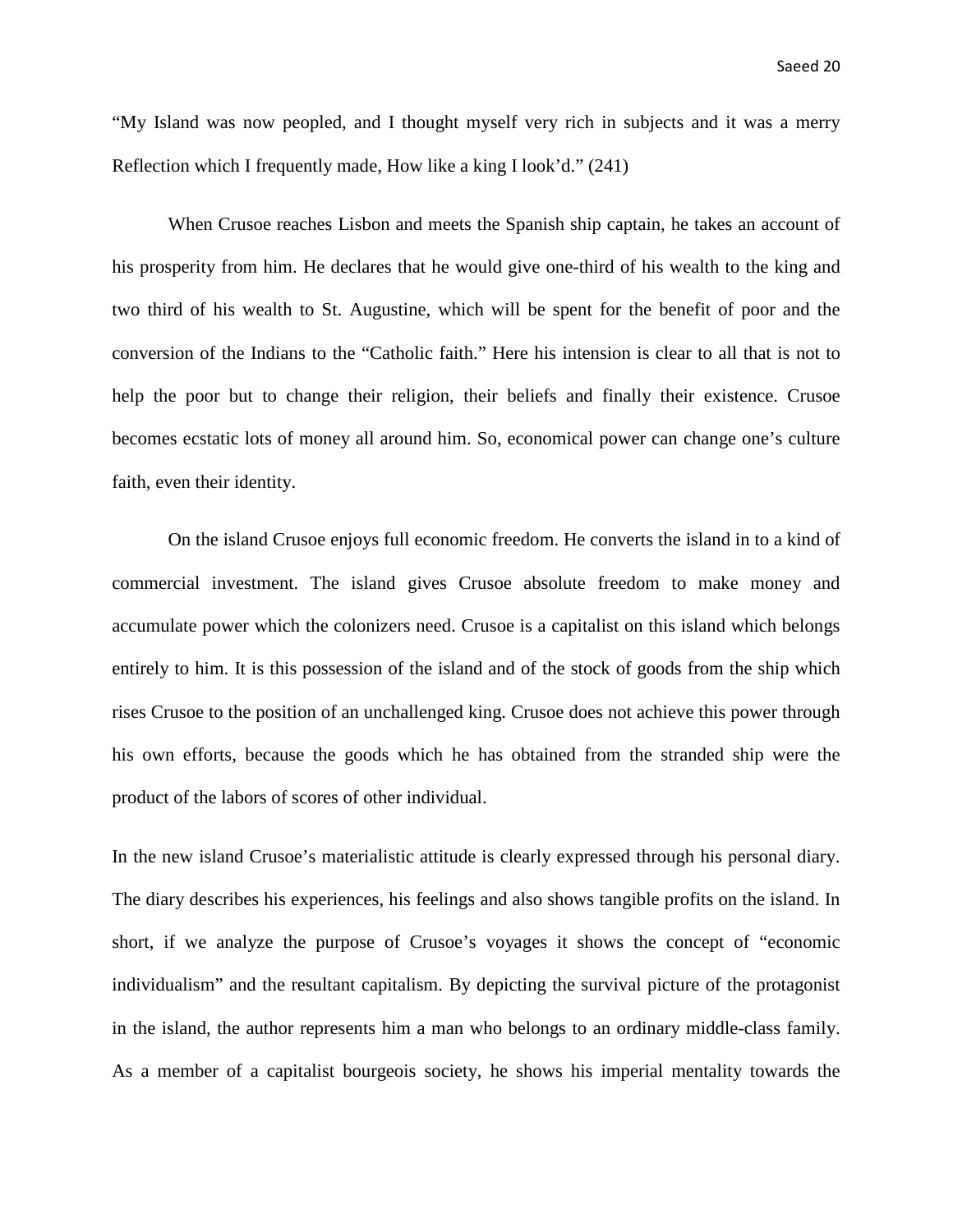natives. Like empires Crusoe achieves prosperity not merely for the toil of his own hands but also from the toil of other people and eventually turns the island from land to a colony. He is an example of an imperialist; who behaves like empires while the others in the island even the pets are represented as his "subjects." He converts the island in to a kind of commercial investment which makes him a successful businessman. Crusoe has been identified as man with capitalism; Kal Marx correctly indentifies Crusoe as an "Economic man, Homoeconimic." Defoe technically represents the new "commercial culture" by promoting the good opportunity to develop economic condition on new territories. Thus, materialism, capitalism and colonialism lie at the heart of the novel *Robinson Crusoe*. The child adventurous fiction *Robinson Crusoe* turned into a political product by depicting the survival story with the issues of "trade", "colonialism" and "imperialism."

Discovery of new land territories is another kind of colonial enterprise and "adventure appears to be a way of investigating the global, and its financial and commercial implications." (Richtty, 60) Discovery of new land territories is another kind of colonial enterprise. This book shows a clear exploitation of a native land by a European. Crusoe is the symbol of the colonizers who wants to establish their rule, culture and language in the remote island. Crusoe's eagerness to discover other territories represents his colonizers ideology. Crusoe as a Western figure assumes the role of a master, a king, and a governor.

"Robinson Crusoe was a powerful geographical fantasy but also a colonial myth, a myth that represented British colonialism to the British people, as well as to the colonized people." (Phillips, 126)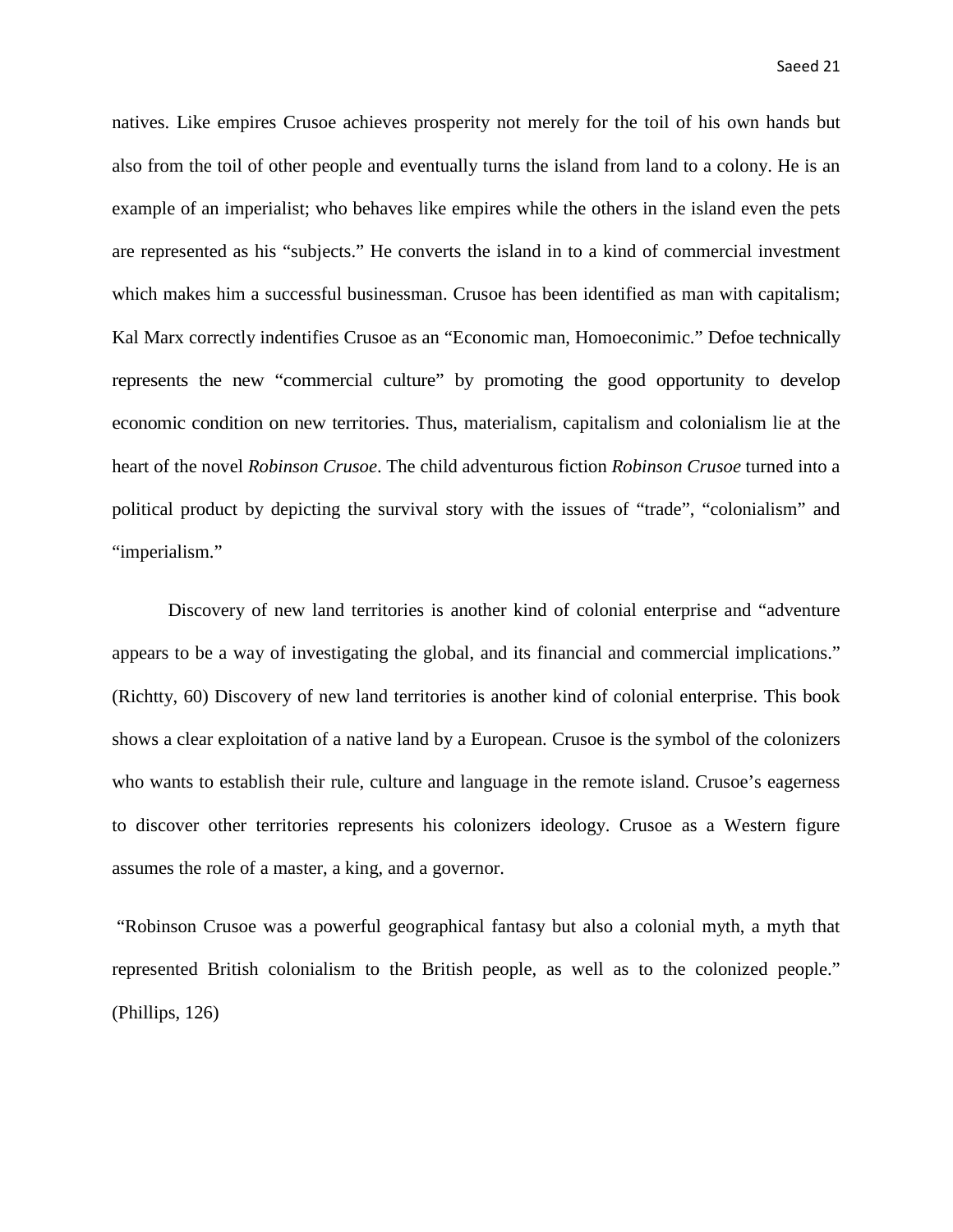In the beginning Crusoe's land appears to be a land of despair, but eventually the same land becomes a kind of paradise with a thriving community with women and children. This notion of triumphantly bringing civilization to a desolate and undeveloped local, it is a common theme of European colonial thought. Said specifically addresses the way in which subjugated people are represented within literature that affects not only these people but also the cultures in which they live. To him "both geography and culture entities- to say nothing of historical entities- such locales, regions, geographical sectors as "Orient" and "Occident" are man-made". (5)

The way Crusoe cultivates and reigns in the island and the slave-master relationship between him and Friday represent the attitude of colonial rule. The accrual missions of White European men are not only to visit a foreign land but also inhabited island so that they would make their colony through their intelligence and domination.

The Island represents Crusoe's awareness of a deep ambivalence and intrinsic anxiety of colonial discourse as described by Bhabha. In *Robinson Crusoe* the island represented as an exotic site related to man's most primal fears and apprehensions. In island episode when an English ship arrives at the land, Crusoe helps the Captain to put an end to a rebellion on two conditions: first that the captain must not pretend to any authority here while he stay on the island and second, in the meantime be governed by his orders. After his departures from the island, English and Spanish sailors are remaining in the island as colonists. But it does not reduce his power and ownership over the island. The first years of Crusoe spent terrible time on the island to survive. But gradually he overcomes the situation. Finally, he decided to go to England but some few years later he revisited the island again to make an arrangement with the inhabitants of the island. At first he divided the island into two parts, one part he reserved for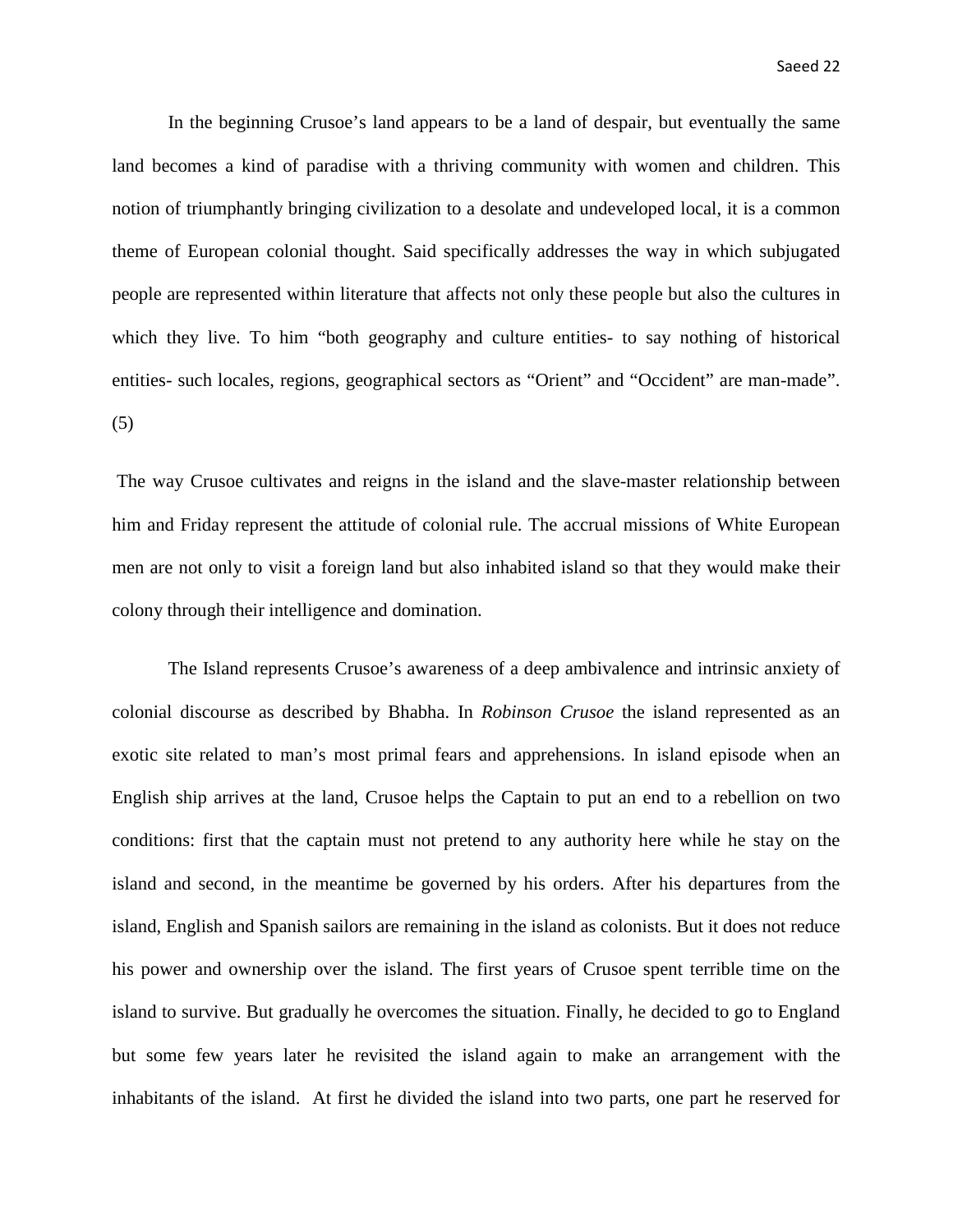him as his private property and the other part was given for the people there. It is quite clear to regard Crusoe's whole experience on the island is a process of colonization. Even he himself considers himself a capitalist and one of his favorite hobbies is to colonize the Guianas which is rich in gold. His authoritarian mentality and passion for money makes him a successful trader. He represents him as the "Governor", owner of the land. Thus, it would be quite clear for us to regard Crusoe's whole experience on the island as a kind of step of colonization. Crusoe refers to this community as "my colony" in the island, which produce a political issue whether he is the owner or lord of the land or officially it is considered as a colony. The exotic island is a place like a "utopian space" in adventure stories which always represents the imperial intention or ideals of Europeans. Colonialism is a product of imperialism and Crusoe transformed the island into a utopia through the eighteenth-century British, middle-class ideologies and values.

In *Robinson Crusoe*, Crusoe exemplifies the process of colonialism of expanding power over the less powerful ones. Based on these evidences, readers are compelled to accept that the creator of the island is not God but the protagonist of the novel. As a true colonialist, he established a colony without the permission of any authority. Crusoe's authority on the island propagates the image of a "second Eden" on earth. Crusoe's journey represents him as a solitary man in nature. But Crusoe's passion for nature and discovery of others land is not the evidence of his adventurous, nature loving behavior instead it shows Defoe's love for exploitation of others land and geography.

Robinson Crusoe maps nineteenth-century colonial geography, the British Empire in particular. Crusoe's island and its native inhabitants are vehicles for the adventure's personal growth, for his spiritual, moral and social reflections, but they also represent, map and imaginatively colonize real places and peoples, real colonial geography. (Phillips, 124)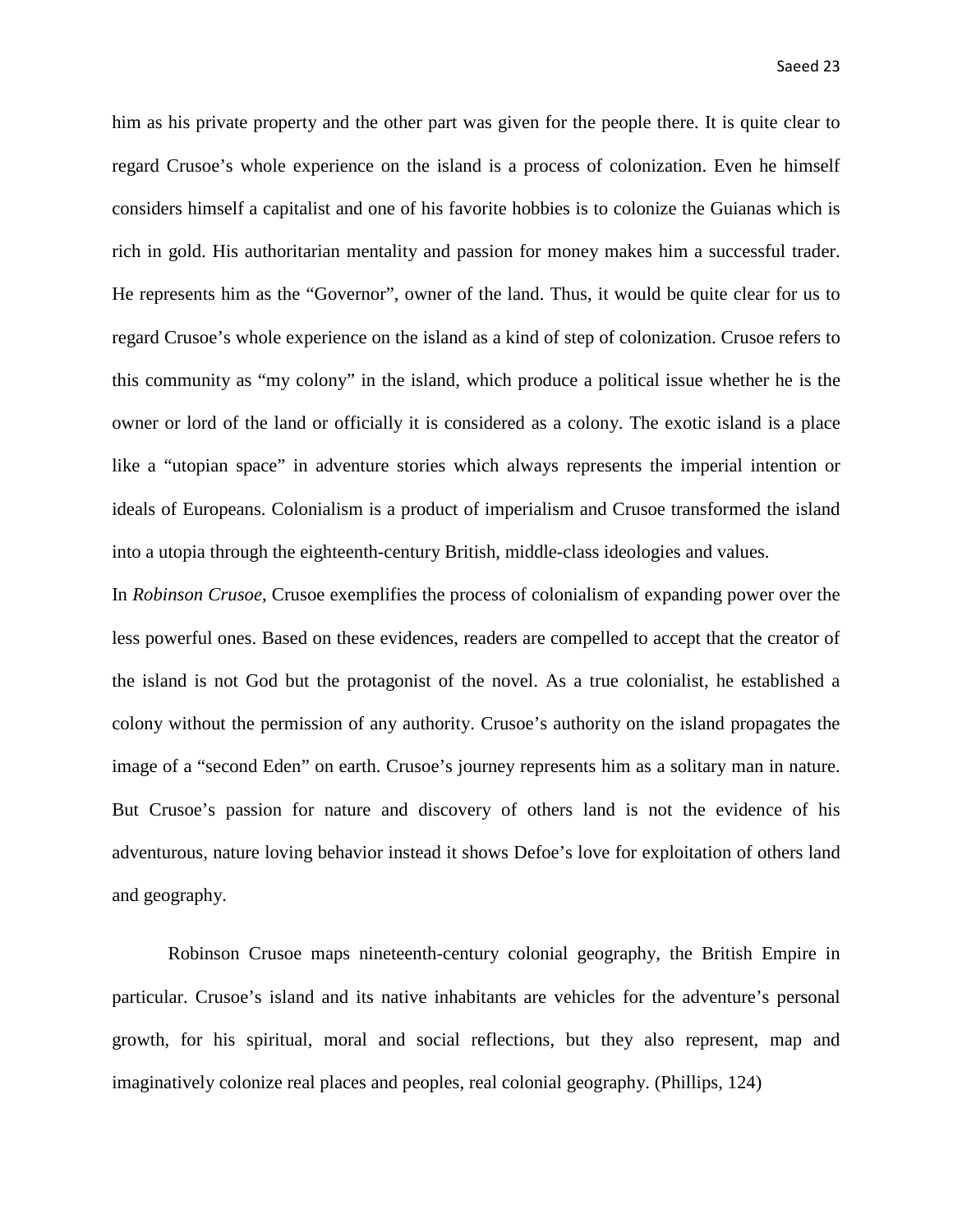Crusoe's authority and the concept of taking care of people and nature of the island is the reflection of the concept of colonialism of his time. In the remote island Crusoe never feel sad for his family and he never try to escape rather than he is more concerns for making it his "kingdom", to impose his "own culture." In this sense, he is not a man of romance or an emotional fool; he is a self-conscious man, more calculative and more rational. *Robinson Crusoe*  is a project that reflects Eurocentric view. In *Robinson Crusoe*, Defoe depicts the history of the British Empires by presenting the solitary image of an individual. "Indeed, he is the archetypal English imperialist, an exemplary planter-setter, explorer, valiant defender of his domain and benign master of an ever-increasing number of subjects on behalf of his king and country."(Alam, 4) Crusoe's civilized mission in an isolated island is a process of establishing his self-image. Without any competitors and any contest Crusoe claims he is a king of the island and the people, natural resources all belongs to him. He tries to establish his own civilization there. By focusing on the self, colonizers separate them from colonized and make them a unique one. Crusoe's isolation or separation from his civilization helps him to build up his colonizers identity. As a capitalist he captured the entire island and by using the stock of goods from the ship. Finally, he gets the position of an unchallenged king; otherwise it does not possible to achieve prosperity through own efforts. These features show that *Robinson Crusoe* is a fiction of the advancement and promotion of the concept of capitalism and "economic individualism".

Colonial representation of this novel advocates the cultural superiority of Europe and justifies Europeans attempts to colonize other countries. The main theme of the novel is imperialism, racialism and capitalism. When the novel was published the new colonies were being established. It was the dream of many young traders to discover the other lands. Colonizing is the system of exploitation of others land and a process of spreading of the British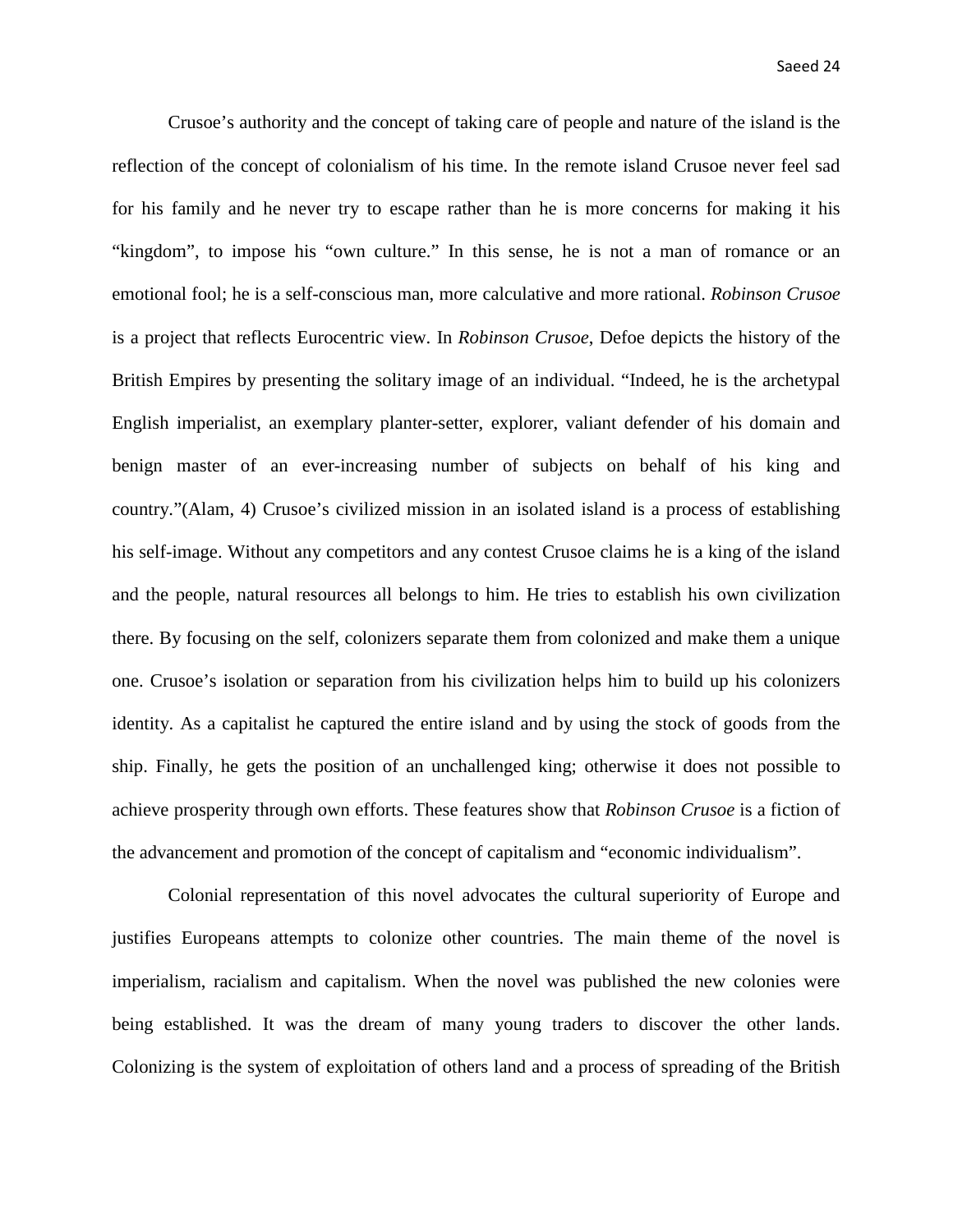rule. Crusoe represents these young traders. The novel explores the actual intention of white men and its effects on the culture of the people of natives. By colonized others the colonizers at first change the language of the colonized their education, political views, law, commerce even their religion. Crusoe's surviving process and his mutual understanding or harmony with one another supports the idea of a utopian society. Crusoe's self-composition shows clear distinction between a "Self" and an "Other"/ "Colonizers" and "Colonized". Through domination and subjugation Crusoe transform the island into a colony. It seems the land and all its products belong to him. He creates, not a democracy, not a republic, but a kingdom. *Robinson Crusoe* is written in a time of discovery and colonial expansion. Crusoe's transform the island into colony for reestablishing the new England and his "island became an image of Britain and the British Empire, not as they had been when Defoe wrote, but as they had become by the nineteenth century." (Phillips, 126)

Prof. Fakrul Alam said: "Defoe who cooked up schemes for colonization and mocked outlandish experiments and explorations sanctioned by the royal Society in the extra-European world in the name of science and business ventures associated with trading companies" (5). Economic and scientific power gives opportunity to dominate others as well as to increase his property. After saving Friday, Crusoe produces two classes: Civilized class and savage/uncivilized class so that he can submit his rule over the uncivilized or colonized class. By disobeying his Father's desired to enjoy a simple life, he enslaves Friday Instead of befriending and companion. Crusoe converts him to Protestantism. By betraying everyone he seized everything he could. The world of Crusoe represent his age. It is not a story of exciting journey of a man rather it presents a journey on an ambitious man, his prosperity and his mastery over the land through colonialism and imperialism. Crusoe's politics to control other territory, the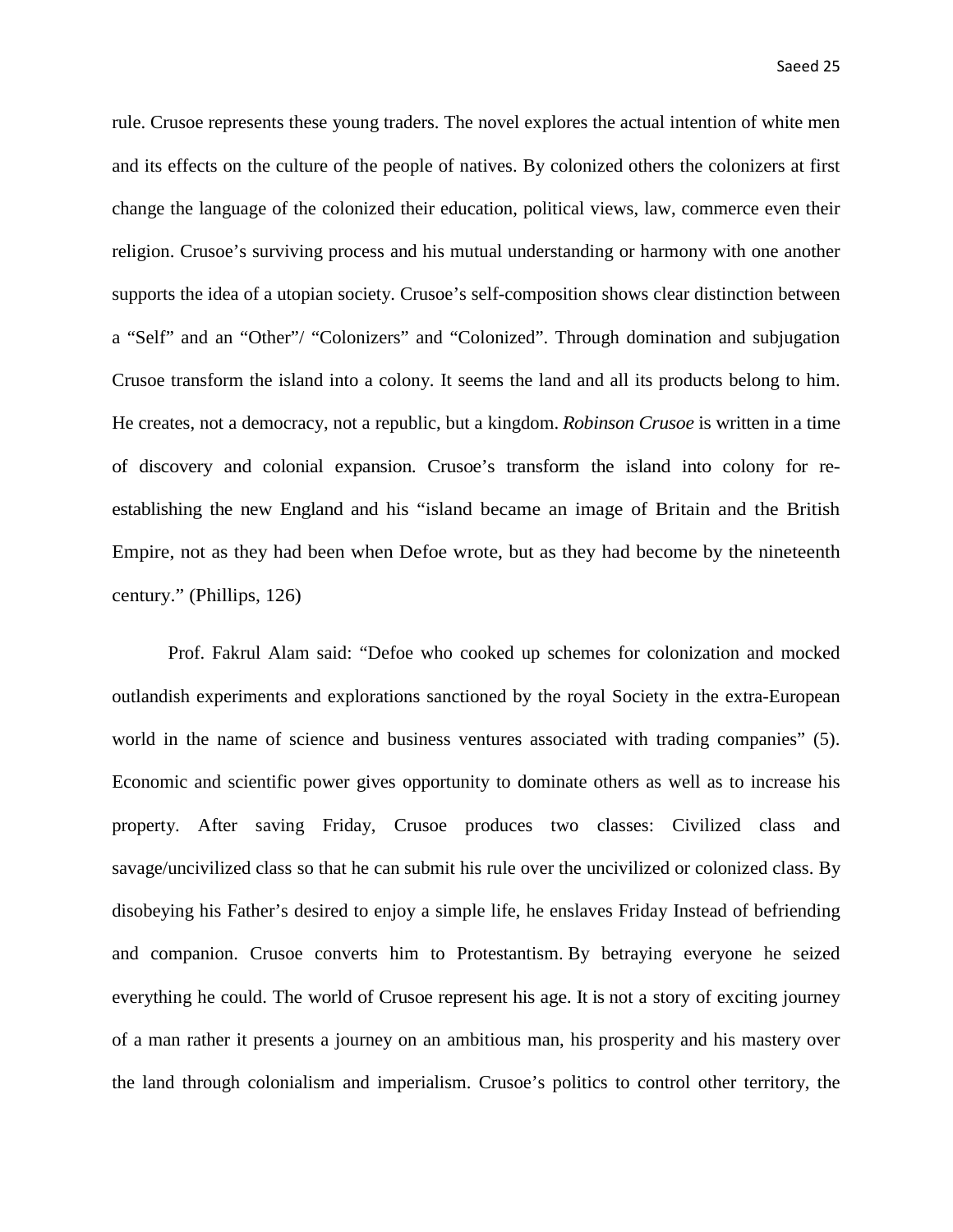knowledge makes him a colonizer and permits him to dominate over the island and people he encounters over there. Defoe uses several times the word "king", "master", and "lord" in this novel. It reflects his ownership of land not means any responsibilities or obligations towards the people but "an absolute right of dominion." Finally Crusoe "the universal man as projected by Defoe's fiction turns out to be coldly calculating economic man. Credit, profit, and class mobility find their home in colonially and globally inflected fictions that appeal to the literary imagination, and that tend to confuse truth, falsehood, creative license, and fictionality." (Richetti, 61)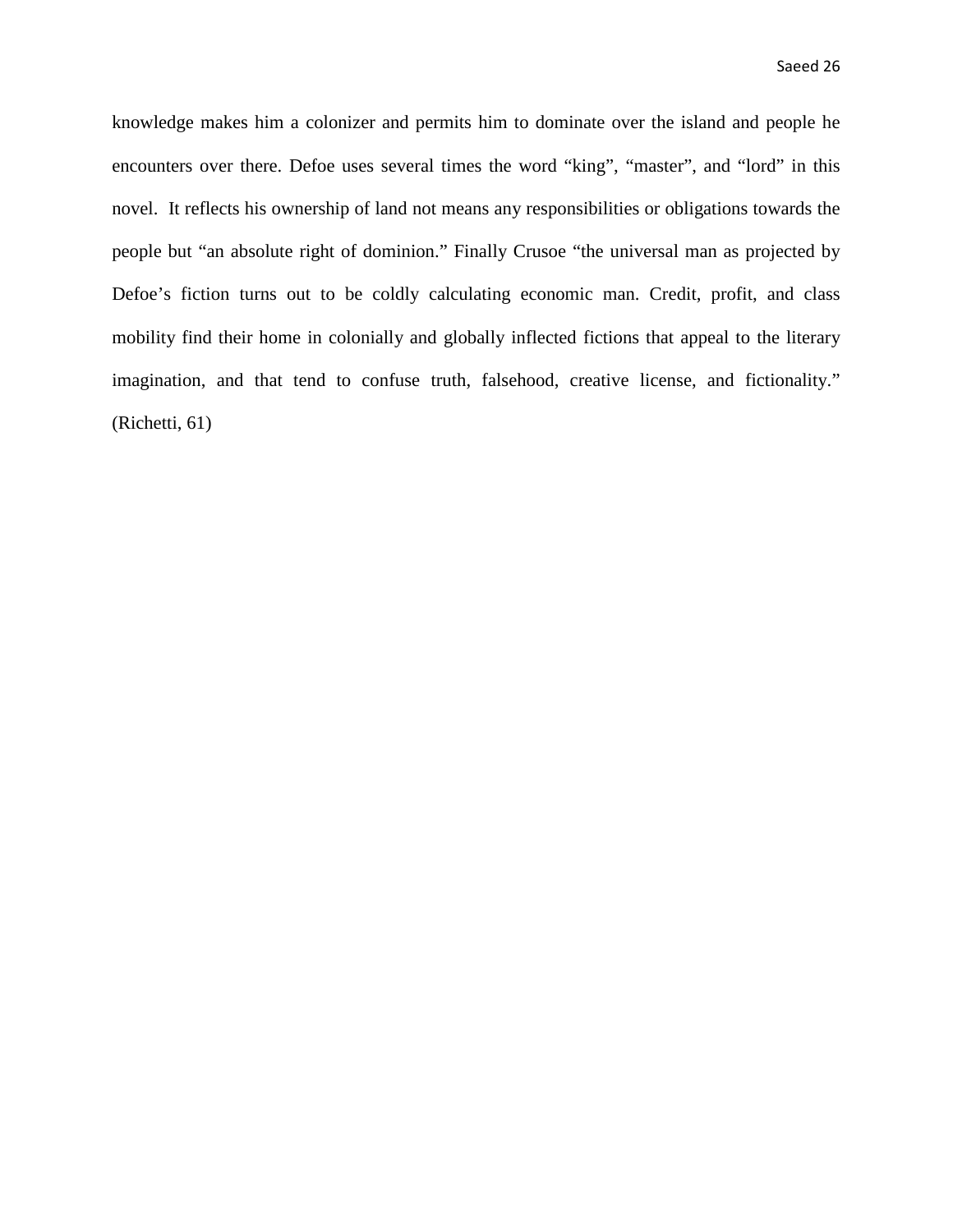#### **Chapter-II**

#### **Geography, Vice and Imperialist Ideology: Conrad's**

The well known novel *Heart of Darkness* by Joseph Conrad was written in 1899 but published in 1902. It was the time when British Empire controlled many colonies in Asia and Africa. Congo was one of the African lands which were colonized by the Europeans. The end of eighteenth and the beginning of the nineteenth century was a time of capitalism and industrial revolution. At that time the Suez Canal, the river Nile and the East Coast of Africa were controlled by Britain. In *Heart of Darkness* the Nellie is drawn as a large source of economic power for the Europeans. The main topic of *Heart of Darkness* describes the experience of colonialism in Africa. Colonialism and capitalism both are connected with imperialism. Imperialism is a process or a system of rule and belief in which a powerful country controls other countries land, culture and language through military, political, and economic power. All these are reflected in the novel *Heart of Darkness* where "Conrad's way of emphasizing the fact that during the 1890s the business of empire, once an adventurous and often individualistic enterprise, had become the empire of business". (Said, 23) This chapter will show the imperial attitude towards Africans and how Europeans tried to capture African culture where racial tension was implanted an important element of imperialism.

*Heart of darkness* depicts western imperialism by the Belgians. They came in Congo for exploitation and to grip its resources by brutalizing and making themselves as slaves. Conrad through some European characters exposes the brutal "Western Imperialist" system towards the natives. Edward Said, in *Orientalism,* writes: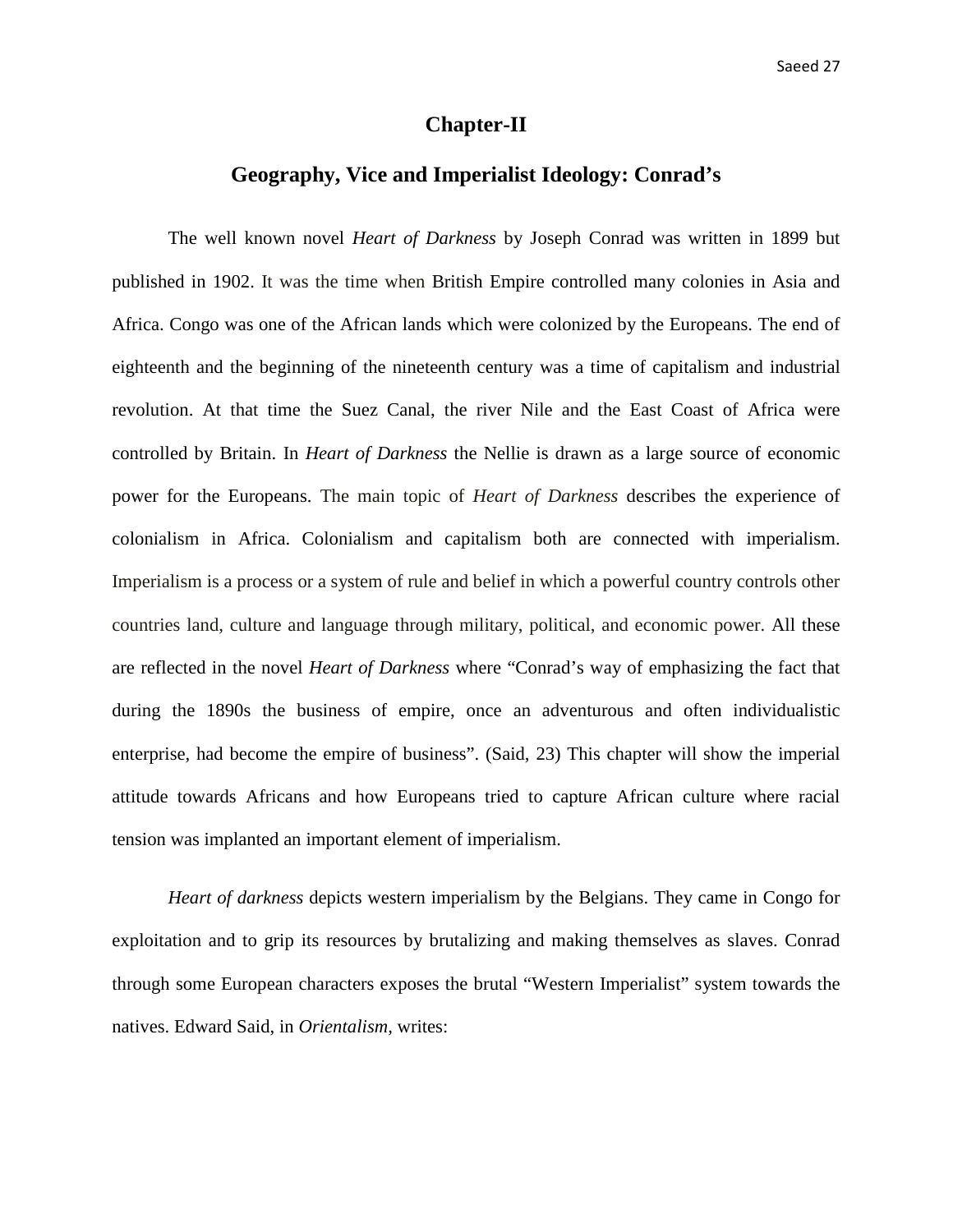Being a White Man was therefore an idea and a reality….One of them is the culturally sanctioned habit of deploying large generalizations by which reality is divided into various collectives: language, races, types, colors, mentalities, each category being not so much a neutral designation as an evaluative interpretation… (227).

The novel *Heart of Darkness* reflects the history of geographical exploitation. Most of the European considered Africa as the ideal place to dominate politically and culturally. The representation of the image of the Thames in the novel shows the idea of imperialism. Like all other rivers Thames helps to connect people with Africans physically, mentally as well as economically. The love for ivory and money reduced the distance between Africa and Europe. The actual intension of the Europeans was to collect ivory from Congo. Conrad depicts the treatment of the Europeans towards the inhabitants of the colonies reflects master slave relationship which shaped their identity as "others." *Heart of Darkness* reveals the hypocrisy of King Leopold II of Belgium, who exploited the Congo for his personal profit in the name of a "civilizing mission." In this novel Conrad has created the setting or background of Congo where ivory plays a fundamental role. All the Characters like Kurtz, the brick- maker, the manager of the Central Station are infatuated by the power of ivory. *Heart of Darkness* is the representation of the Western ideology: "self" vs. "others." Through the activities of the Europeans Conrad shows the real motive of white colonizers. In the name of a civilizing mission, they have taken full advantage of their position and of the colony. Imperialism means to increase power or money by establishing territorial mastery. This evil of imperialism is shown in Congo by King Leopold II in this novel. The Belgian trading companies were sending their agents for trade. Ivory was a very lucrative trade which was found by the Belgian trading companies. Their chief commodity was ivory. Ivory was worthless for the natives but it was a thing of utility for the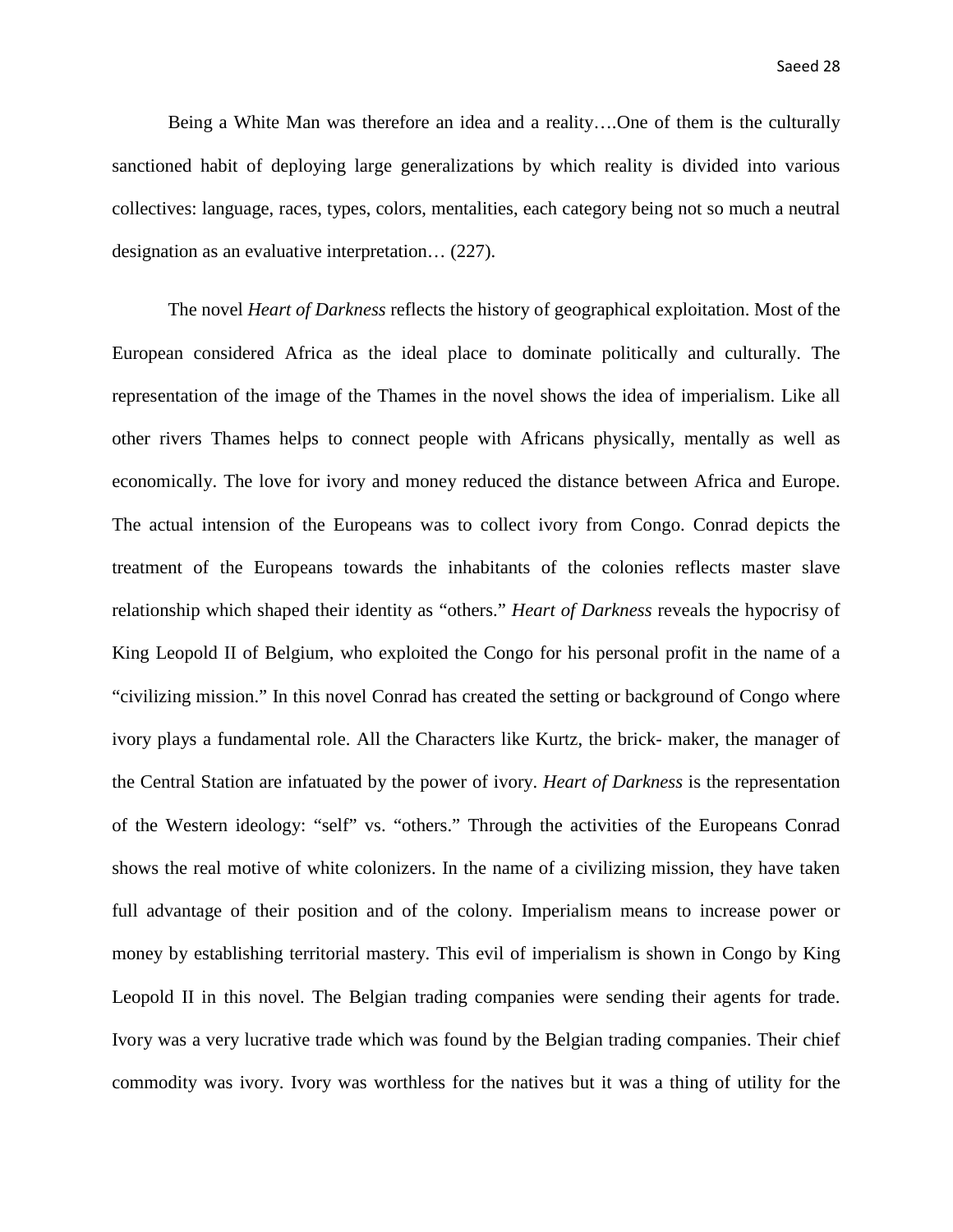white men. It was mainly for the economic profit. King Leopold increased the collection of ivory through slave labor and tortured them just to extend his kingdom. In Europe, ornamental articles were manufactured from ivory. These articles became very costly. But the natives were not actually benefited by this ivory project while the white men collected ivory and sent it to Europe for their own profit. The activities of the Belgian trading companies were similar to those of the East India Company which was driven by the imperialist greed and commercial mentality.

In *Heart of Darkness* Marlow as a narrator gives a description of the evil of imperialism by referring to the ancient Roman conquerors of Britain. He gives emphasis on the greed of the Belgian conquerors who were mad after money. The Manager, the Brick-maker, and several white agents in the novel are manipulated by the thought of ivory. Marlow remarks that the conquest of Britain was a kind of robbery. The purpose of these white men was to indulge in the exploitation and brutality and extract ivory from the natives. *Heart of Darkness* has been explained as a spiritual journey in which man moves from innocence to experience for the commercial mentality with the purpose of extracting money. The spirit of human brotherhood is totally absent. There is no understanding between the rulers and the ruled.

The title is an important part of most literary works; through the title one can get the idea about the theme of the story or the intention of the authors. The title of this novel *Hart of Darkness* is not simple it is rather ambiguous. The word "Darkness" has two meanings: one is literal and the other symbolic as well as political. The author has used the word "darkness" for Congo to show the ignorance and superstition of the natives**.** The title *Heart of Darkness* refers to the notion that Africa is a dark continent. Also "heart of darkness" means the unreachable place or territory which is still unexplored but in the process of being colonized by the colonizers. The inhabitants still led primitive lives because they were deprived of knowledge of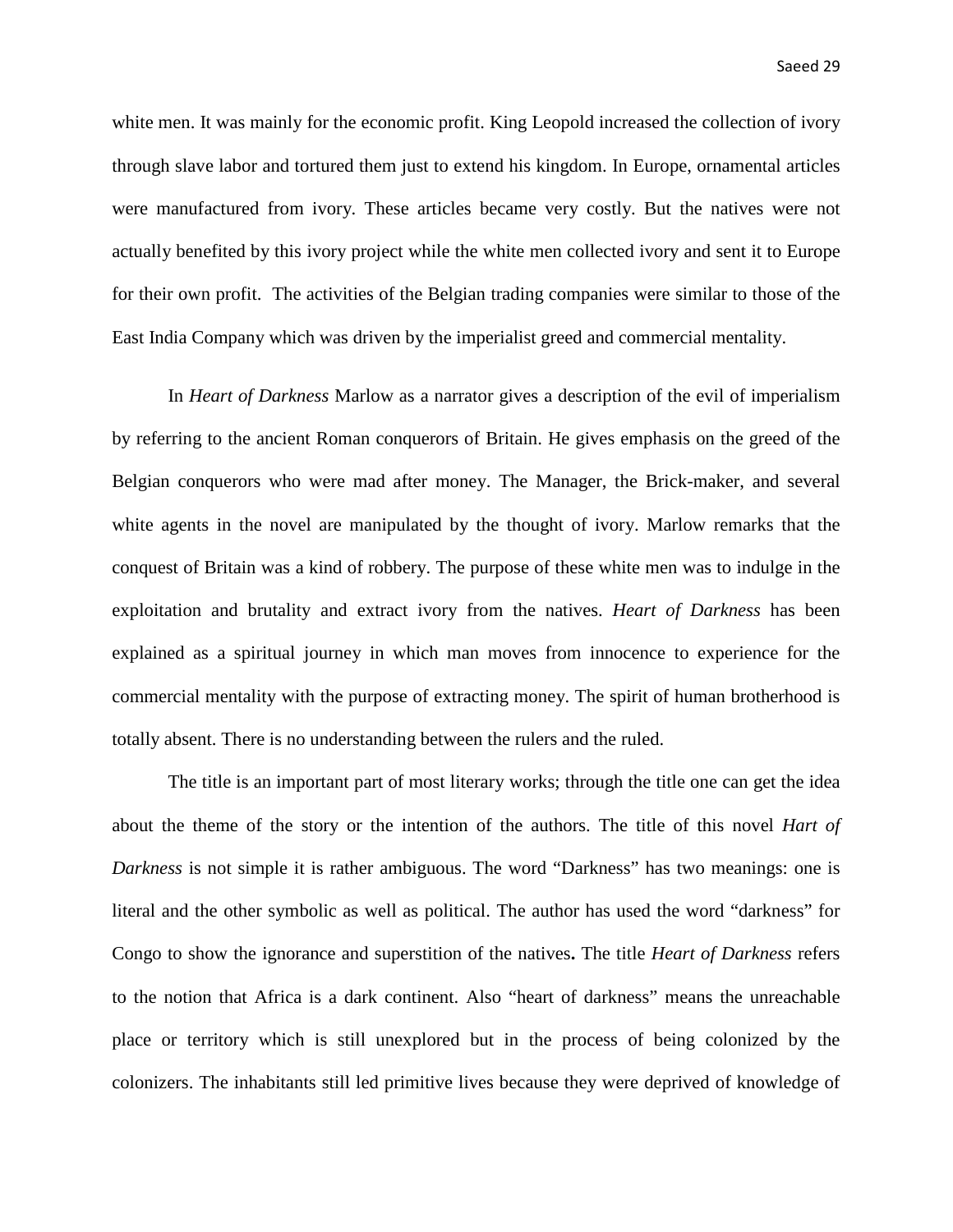science and civilization. Symbolically "darkness" indicates several meanings. The title influences us to imagine Africa as a separate world. It means the unexplored depth of human mind or soul of the natives whom white men have failed to see. Africa is known as a place of dark jungles which are unknown, subconscious and full of mysteries. Conrad's representation of "darkness" means lack of purity and knowledge which affects our morality. It symbolizes backwardness, ignorance and wildness. Conrad shows that to be a part of this society Kurtz accepts the darkness and ignorance of the Africans. Kurtz is completely grasped by the darkness of his heart. He has no moral purpose of this expedition. Subsequently Mr. Kurtz is so obsessed with ivory that he threatens to kill the Russian if he did not hand over to him a small part of ivory. Finally to be a part of African society Kurtz fulfills his devilish satisfaction and proves himself a member of the darkness of Congo. Conrad shows it as the "evil darkness" of Congo that has converted a "civilized" man like Kurtz into a devil. Here "darkness" represents ignorance, haughtiness and superstition. Kurtz's hypocrisy, commercial mentality, Marlow's journey up the river, and his experiences in the Congo all share a common theme which is the white agents of the Belgian trading companies perform the act of imperial mastery and will in Africa. These whites have single desire to plunder the treasure out of the bowels of the land. What he means is that a place like Africa is inwardly impure, full of vices, corruption and evil but outwardly looks perfect and full of happiness. The word "darkness" in this novel also represents the unexplored depth of African soul. Conrad regarded the mind of Africans as a kind of "dark continent" which Marlow tries to explore.

*Heart of Darkness* is the representation of avarice, greed and capitalistic mentality of the Europeans. Conrad started *Heart of Darkness* by representing London as a commercial and economically powerful country, the largest and the richest town in the world. *Heart of Darkness*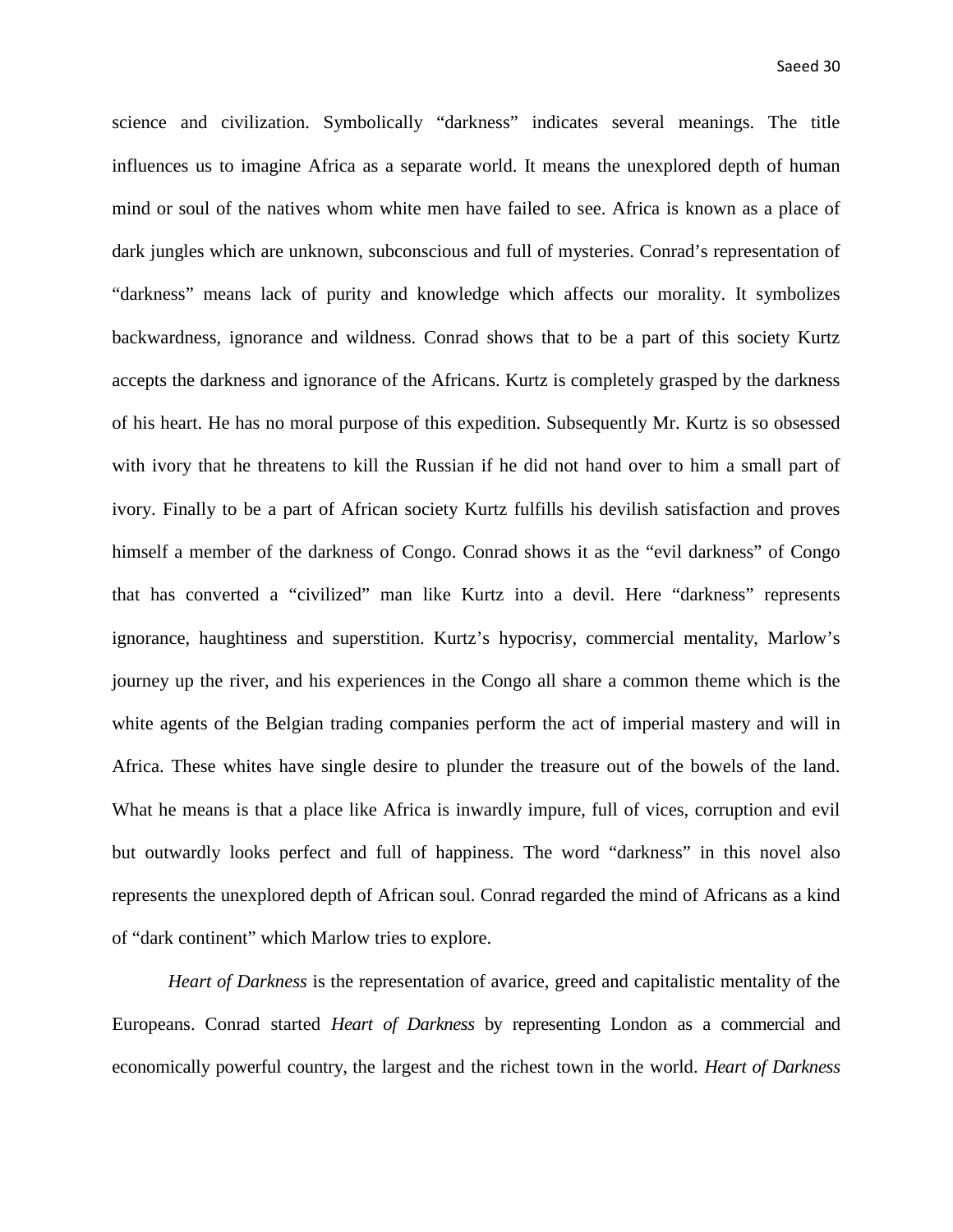clearly shows the imperialist, political and economical mentality of the Europeans. Instead educating the black men, they intended to exploit them in order to gain more power and money. Ivory represents greed and capitalist attitude of the white men. There is no moral purpose of white men in coming to Congo. Kurtz's mission was to collect ivory and to acquire power. Kurtz is so possessed by evil that he becomes an embodiment of evil. Conrad shows Kurtz as a capitalist, commercial and hypocrite. He is a symbol of the white men who is busy to satisfy his lust. His strategy is to dominate and subjugate the "backward races" to establish his rule. Because of power and money he has sacrificed the fundamental principles of ethics and morality. As inhabitant of Africa they had no right to control the production of ivory; nor did they know how to cultivate their own land because they were manipulated by colonizers ideology of the West. The natives were governed by the myth of the white man. So, western mythology or ideology is another facet of colonialism. The natives of Africa see the white men as supernatural beings, who came into the "dark Continent" to give them light. In 1890 Conrad stayed in Congo from June to December. Through this novel he not only tries to show his personal experience in Congo but also shows his intention as more diplomatic and controversial because "it not what Conrad saw but rather his reading of the literature that exposed Leopold's bloody system between Conrad's return to England and his composition of the novella in 1898-9, along with many of the earlier works that shaped the myth of the Dark Continent." (Brantlinger, 195)

Conrad represents Marlow, the only white man who realizes that the real intension of the white men was nothing but the evils of colonialism. But through his voice Conrad not only depicts the Europeans cruel treatment of the natives but also the moral darkness of all human beings which is responsible for evil acts. Conrad shows the Europeans as commercial, racial and economical while the African are represented as savage and warlike. The author's exposes the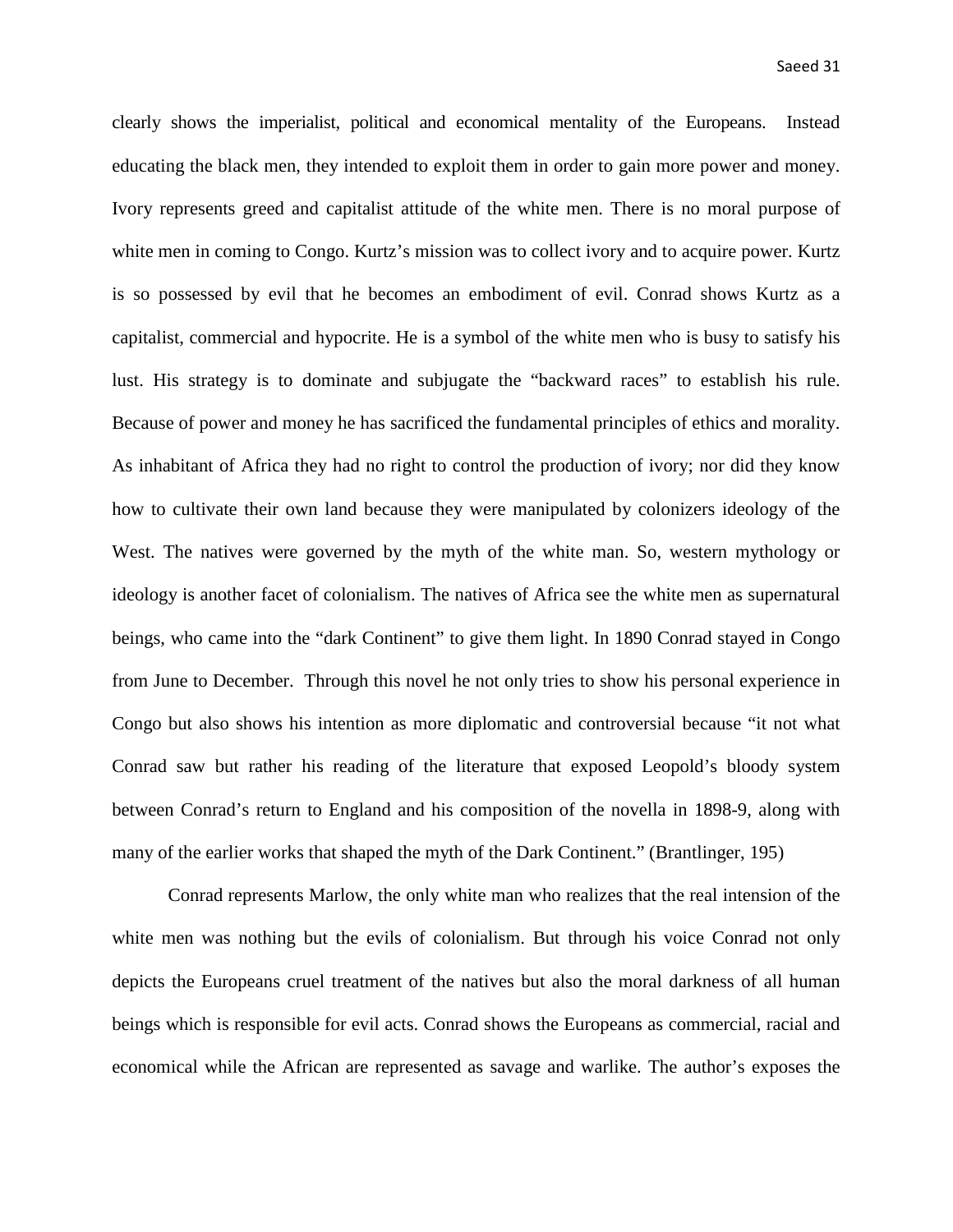degeneration of white men in Africa with a distinct moral vision. Chinua Achebe believed Conrad used Africa as a colonized subject which was uncivilized and animalistic. Therefore, they needed help from those countries which are economically powerful, civilized and well developed. Achebe argues that *Heart of Darkness* represented Africa as a profitable place. According to him:

Without doubt, a surprising aspect of the European occupation and domination of Africa is that it came about as a remote consequence of schemes brought to bear to facilitate the abolition and suppression of the slave trade. (1)

Imperial power actually comes from technological, industrial and economical power. So, these powers were crucial to European imperialism. Europeans believed that they were the "supernatural being" and had God-like ability to govern over the colonized land. Achebe says that the concept of imperialism is based upon illusion like mythic rhetoric which is clearly reflected through *Heart of Darkness*.

According to Anthony Fothergill "the specific term 'imperialism' as a mere swear-word. Rather, I mean the specific territorial conquests made by the industrialized European nations in their 'Scramble for Africa' in the second half of the nineteenth century."(37) For the Europeans the "darkest Africa" was a project of colonial fantasy. Darkness creates mystery and this mystery or "idea of darkness" demands to bring light from civilized and educated men. From the Western perspective Africa is always represented as mysterious "Dark Continent" and to unfold the mystery Europeans not only captured territory and property but also controlled the culture and identity of the natives. Territorial imperialism signifies a system to capture other's land and property, but cultural imperialism is a process of a "civilizing mission" that is to enhance and improve the unknown parts of the world to establish European culture upon the colonized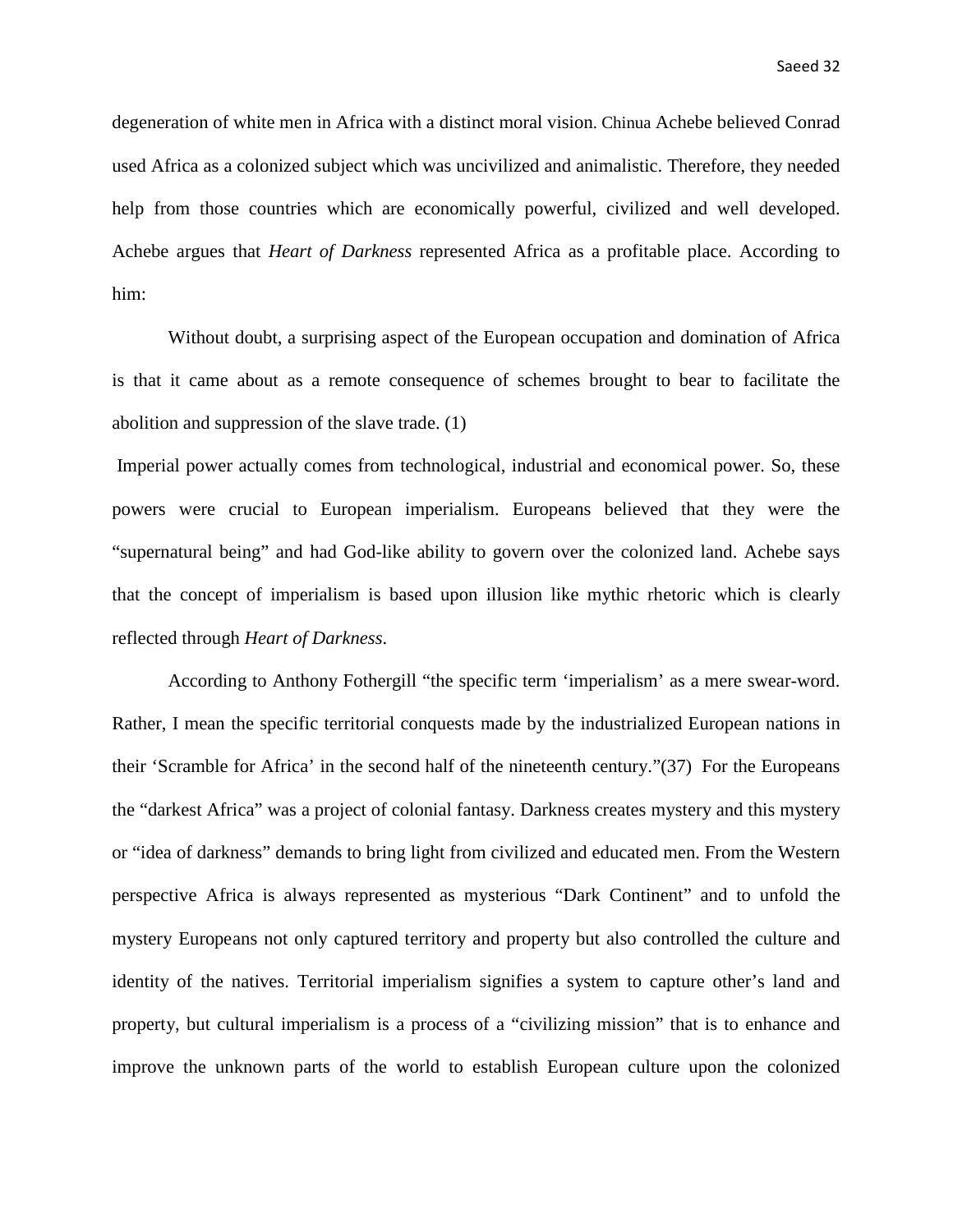people. Through the mission of Africa, Europeans secured their self image as well as their economic condition. This is technically done by presenting ideological and stereotypical representations of the "Self" and "Other." The meaning of "othering" is related with colonial discourse, which concerns about the European superiority. The feeling of "Otherness" is imposed upon the colonized people by the colonizers to produce inferiority complex. This ideology or a set of beliefs, philosophy and particular principle held by a person, party or state that controls our life, especially who were colonized. Ideology produces unequal relationship between two classes: the colonizers and the colonized. Western ideology shows disrespect towards indigenous people's behavior, religions and language. Europeans represent their culture, history, language and values as more sophisticated and civilized than the non-European people. This propagates false ideas, values and inferiority complex in the colonized mind. Western Ideologies influenced colonized mind to adopt their language, culture and customs. Colonized men felt happy to consider themselves as a unique 'subject' because it produces a feeling of autonomy in the mind the people who are not concerned about the representation of this ideology. This created a sense of duality between self and other, colonizers and colonized.

There is a strong connection between cultural imperialism and capitalism. The Western people declared themselves the superior nation and they tried to impose their cultures upon the colonized land by capturing their natural resources. Just for economic advantage and new opportunities capitalist classes try to expand their trade and rule over other territories. In pursuit of profit capitalist classes introduce their culture, values and orders to establish their own images. Colonizers behave as masters and this process of subjugation and domination primarily comes from economical power. For this intention during eighteenth century European countries started to come in to so many third world countries. Their main purpose was to collect raw materials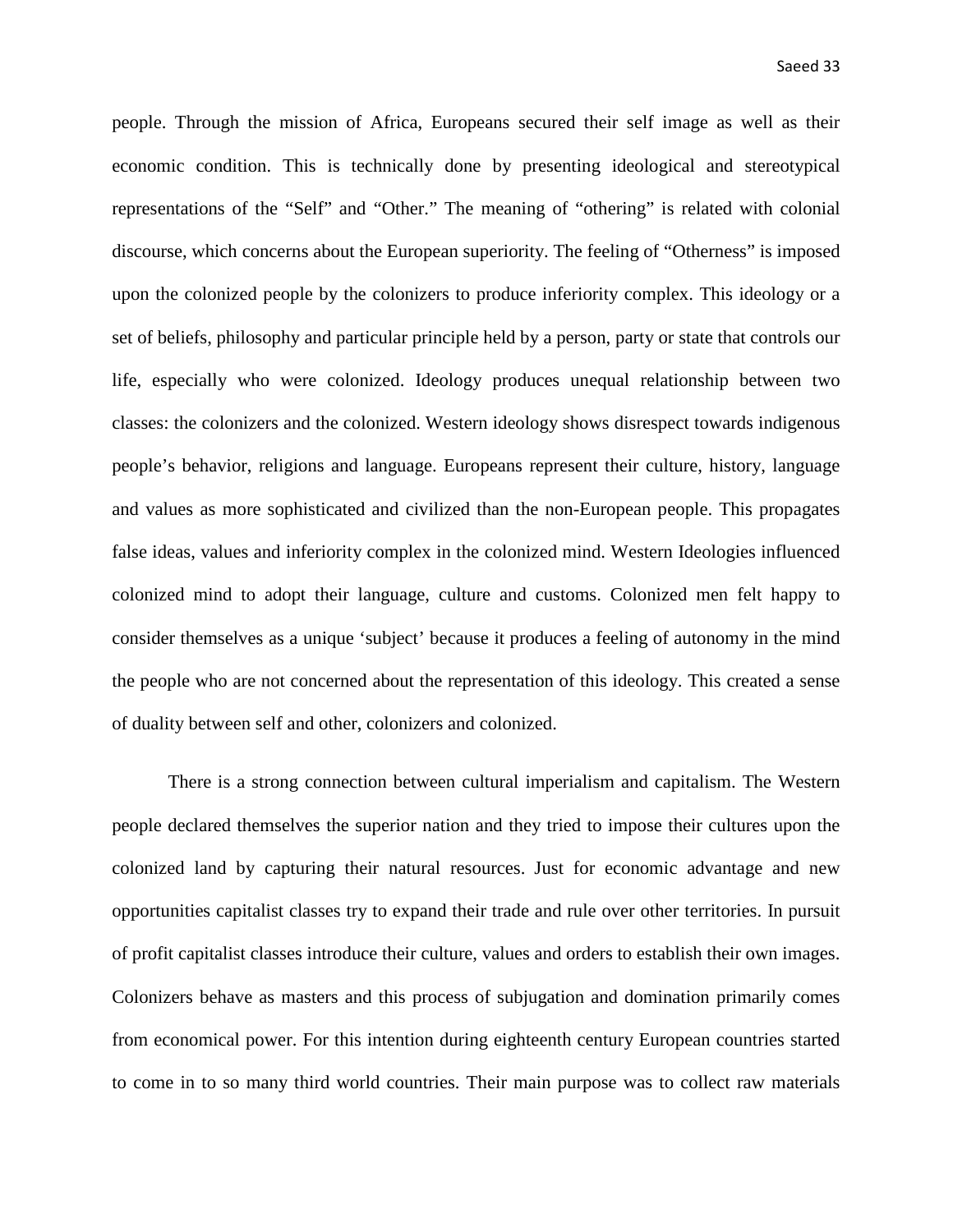from those colonized countries. *Heart of Darkness* deals with the issue of slave trading, the commercial mentality of white men and the cruel exploitation of the Belgian company in the Congo. Whites are represented as ruthless and greedy conquerors. Conquest means not only the domination over the land and property but also control over the lives of those who have different complexion or color. Therefore, conquest means robbing other races of their possessions to destroy their culture, identity and way of life in pursuit of their own profit. In the name of trade and profit ruling class or industrial class also promoted Western cultural norms and values. In the nineteenth century Africa was a place for Victorian explorers and missionaries. Civilized Europeans tried to bring light but the light was reflected through an "imperialist ideology." This was the process of destruction of "savage culture" in the name of civilization. Europeans tried to mix both European and African cultures which created clear differences of values, customs, and behaviors. By doing so their purpose was not only to produce a cultural fusion or but also to convert the "savages" to Christianity. Colonizers suggested that colonized identities were related with darkness, incivility and wildness. In an attempt to remove this imperfection the colonized people wore a mask to make themselves as a "universal" or "unique" subject so that they could participate in society with dignity and respect. Under this situation, the colonized people were alienated from the colonizers.

Imperialism of the  $19<sup>th</sup>$  century produced a dichotomy in human society to consider why some cultures were civilized and superior and others were uncivilized, dark and need help to rescue. Joseph Conrad's *The Heart of Darkness* shows the controversial relation between the civilized and uncivilized, colonizers and colonized. It also shows how Kurtz influenced the natives, and took them under his direct control by maintaining an authoritative position. Unconsciousness of the native makes Kurtz an ideal man. Darkness and evil come from Kurtz's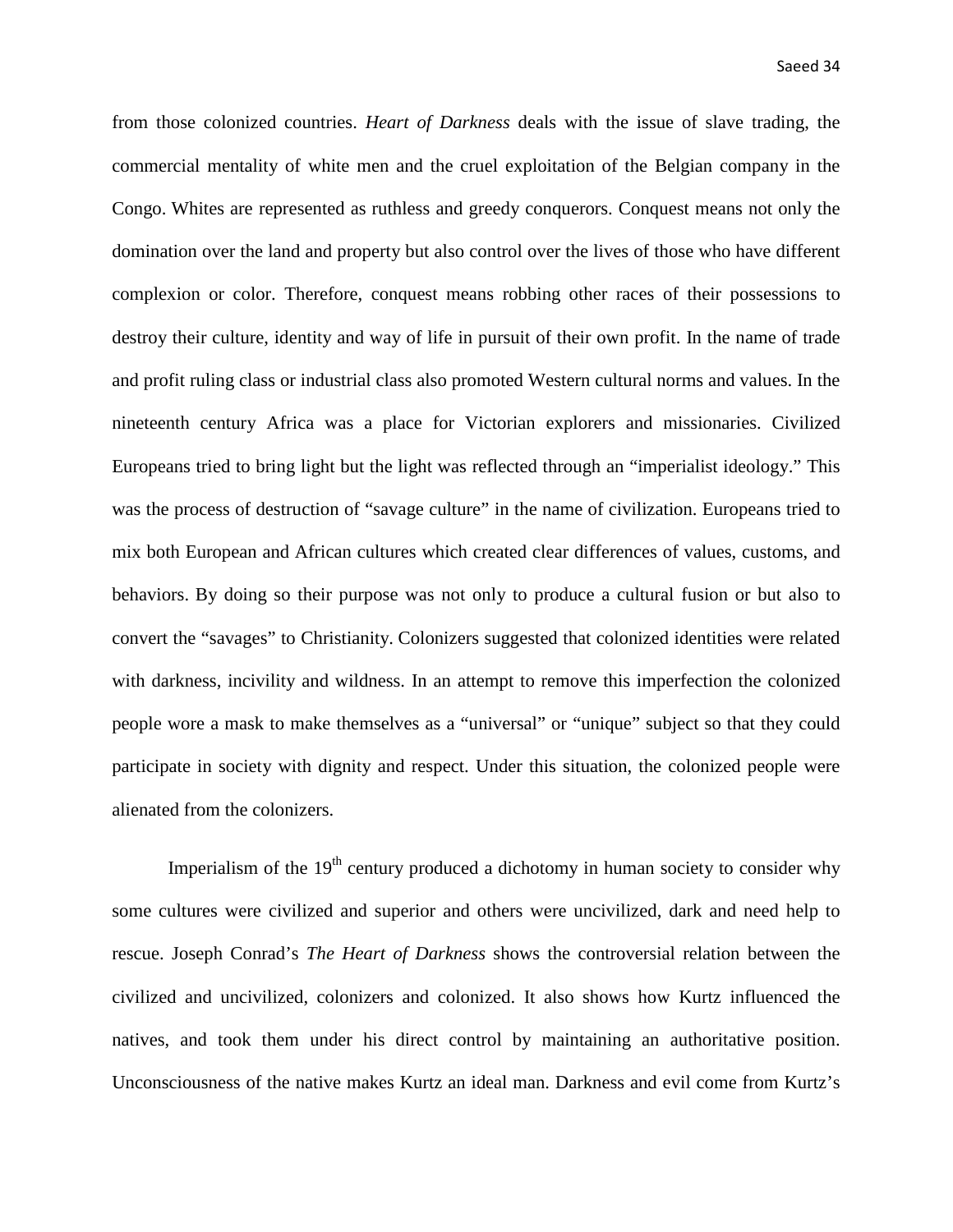behavior. Through his character "Conrad portrays the moral bankruptcy of imperialism by showing European motives and actions as no better than African Fetishism and savagery." (Brantlinger, 197) Through this novel Joseph Conrad mainly focuses on the colonial attitudes towards the colonized of that time. Their treatment of the Black or the Africans who were commonly viewed and described as primitive, inferior and savage are marginalized in many different ways. Colonial relation is one of power and dominance which is perfectly portrayed by Conrad. In *Heart of Darkness* Kurtz says that he wants to educate, help and enlighten the African people but in reality he controls all the economical, political and social conditions. He represents himself as a governor who belongs to superior condition in contrast to all the native people. Kurtz's attitude towards the natives shows his colonial motive. As Brantlinger said: "In going native, Kurtz betrays the civilizing ideals with which supposedly he set out from Europe. Among the 'faithless pilgrims' there are only false ideals and the false religion of self-seeking" (196). According to Fanon the relationship between the colonizers and the colonized people is constructed and based upon disrespect and degradation. From this perspective Conrad's novel *The Heart of Darkness* deals with political relationship between the colonizers and the colonized.

In *Heart of Darkness* Conrad also shows Europeans double standards. At home they were respectful of their governments but in the colonized land they imposed military dictatorships and forced them to work without any question. It was done so that the indigenous people experienced the psychological effects of "othering." European cultural ideology is a kind of strategy to win the heart of natives by showing their so called gift to civilize the uncivilized people. Conrad exposes the degeneration of white men in Africa with a distinct moral vision. The main aim of any of "othering discourse" is to confirm the colonizers' superiority over their colonial subjects. It is a process to create dichotomies characterized by "Others" as emotional, backward and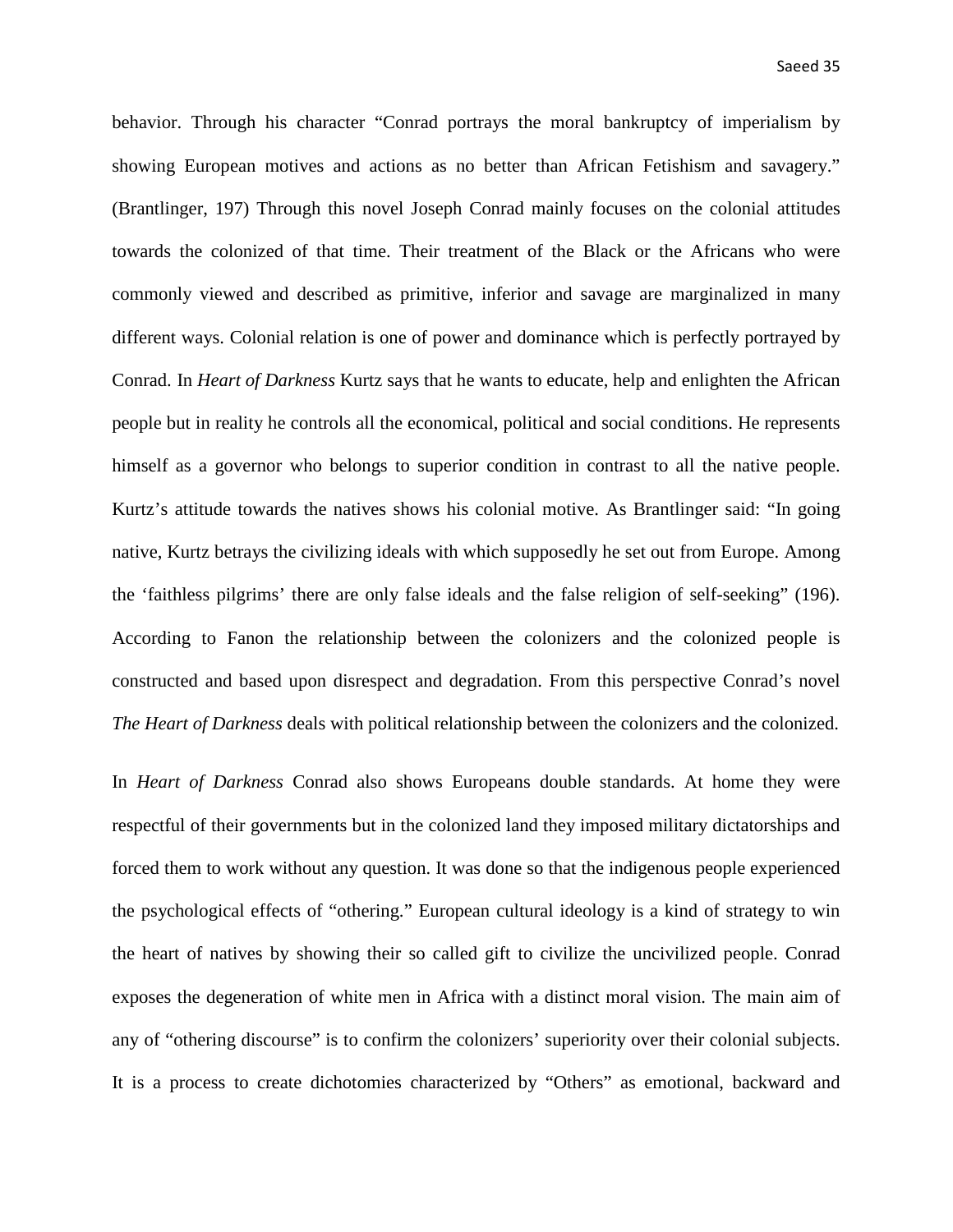savage while White are self, modern, rational, or civilized. The term "othering" demonstrates European attitudes towards other cultures and establishes two unequal groups; one is human and superior and the other inferior and sub-human. European writers intentionally or knowingly produced binary conflicts by portraying "Self" and "Other" images through their novels. The natives are represented as savages, wild and threatening upon the civilized world. So, European cultural ideology is a project or a system that affects the psychology of the indigenous people and they started to believe themselves as subject. Therefore, "cultural imperialism" deals with the issue of self vs. other and orient vs. occident. According to Said:

The orient was almost a European invention, and had been since antiquity a place of romance, exotic beings, hunting memories and landscapes, remarkable experiences. (1)

Mimicry and lack of cultural identity lay at the root of Imperialism. It happened through the powerful representation of Western culture so that the natives accepted it. In *Heart of Darkness*, Conrad portrays European culture through Kurtz's attitude towards the natives. Words like "Savages", "Primitive", "God" are continuously used in this novel to produce a power relation. Kurtz represents authority and it seems that natives accepted his authority without any question and respect him as God. Kurtz uses the simplicity of the natives to his advantage for accumulating ivory. For his double standards Kurtz believes that he belongs to a higher class than the natives. First, he adopted their cultures, even took a "black" mistress despite having spouse. But like other European explorers Kurtz came in the colonized land to introduce the orient as the other. Kurtz's action implies European hegemony by emphasizing and imposing Africa as the other and a shadow. In this novel Kurtz's feelings are an example of his lack of cultural identity and mimicry. When he was in Congo among the natives Kurtz believed he had lost his cultural identity of a civilized man and had become a savage. But neither did he belong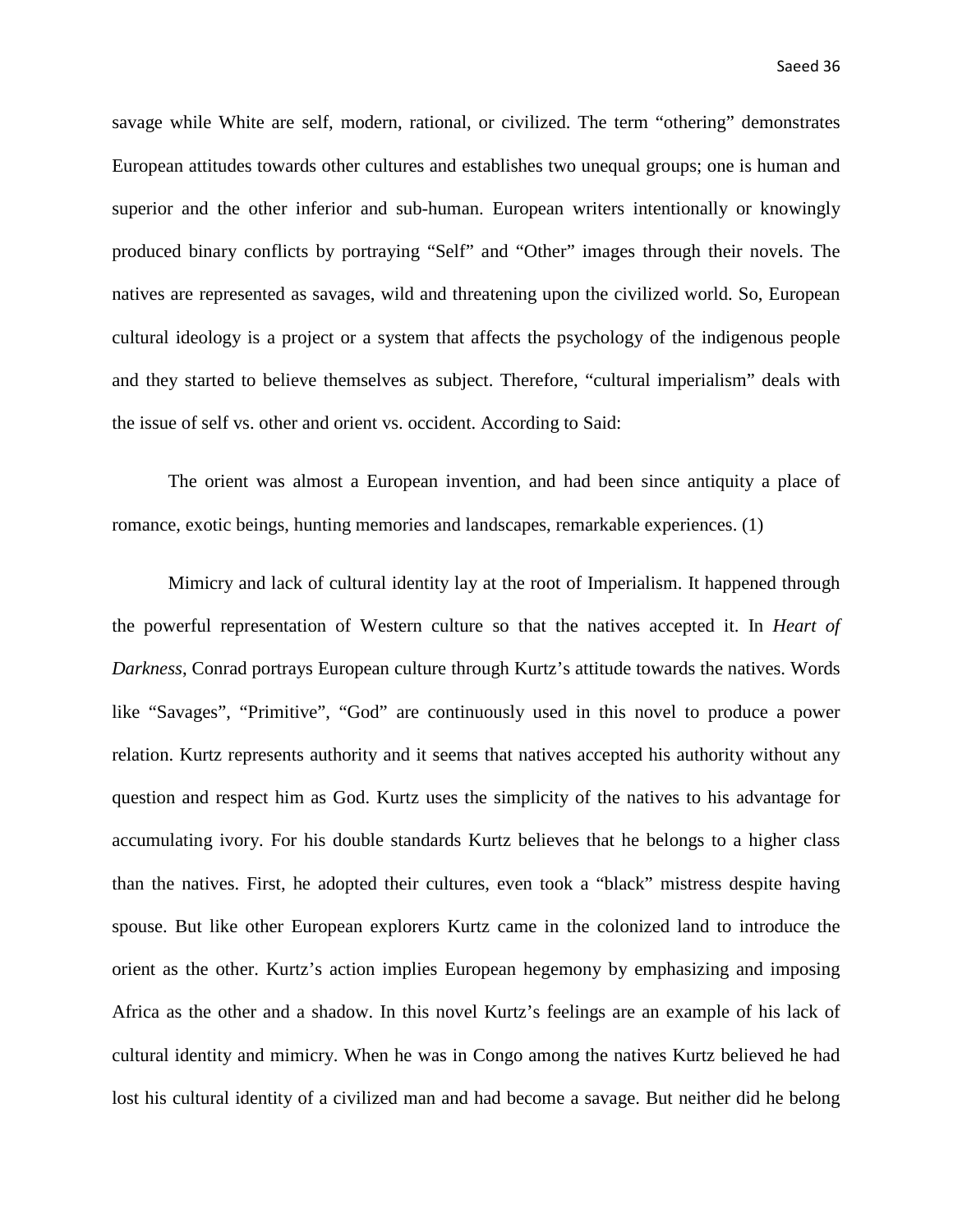to the Europeans nor the Africans. He was in the confusing position of a cultural "no-man's land." According to Homi Bhabha, this critical cultural complexity of human beings called as "unhomeliness." Mimicry means to adopt others customs, values and behavior or to act like them without any physical force. Kurtz tried to adopt African culture and he wanted to be one of them which show his cultural hypocrisy. To a part of the African society Kurtz wears African mask. According to Wilson Harris-

He is, as it were, the involuntary metaphysic that illumines outcast humanity within the dissolution of the mask or persona conferred by the savage god, Ogun, in contradistinction to Kurtz's totalitarian loss of soul within the rigidity of the mask conferred by the hubris of material bias. (231)

The reality is Europeans wear a mask just to hide their authoritarian mentality and show friendliness to promote their culture and values. Like Kurtz, natives tried to mimic western culture by adopting their customs, values, norms, language and even their religion. And the result was that the natives suffered from an identity crisis.

Superior complexity or harsh racial attitudes towards the natives are an important characteristic of European Imperialism. One of the central themes of *Heart of Darkness* is the issue of racial superiority. At the turn of the nineteenth century European imperialism claimed that the Europeans were economically, politically and socially powerful. Imperialism not only means capturing others' resources but also showed power relationship to produce a false sense of superiority. The sense of superiority is related with the concepts of colonial ideology and concepts like "inferior" or "subject races." "Orientalism depends for its strategy on this flexible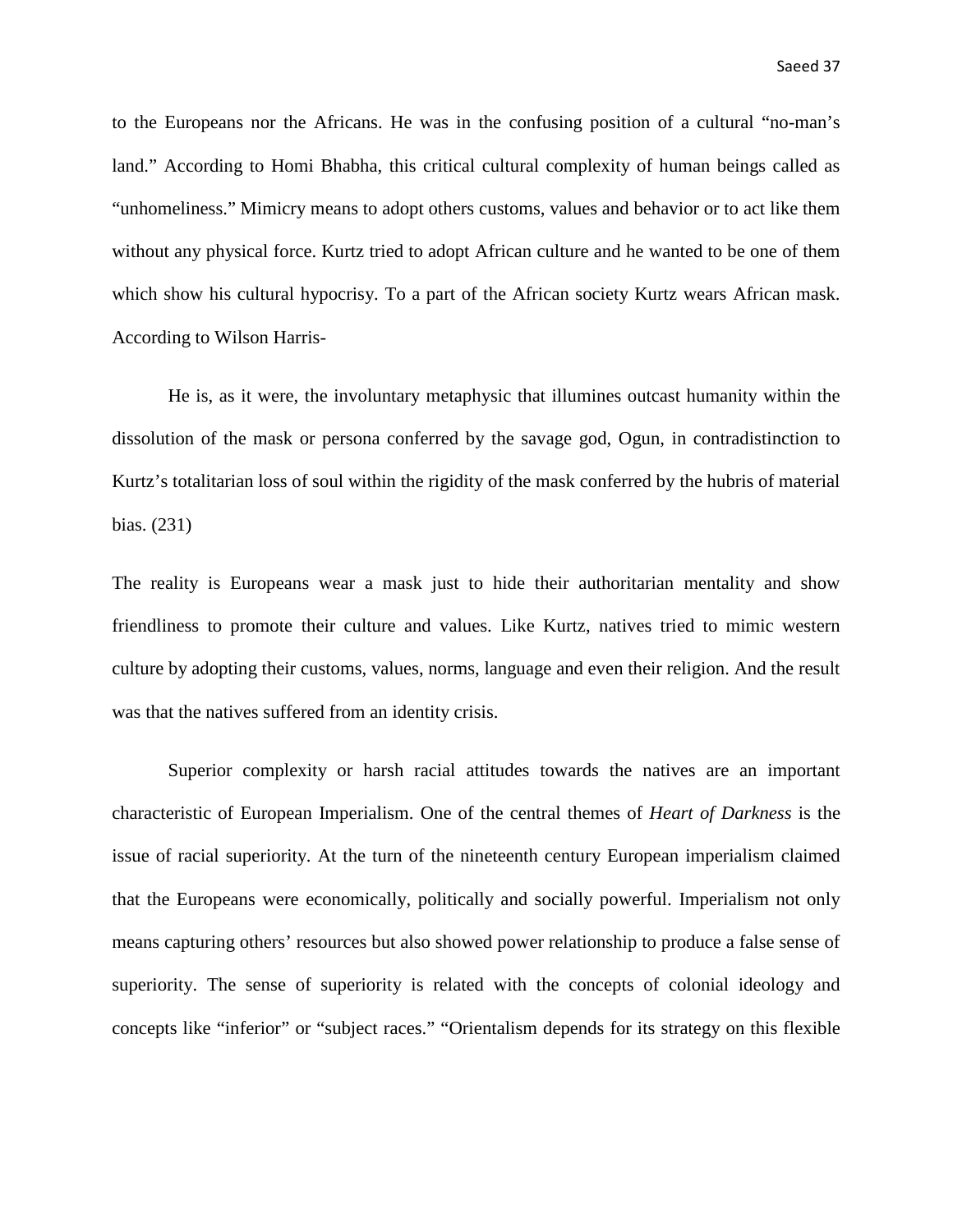positional superiority, which puts the Westerner in a whole series of possible relationships with the orient without ever losing him the relative upper hand." (Said, 7)

In *Heart of Darkness*, Conrad, implies the imperialistic and colonial attitudes of that time in this novel through the representation of the black Africans. Throughout the history of colonial and racial texts, in popular culture and science, Africans are continuously represented and described as inferior primitive and as marginalized group in many different ways. Africans are still described as "black", members of backward group or class. They are just an image which reflects through the Europeans eyes. Edward Said closely observed European ideology and said they are reproduced or the fact is they are represented by the European representation. The mind and the body of the indigenous peoples has always been considering as an object of Western observation. They (white) wanted to govern them just like they governed their resources and landscapes. It clearly reflected when Marlow says conquest means to capture from those who are physically different, flatter nose and different complexion.

The line establishes the native "others" as a natural object of study in order to experiment with the natives' identity. In this novel Conrad shows the Africans' movements as "ants" and this image creates a kind of fear. But the horrors of the situations were actually produced by Western peoples which indicate their colonial mission. It is not a process of bringing light to enlighten savages; rather it is a process of darkening and thus perverting the West's image as enlightened superior and civilized. Africans are called "primitive savages" but Marlow wonders at the selfrestraint of the cannibals. At first, when he saw the native people, as a typical European he believed that they were going to eat him because they were like "savages." He was surprised when he found the natives were kind and did not attack even when they outnumbered and were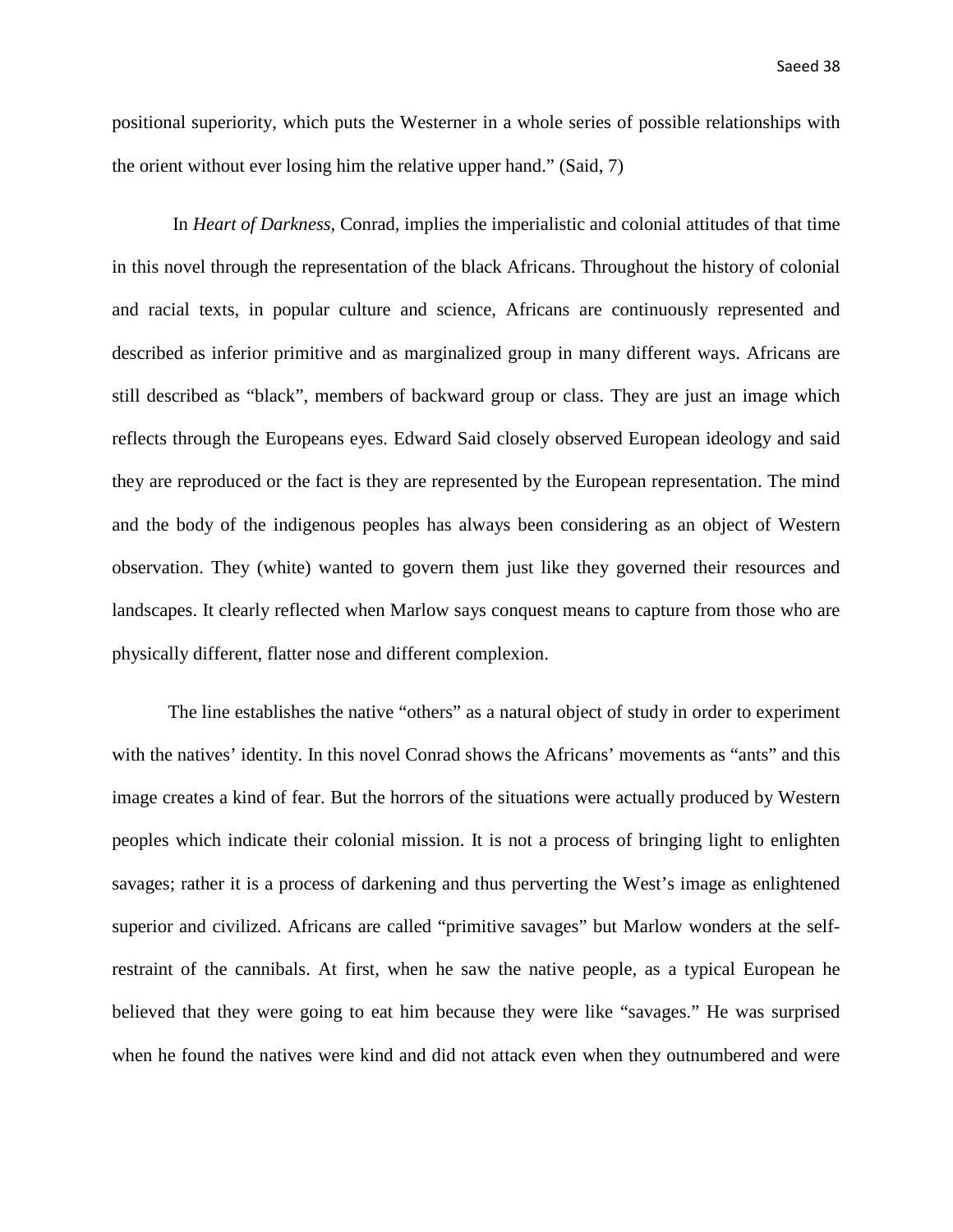physically bigger and stronger than the Europeans. He recognizes their self restraint and finds them more humane and sympathetic.

At first, Marlow compared the Africans with hyenas but they proved him wrong. Conrad shows that in the eighteenth century Congo was a place of slave-trading, murder, robbery, fraud and deceit. The native had to carry heavy loads on their heads in the service of their white masters. The Europeans behaved with the natives as they were like beasts. For violation the laws these blacks were being punished with hard labor under the orders of the white rulers of the country. They were chained to one another when they violated the laws. In spite of that the cannibals did not kill the white men to meet their anger and hunger though they were the majority. Here the white men have been painted in black color, while the black natives have been painted in bright colors. Thus, the brutal futility of the Belgian traders is effectively mirrored in the characters after characters. The relation between them is based upon of power and dominance. In *Heart of Darkness* the description of the brutal ivory harvesting and the harsh reality are still seen today in the name as first, second, and third world peoples, discrimination, and racism. It is in this sense this novel clearly explores the racial relation between "civilized" and "savages."

 Conrad gives a negative picture of Africa in particular and the East in general. *Heart of Darkness* is a controversial and "postcolonial parable" in which Conrad's racist discourse is criticized by many postcolonial critics. Conrad had written it from a Eurocentric perspective. The word "nigger" used by Conrad clearly expresses his racial attitude towards indigenous people. "Nigger" or "Negros" indicate those people who are stereotypically black, animalistic, and criminal. Partha Chatterjee says that the difference between white skin and black skin color is an important mark of colonial deference. Which means skin color is the obvious metaphor for the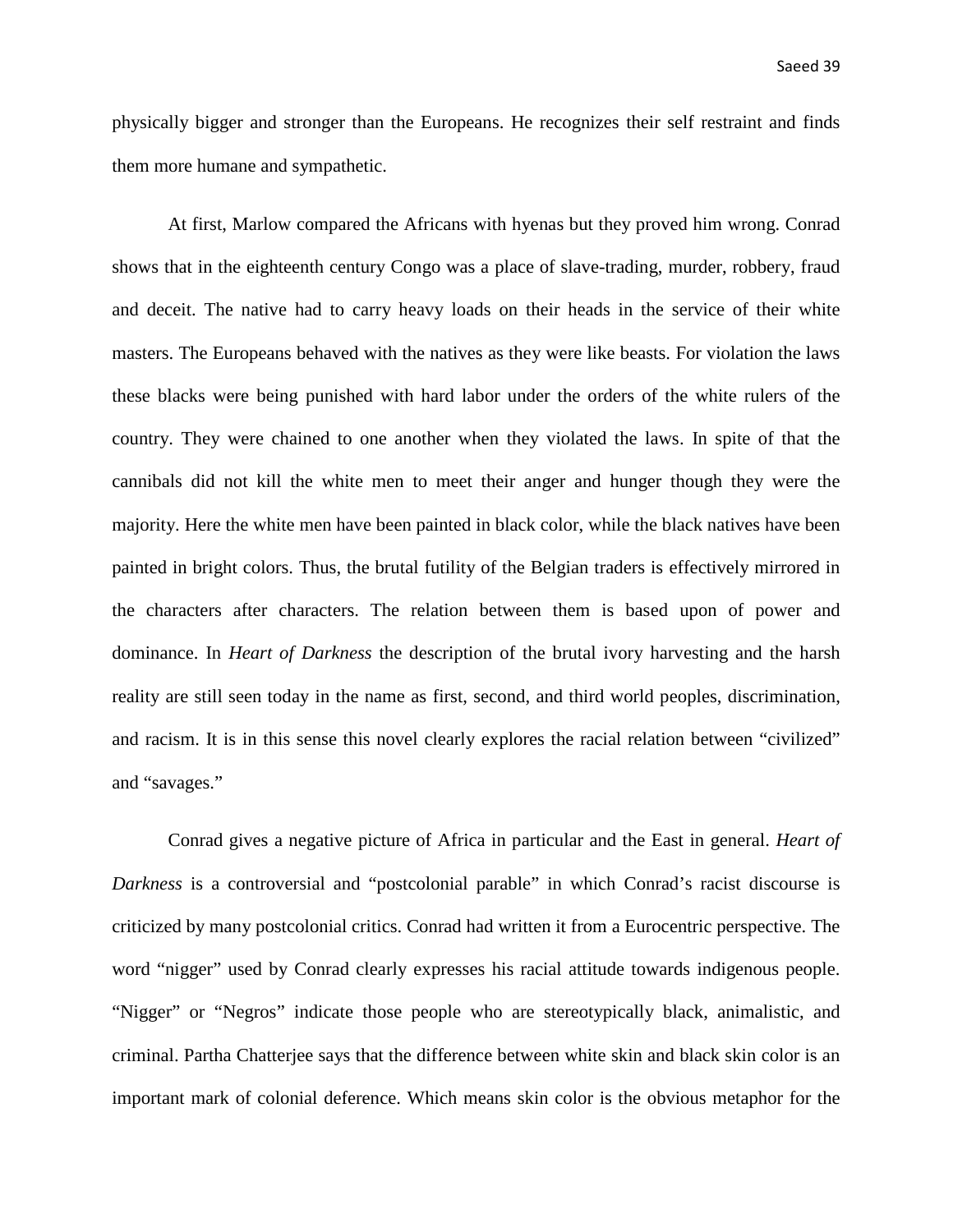"essentialist traits"' that the colonized subject compelled to accept his/her identity. The issue of race raises crucial questions about the empires and imperialism and the sense of false consciousness. The policies of representation have influenced the orient to believe the occidental supremacy**.** 

In this novel Kurtz is a symbol of a true racist. He is also depicted as a representative of the entire Western civilization. "Exterminate all the brutes," told by Kurtz which shows his capitalist mentality. Imperialism means brute force which produces a false consciousness and a sense of superiority. Mr. Kurtz, the leader of the colonial project had actually come to Congo for collecting ivory as much as possible from the indigenous people. Kurtz's sense of selfconsciousness and greed of property expressed through the statement, "My Intended, my ivory, my station, my ideas." (85) Through Kurtz's character the western men's love of power and desire to subjugate and rule over the powerless men is clearly expressed. "The horror! The horror!" this is Kurtz's final message, which is ironic. It becomes a judgment of the morality of the society Kurtz is a solitary figure and a victim of the evils of colonial exploitation in Africa which ironically, was his mission of this novel.

In *Heart of Darkness* Marlow is an example of a sophisticated, aristocratic and modern white man. Even Conrad shows Marlow's gesture is similar to Buddha. The Buddha was a religious teacher who belonged to a particular time and culture, while Marlow is a figure of purity but Achebe among others brings charges of charge of racism, colonialism, and sexism against him. According to Anthony Fothergill, "Marlow the semi-colonialist." (59) The notion of racial superiority places the west at the height position to prove that the natives were "White man's burden." In this novel European's hypocrisy reflected through the moral support given to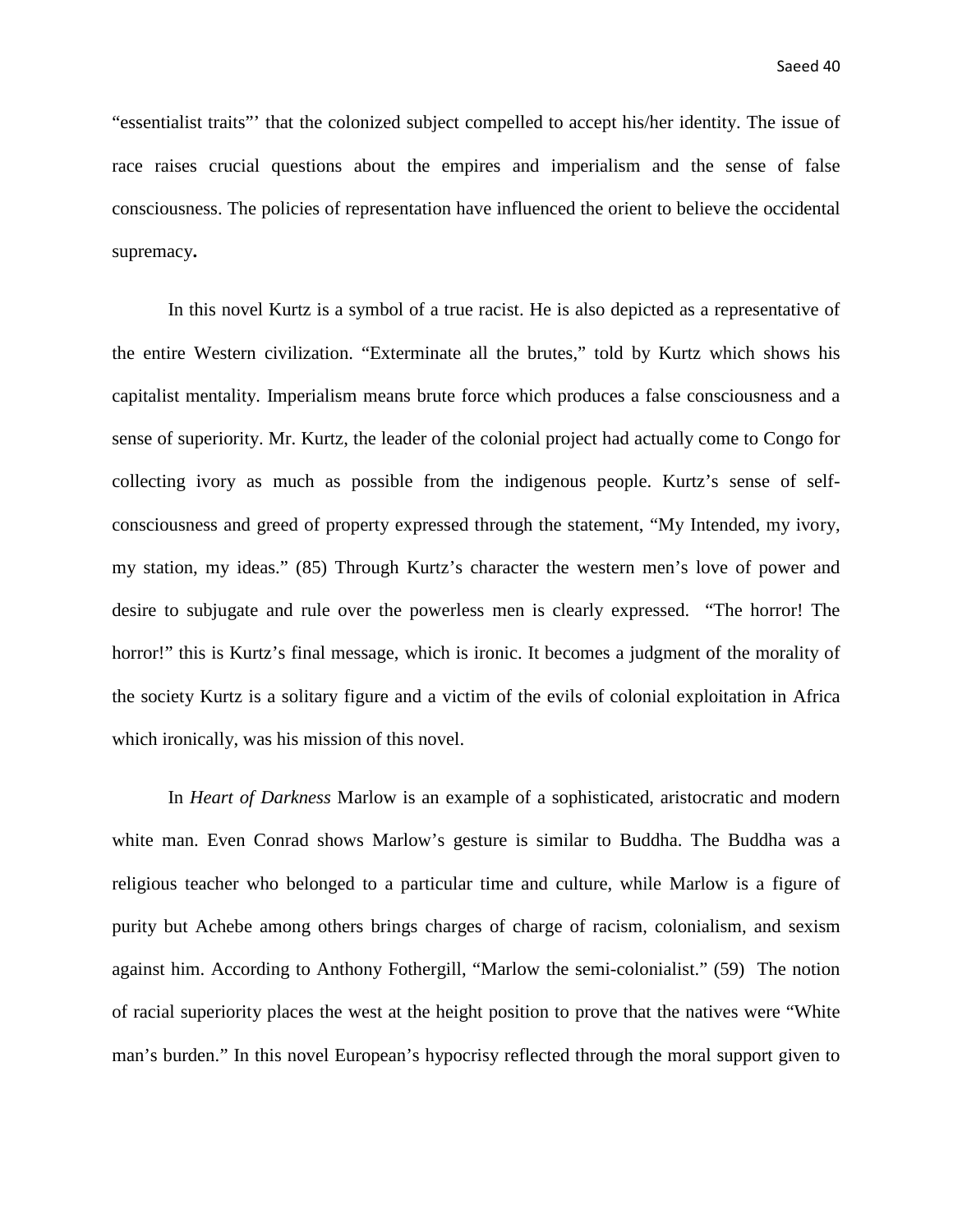the natives and to develop their culture. The Europeans' actual mission was to transform the natives of Congo from savages to the civilized.

Marlow feels more sympathy towards Kurtz rather than the natives of Congo. He is aware of his own culture, his own image. Marlow shows his full concentration to depict the pathetic death of a White man Kurtz but he is not give bit concentration on the bad effect of ecology caused by the Belgians in collecting ivory from the Congo. Marlow's tone is a tone of a colonizer and he depicts the condition of Africa and African culture from a Eurocentric perspective. He is more conscious of Kurtz's struggle to adjust with the "uncivilized", "wild" society of Africa. "Through Marlow's sceptical, idiosyncratic voice, Conrad is offering a counter-narrative to that of the framing narrator…..But the stereotypic connotations of his discourse ('civilized, 'glorious', 'light/dark') are questioned, if not fully contested, by Marlow's." (Fothergill, 59) At the same time his voice towards the African is sympathetic and ironic. At the end of the novel as a European writer Conrad has drawn the image of black people as inferior and to label them as the "other", just as his society did.

In *Heart of darkness* Conrad demonstrates the distinction between black and white, good and evil, purity and violation, civilization and uncivilized. "Darkness" is everything that is unknown, ancient, exotic and impenetrable. There is no proper answer why Africa is represented as a dark continent. By analyzing Achebe's criticism on *Heart of Darkness* it is clear that Conrad used the word "darkness" to represent Africa and African primitive and rude. To him the main aim of this novel is to disclose "white racism over Africa." But if we judge Conrad only examine the book *Heart of Darkness;* it will not be proper judgments. This fiction was published when European were spread their colonies all over the world. That situation and the discourse of colonialism at his time manipulated his thoughts on Africa and Africans. If we analyze his other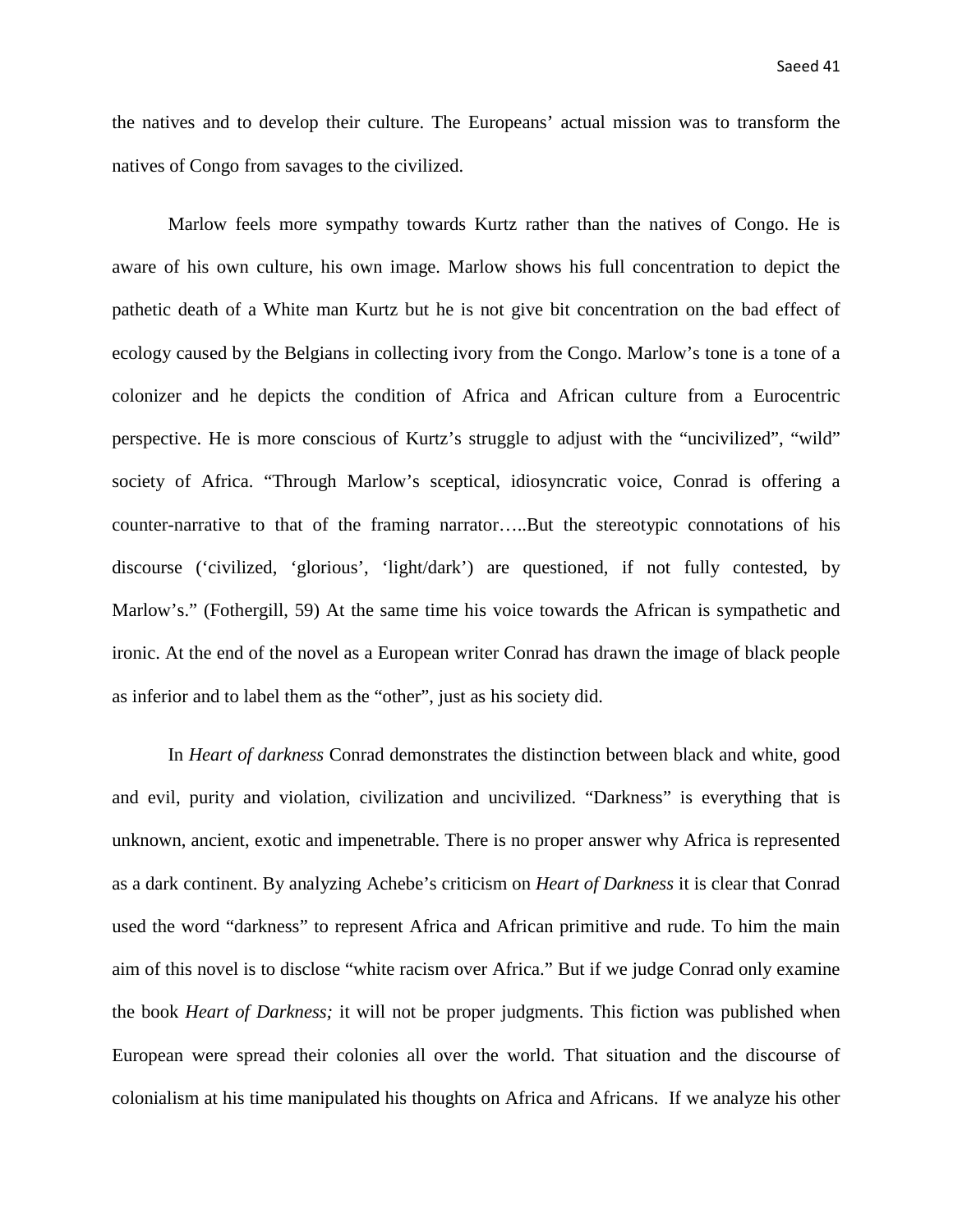Saeed 42

books we find Conrad deals with various subjects or themes. But in *Heart of Darkness* Conrad represents Africa as a land of ivory and Africans are not a part of normal human beings rather they are treated as labors. In *Things Fall Apart*, Achebe argues against this negative representation of Africans. It is important to note that darkness is usually opposite meaning of whiteness to represent corruption and evil. In this Novel "darkness" represents moral darkness of the inhabitants of the Congo, and the absolute evilness within every human that influences us to do the vicious acts of evil. But from Europeans perspective Africa not only indicates the darkness of the heart but also "a centre of commercial enterprise from which men might carry the lamp of civilization into the unknown earth." (Adams, 13)

Ideology of colonialism produces binary representation- white vs. black, good vs. bad, polished vs. savage and mystery vs. reality. "European colonial discourse" deals with not only the economical, military and technological superiority but also manipulate the colonial subject's images. The novelist produces the landscape of Congo is full of darkness. Africa is an exotic, mysterious and dream like land which is profitable for Europe and which is the key to their economic success. *Heart of Darkness* shows colonial authority is fundamentally maintained through power and ideology. It is obvious in this novel how one group or ideology is privileged over another. It is an invisible power which controls our thought especially those people who were colonized. When the book was published the notion of the "civilizing mission" was well established. Since that time representation of negative reports and portrayals of Africa and Africans influenced the European and the Western writers. Westerners started to regard colonization of the African land and to enlighten them is one of the moral duties of their life. In 1899 British writer Kipling published his poem "The White Man's Burden." This means white men believed that they had superior position upon marginalized group and have full rights to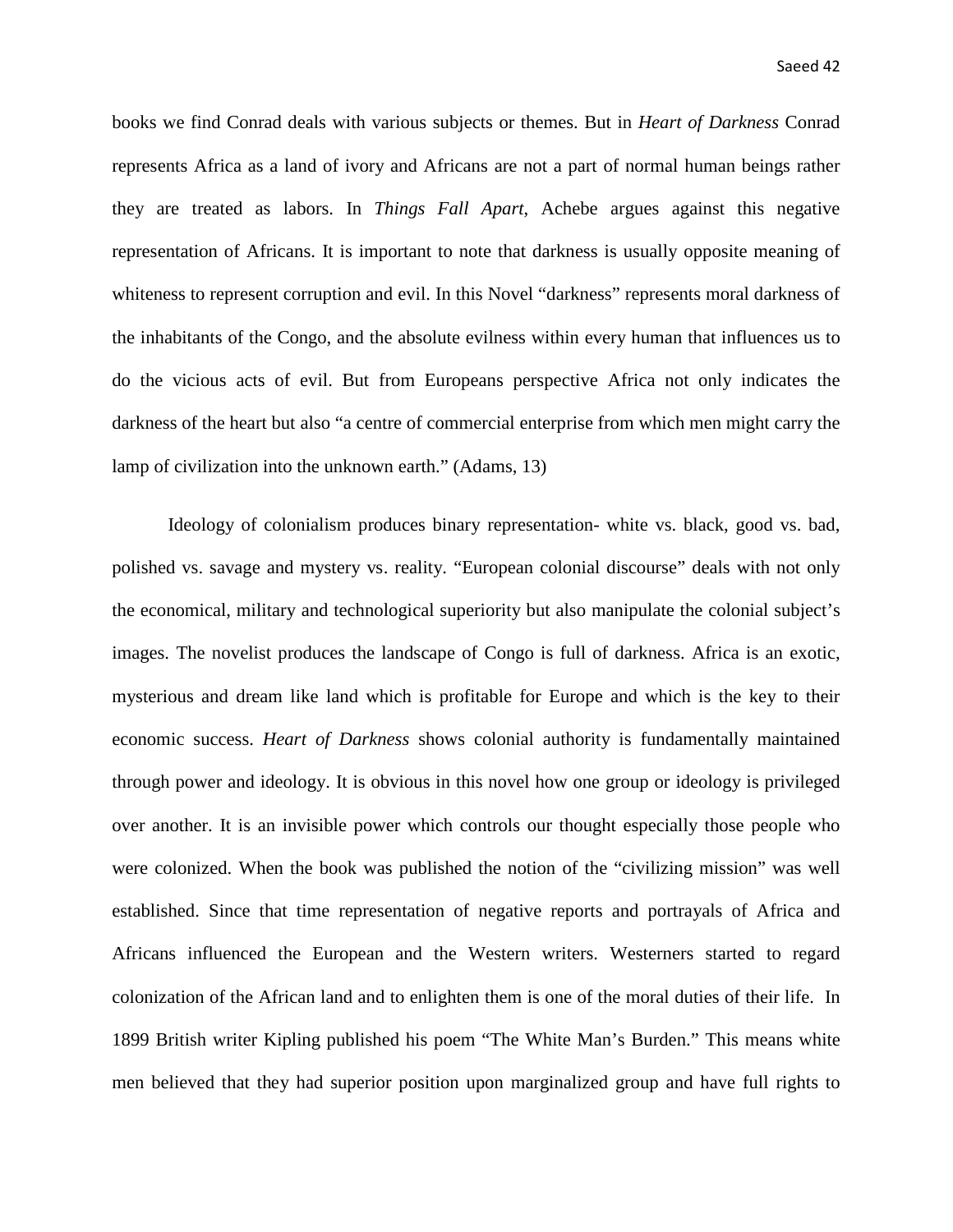dominate those who were colonized. In this novel Conrad consciously and directly supports Eurocentric views, misogynistic views and social-Darwinism. In this novel imperialism is reflected through exploration of the land, people and cultural of Africa that produces class divisions, gender and race. Conrad reflects his Eurocentric attitude by accepting European ideology of binary oppositions. Europe is a nation of civilized people while Africa is a land of superstitious and land of evil. "Social Darwinism" was a well accepted belief of Western people during nineteenth century and Conrad somehow reflects and supports it in *Heart of Darkness*. In "Social Darwinism" people believe on the "survival of the fittest." The colonizers considered it their rights to dominate those who were inferior. From the beginning of the story through Marlow's voice Conrad creates a dichotomy between the English and the African worlds. Throughout the novel natives are represented as silent figure and their existence only reflected through Marlow's voice. The racial superiority is presented by Marlow, Kurtz and several others Europeans characters in this novel where Europeans are civilized (self) and the natives of the Africans are degenerate "others." Thus "*Heart of Darkness* represents not what Conrad saw but rather his reading of the literature that exposed Leopold's bloody system between Conrad's return to England and his composition of the novella in 1898-99, along with many of the earlier works that shaped the myth of the Dark Continent." (Brantlinger, 195)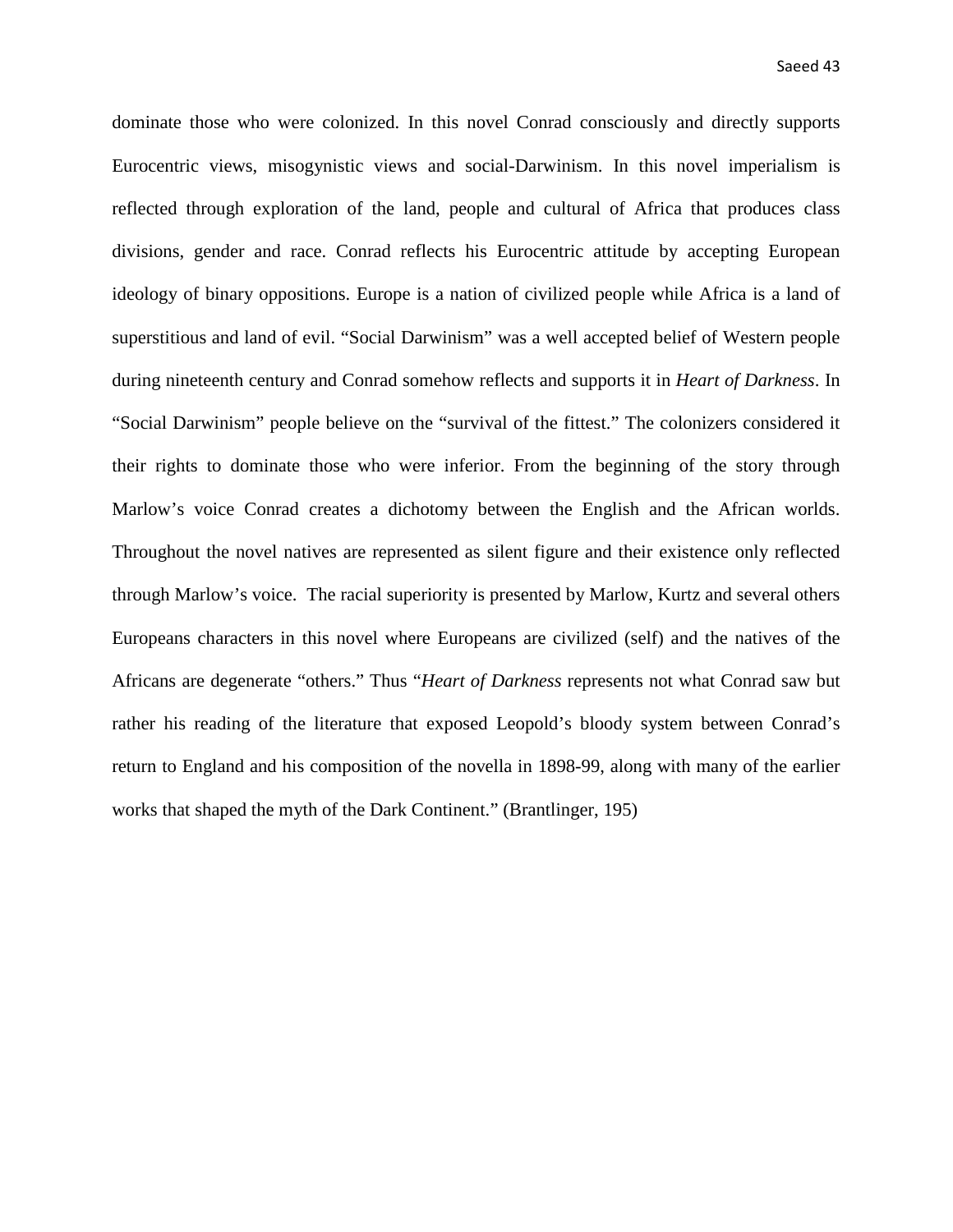#### **Chapter-III**

#### **Colony, People and Culture: Forster's** *A Passage to India*

From Kipling to Paul Scott several authors have portrayed the imperial picture of India and dealt with how Britain lost its imperial possession, "but the distinction of *A Passage to India* lies in the fact that it registers the transitional moment of British India's transformation into a new India with a disenchanting realistic and historical vision." (Das, 1)

Forster visited India in 1912 and began to write this novel in 1913 but it was published in 1924. At that time democratic liberalism was in practice. Indian nationalism had already emerged when the book was published. In *A Passage to India*, Forster directly and indirectly gives importance to the necessity of British rule in India. His chief motif is to show that they (British) were there to do justice and keep peace and unity in India. In England, *A passage to India* is considered a good piece of satire on the British official class in India. In America it is regarded as a denunciation of the British rule. This novel brought Forster a lot of popularity not only in Britain but also outside. Although *A Passage to India* is known as a social, highly philosophical and mysterious novel but behind that it is also political, as it deals with the politics of Anglo-India and the nationalist India. It is also a document of representation of colonial India. Foster portrayed an imperial picture of the English officials as they functioned in India at the time the novel was written. This chapter will explore the political representation of land, people and geography of India, the clash of the cultures of the East with the West and the clash of Indians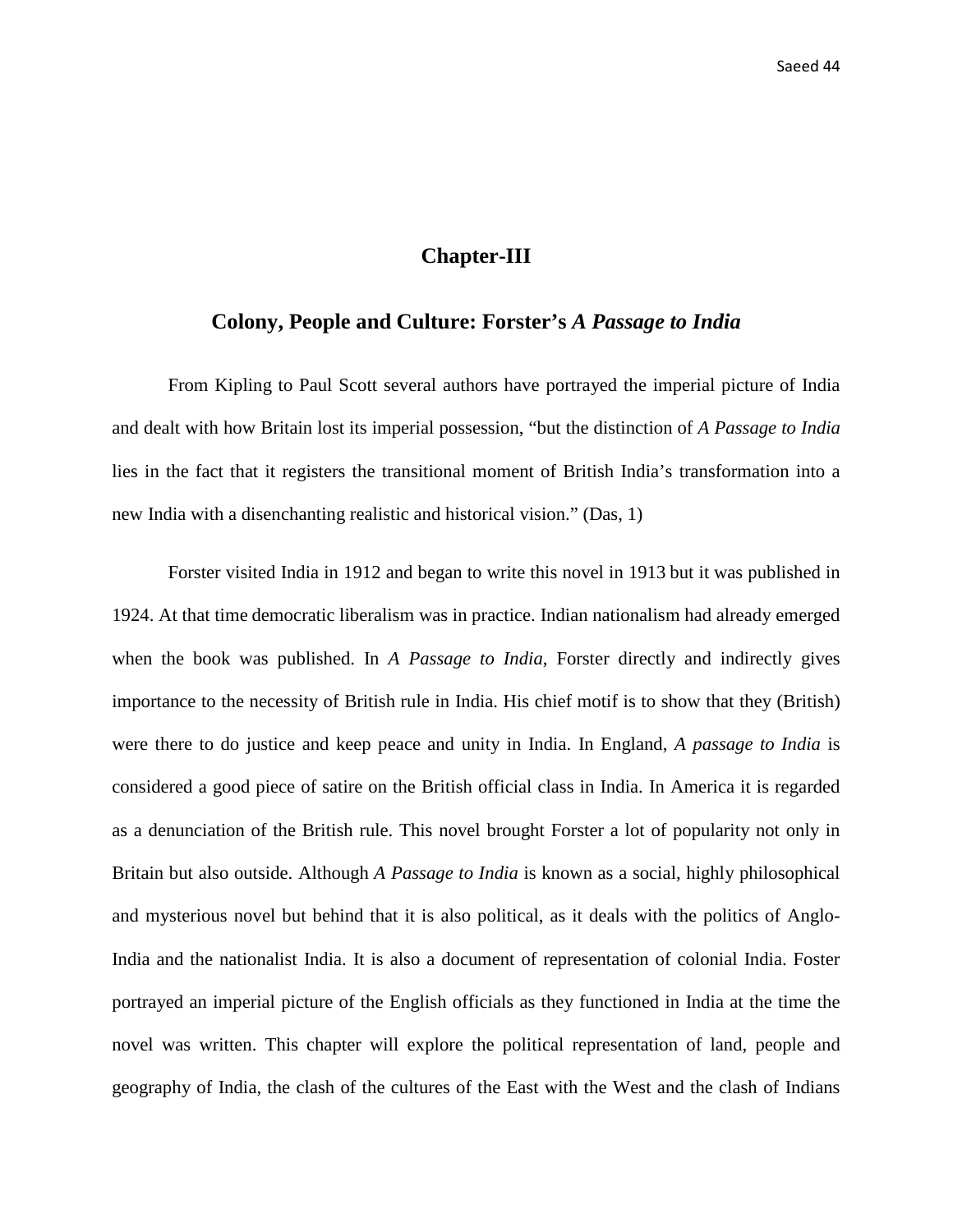with the Anglo Indians government class. Also shows on the issue of racialism, the relationship between the colonized and colonizers, the difference between the occidental and the oriental, clashes between Hindus and Muslims and how Forster criticized their religious values to create binary constructions.

In the mid-nineteenth century most of the English novelists accepted a globalized view of the British power over the colonized land. In *A Passage to India* Forester uses skillfully depicts the idea of empire and imperialism. As V.A.Shahane says: "the clash between the traditional culture and the compelling force of the aggressive mercantile civilization is wonderfully depicted by Forester in terms of human relationships." (27)

*A Passage to India* is a kind of political representation based on the life of Indians. Forester does not deal only with some Indian characters but he deals with the whole of India. The opening scene of this novel shows the emptiness and nothingness of Indians "no bathing-steps on the river front, as the Ganges happens not to be holy here; indeed there is no river front and bazaars shut out the wide and shifting panorama of the stream" (31)also represents failure of love, friendship and understanding. India in this novel stands not for a country but for the whole humanity, where there is political, social and racial antagonism. To represent India author divided the story into three sections- Mosque, Caves and Temple. From European or colonizers' perspective India is known as a place of "mystery" which is naturally beautiful but not economically well established. In the first part Forster shows the emotion of the Indians; the second part stands for the intellects and the third part is the symbol of devotion and love. So, through this novel Forster represents Indians as more emotional rather than practical or rational. They need proper guidance and economical help from West because Europeans are supposed to be more practical, realistic as well as economically powerful. In Forster's representation Dr. Aziz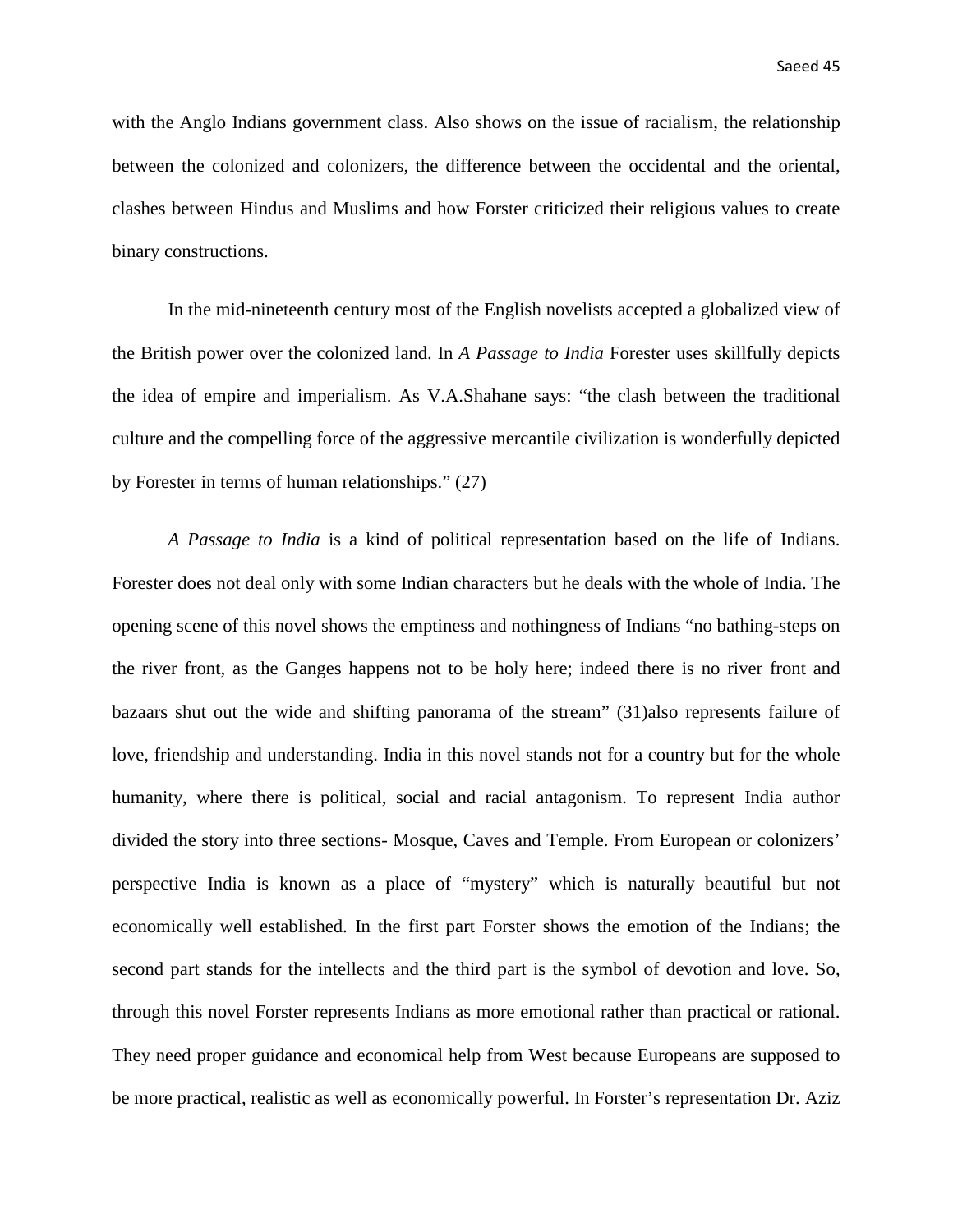and Godbole are both emotional and sentimental but lack intellect and knowledge. They are symbols of love and devotion while Fielding, Mrs. Moor, Adela as Europeans stands for intellect. They are sympathetic towards everyone, although they are superior to others. From this perspective Forster represents "Indians that too can be judged here only on a priori grounds. Although the Indians are conceived with these emotions alone, and although all of them have charm, none of them has dignity; they touch our hearts but they never impress us." (Bradbury, 80)

At the beginning of the story Forester depicts the imaginary city of Chandrapore, which is a mini India. Through The description of Chandrapore Forester depicts a typical exotic image of a colonial land. Forester indirectly compares Chandrapore with London. Like Chandrapore London is situated on the Themes. It shows the problem created by the mixing of two races-- the Indians and the English. Chandrapore is situated on the bank of the river Ganges. Forester depicts it is an unattractive town which is based on his knowledge of Bankipore, a cantonment town near Patna in Bihar. Chandrapore is neither beautiful nor large. Inside the city were an oval ground, a hospital and some unattractive temples. The railway lines separated the European locality from the Indian locality. The Indian locality is a squalid town. Its streets are mean and temples are ineffective. Here the river was not considered holy. People of this part are also backward, unorganized and chaotic, like "mud moving." But the civil area, the European locality of the city of Chandrapore offers a fairly pleasant prospect. In this part decorated with plenty of toddy palms, neem trees, mango trees and peepul trees. The European lived on the rise near the little civil station. From this place the city of Chandrapore looked like a garden. The novelist says that it is city of gardens. It is not only a city, but a forest sparsely scattered with huts. It is a topical pleasance washed by the Ganges and is systematically planned. Like this structural,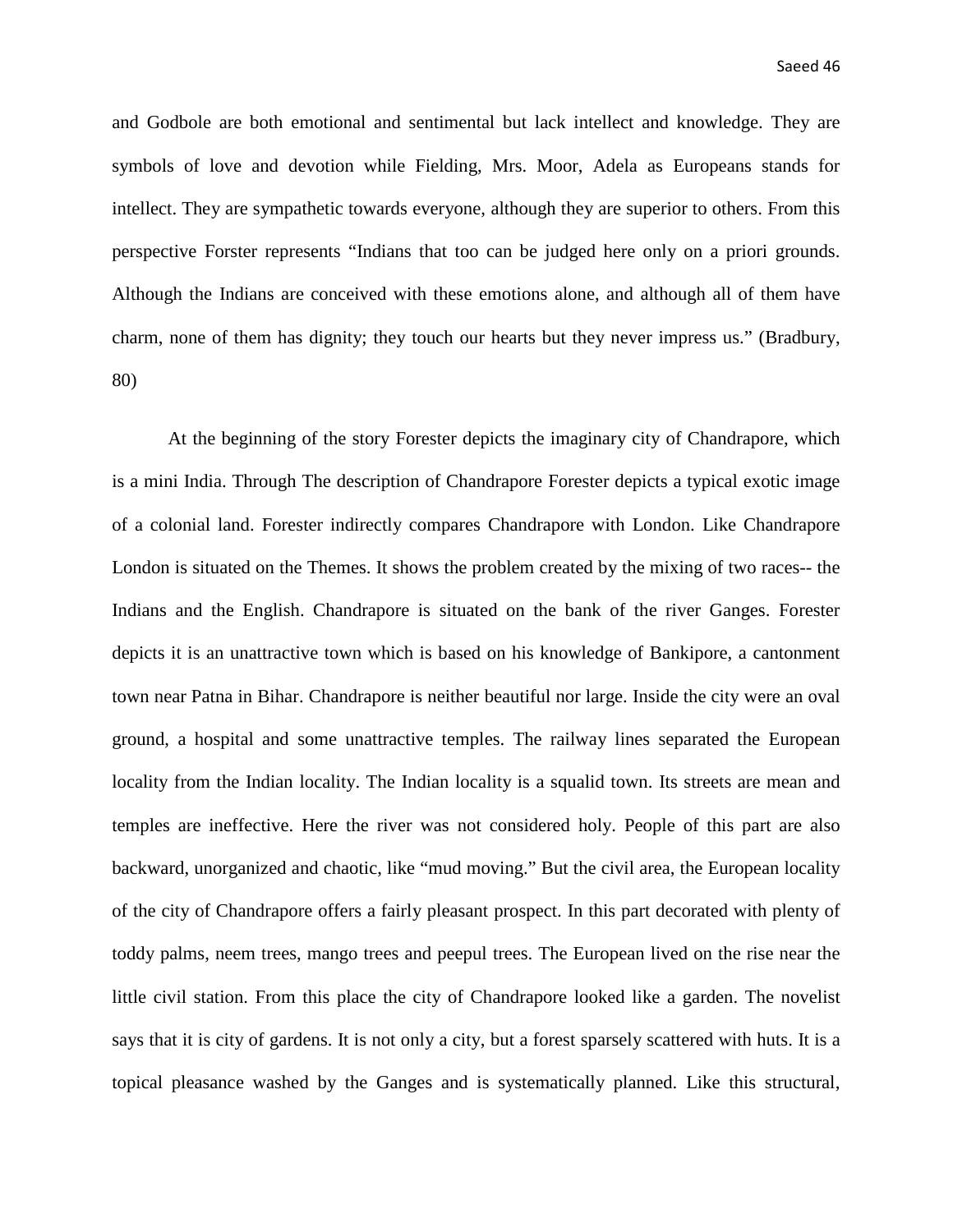organized city, inhabitances of here are also civilized and polished. Through this depiction author reflects the English sense of organization and skilful construction. It is a clear example to show that the West is civilized, organized nation. This kind of binary description proves that *A Passage to India* is in some respects a political novel and focuses on the issue of the conflict of race relations between English and Indians, even among Indians themselves. The regional geography of Chandrapore appears to anticipate the divisions of social life and cultural conflicts. It symbolized the estranged relations between the ruling class (Europeans) and the subject (Indians). Forster represents the Indians as a typecast group. So, at the very beginning of the story, Forster is successful to produce a negative image of Indian and Indians. From his depictions it is clear that the Indians "are like nothing else in the world and a glimpse of them makes the breath catch. They rise abruptly, insanely, without the proportion that it kept by the wildest hills or elsewhere, they bear no relation to anything dreamt or seen. To call them 'uncanny' suggests ghosts, and they are older than all spirit." (137)

In *Passage to India* Forester also represents India as a kind of 'wild' country because the hostile atmosphere of India directly attacks a foreigner mind. In European literature India and Indians are always represented as exotic, fearful and evil type. In the European perspective India is a colony not good for living but only for a profitable commercial place. In this novel Forster does not bother to show India as an unattractive place except the Maraver Caves. Some European characters like Mrs. Moor and Adela only came to India for discovering the "real India", especially the Maraver caves. Here cave is a symbol of mystery, darkness and evilness. Forster compares the cave with Indians and India who are also mysterious, dark and fearful for the European. Actually all those things which are unknown and dark create curiosity in our mind and to unfold this mystery and to reduce this curiosity and fear Europeans are come to the colonized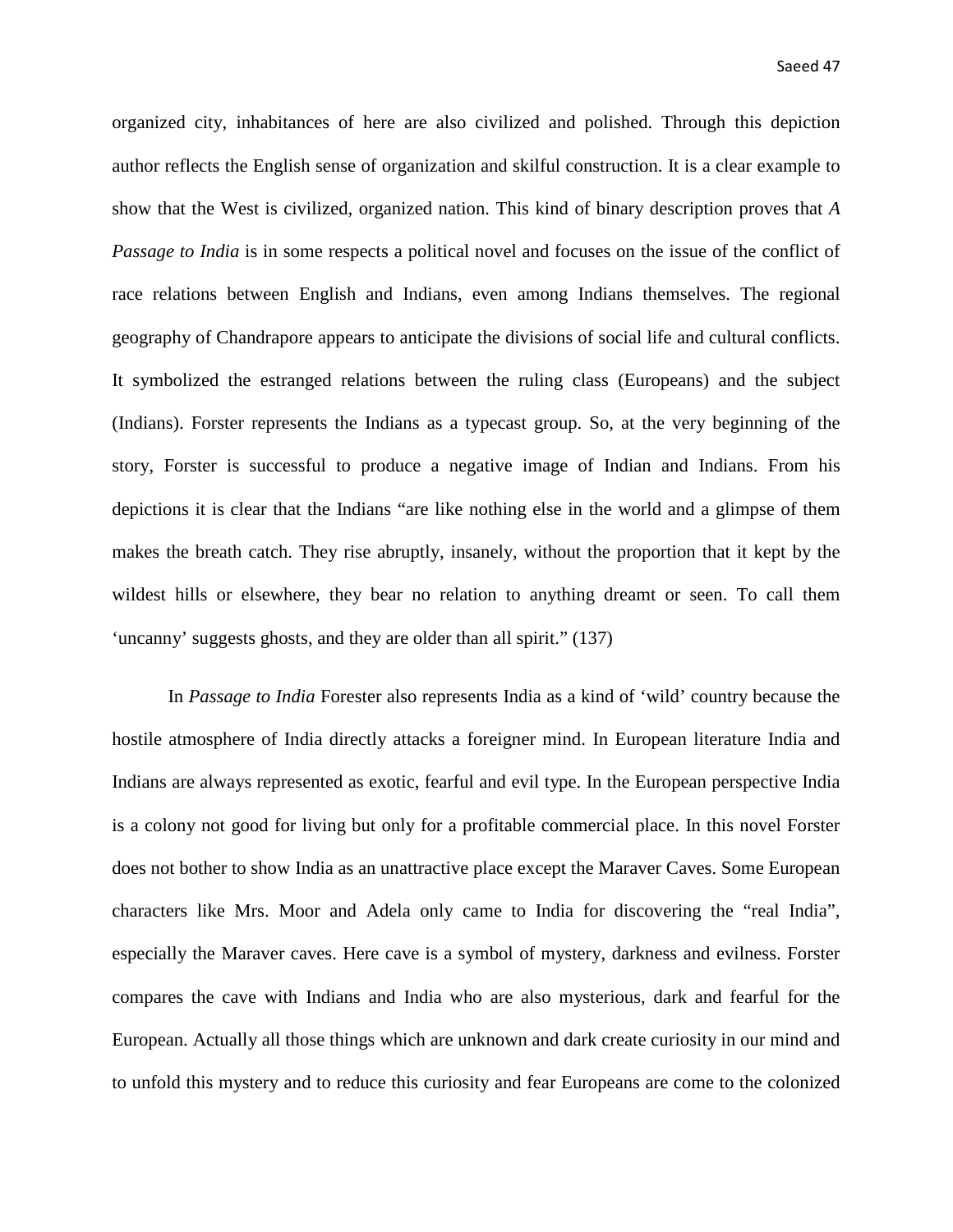land again and again. In *A passage to India,* Forster shows "the caves represents limiting, meddling, 'intellect', inadequate rationality, the curse of the Western psyche; but on the other, they represent the way of knowledge which according to Hindu philosophy." (Shahane, 15) From a European perspective the caves are mysterious. There is a harmony of emptiness of Indian people, their desolation and their darkness, which conveys their sense of fatality. The caves represent Indian hearts, which remind the English men of evil. The caves thus symbolized the East. The circular form of a cave is also the arch of Indian sky. When Mrs. Moore enters into the cave, she faints because of the crowd, the foul smell and the mysterious echo. The echo of the cave represents the echo of all Indians. The echo produced in the Marabar caves are a big symbol of evil. The echo represents the horror of Europeans had the Indians. It symbolizes negation, nothingness, a denial of values. It is European ideology to consider Indian people as spiritual, mysterious and inward. The Marabar cave is the reflection of Indians spiritual mentality, which is dark and full of mystery. Forster technically draws a horrible picture of the cave that produces a false ideology in the reader's mind.

Forester also compares Christianity with others religions. It is implied that Christianity is more outward than others religions. Instead of focusing on the positive side of India Forester mainly focuses on the issue that Indians suffer from superstitions. The dark caves represent Indian hearts, which had remained dark to the Englishmen. It clearly expressed in the chapter-II when Forster says:

They are dark caves... There is little to see, and no eye to see it, until the visitor arrives... and strikes a match. Immediately another flame rises in the depths of the rock and moves towards the surface like an imprisoned spirit... (138).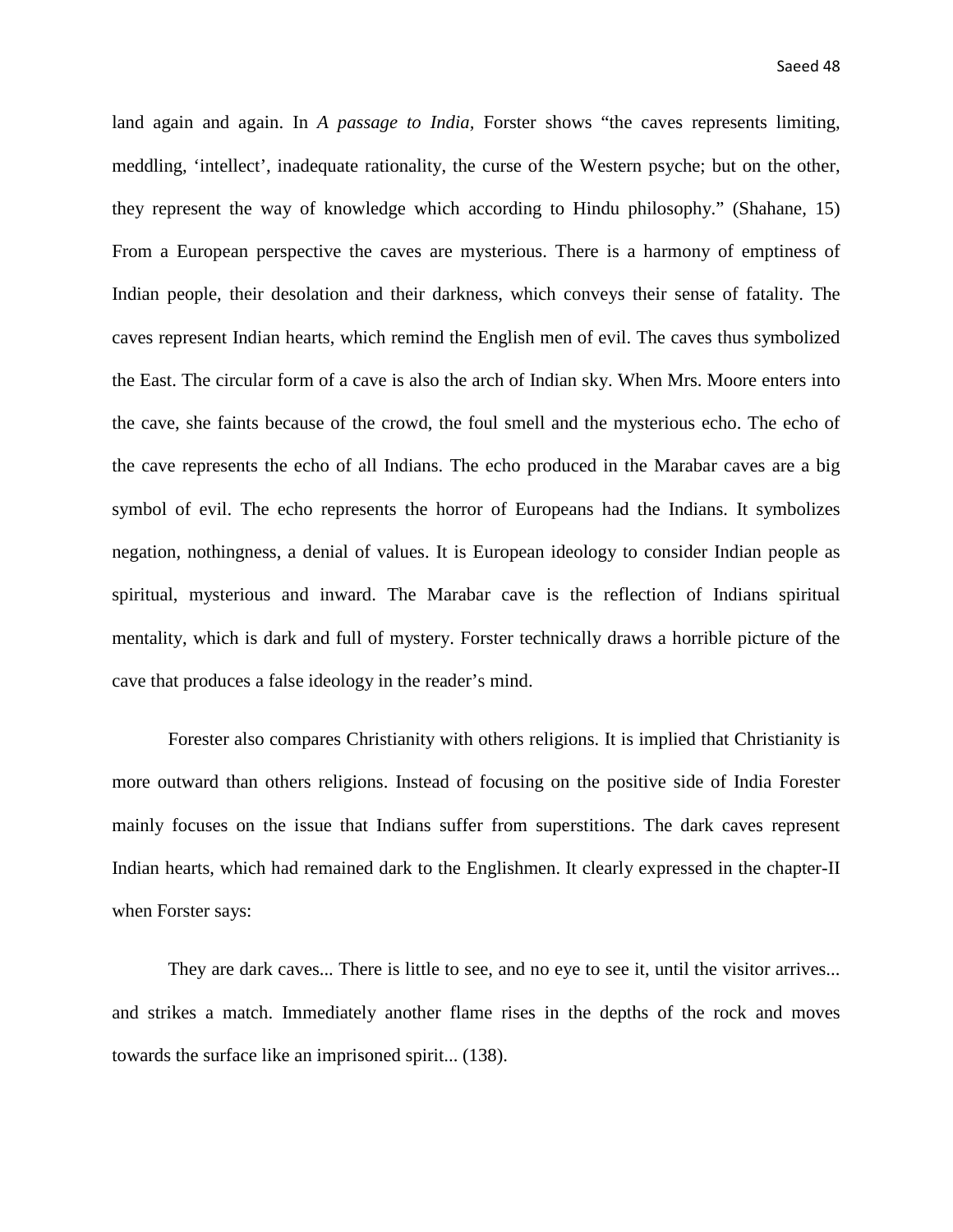In the cave episode only Adela and Mrs. Moor get hallucination and Adela alleges that Aziz had tried to rape her. There is no doubt that her hallucination comes from her false "Eurocentric ideology", a fear of something threatening which she cherished in her mind. The echo actually arises from the caves of her mind this shows Adela's unconscious fear about the Indians. Like all the Europeans she considers the Indians as evil, dark and barbarous. From a European perspective East is uncivilized and wild. Suspicion towards the oriental is a common characteristic of a European which is clearly reveled through Adela's false allegation. She comes to see the "real India" and the image of India in her mind is restricted by colonizers ideologies. After the cave incident finally Adela finds a frightening image of the "real India." It is a common western philosophy to think those who are non-European are overt, foul and dark like mystery. To represent "real India" Forster said: "This India is remote, ancient and unknowable, a Himalayan India becoming covered by the 'newer lands." (115)

At the same time, when Adela goes to visit Marabar cave she discovers that the eviln of the caves and hot weather annihilate the human desire for unity and release, doubt, fear, hatred and chaos. Mrs. Moore, Adela, Fielding finally return to England with the negative answers which the caves symbolize.

In *Passage to India* Forster also criticizes Indian's religious values, norms and culture. The Hindus and Muslims typify mysticism, indifference and individualism, leading to spiritualism while Europeans are a symbol of purity and logic. The novelist was very much concerned by the development in India and accordingly drew European images. He shows like Mrs. Moore, Europeans are kind and sympathetic towards all creatures and all religions. But Aziz represents the symbol of "others", who is a typical Muslim; he has a prejudice against the Hindus but always considers his religion as superior to others' religions. As a Christian Mrs.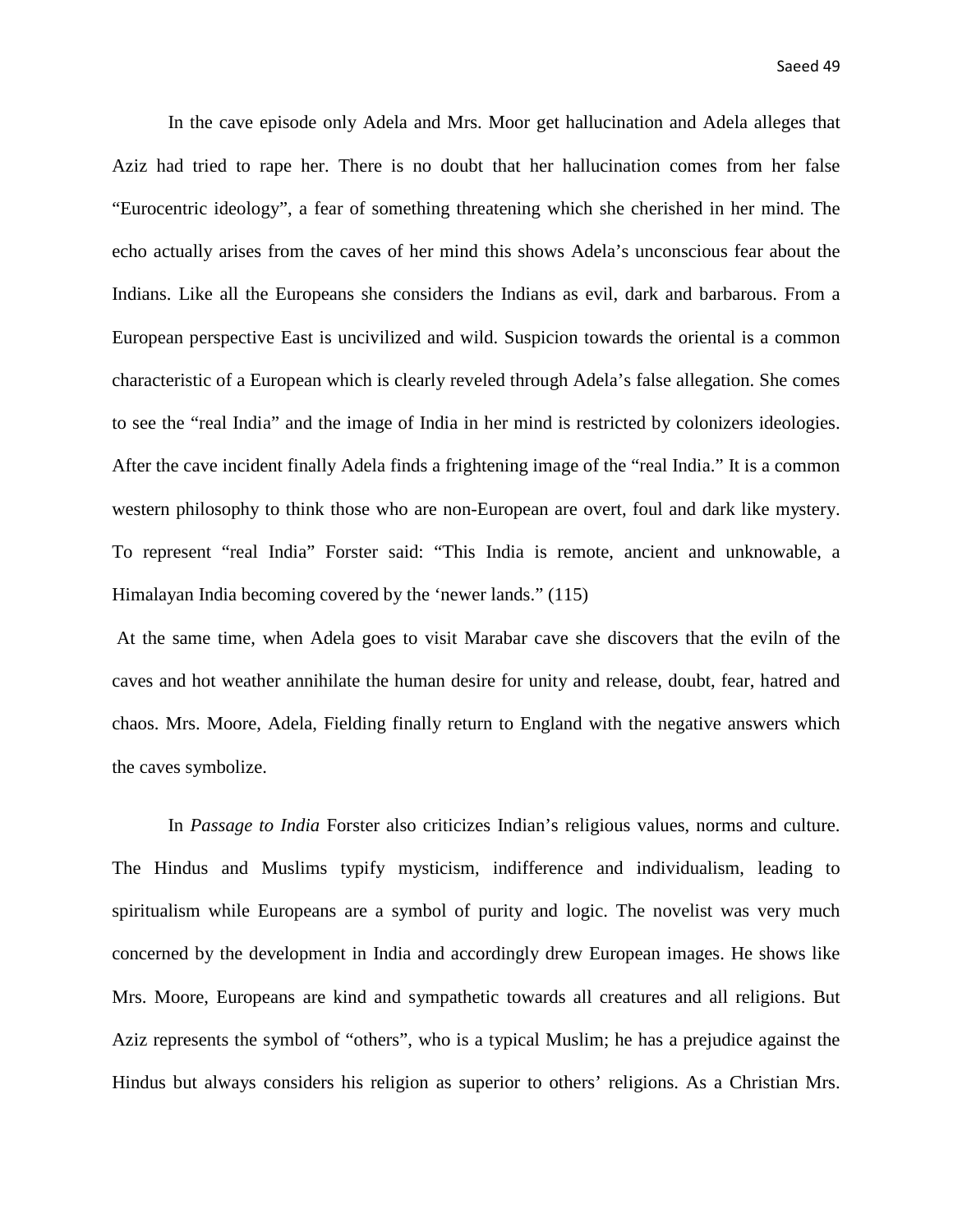Moore respects the entire religions even she is able to impress Dr. Aziz by showing respect to remove her shoes before entering the mosque. She is a symbol of unity who tries to make a bridge between the two races-- the English and the Indians. As a true Christian she represents all Europeans values, goodness and sympathy. It is obvious that the novelist consciously represents English ideologies, religious, norms and values and "claimed that indigenous sovereignty needed to be respected only if the inhabitants were Christian; if not, England (or any other European country) could conquer the country and overthrow its native laws after conquest. Non-Christian native people could be identified as alien and lawless: a powerful justification for dispossession." (Samson, 42)

In this novel as a pure Christian Mrs. Mooer wants her son Ronny to maintain universal brotherhood but such a discourse is not possible where racism governs the relationship between the colonizers and colonized. Thus, in *A Passage to India* Forster shows Christianity perched brotherhood and equality while other religions and cultures do not maintain all these values.

The three sections of the novel are also very symbolic and politically constructed which produce racial tension and conflict of Hindus and Muslims. At the beginning of the novel technically Forster creates a series of binaries: Hindu vs. Muslim, colonizers vs. colonized and self vs. others. Forster represents Indians are unsocial, dishonest and not friendly even with their own community. In the novel Forster shows serious conflict between the Hindus and the Muslims; again the Hindu community is divided into same castes on religious-cultural ground. Godbole reminds Aziz of cow-dung, and the rhythm of Hindu drums is uncongenial to Aziz. Syed Mahmud describes Hindu religious fairs with biting scorn. Godbole, though not a strict Hindu, thinks it necessary to have another wash if a Muslim at the time of a religious ceremony has touched him. Here Forster presents Hindu Muslim narrow mentality to each others. At the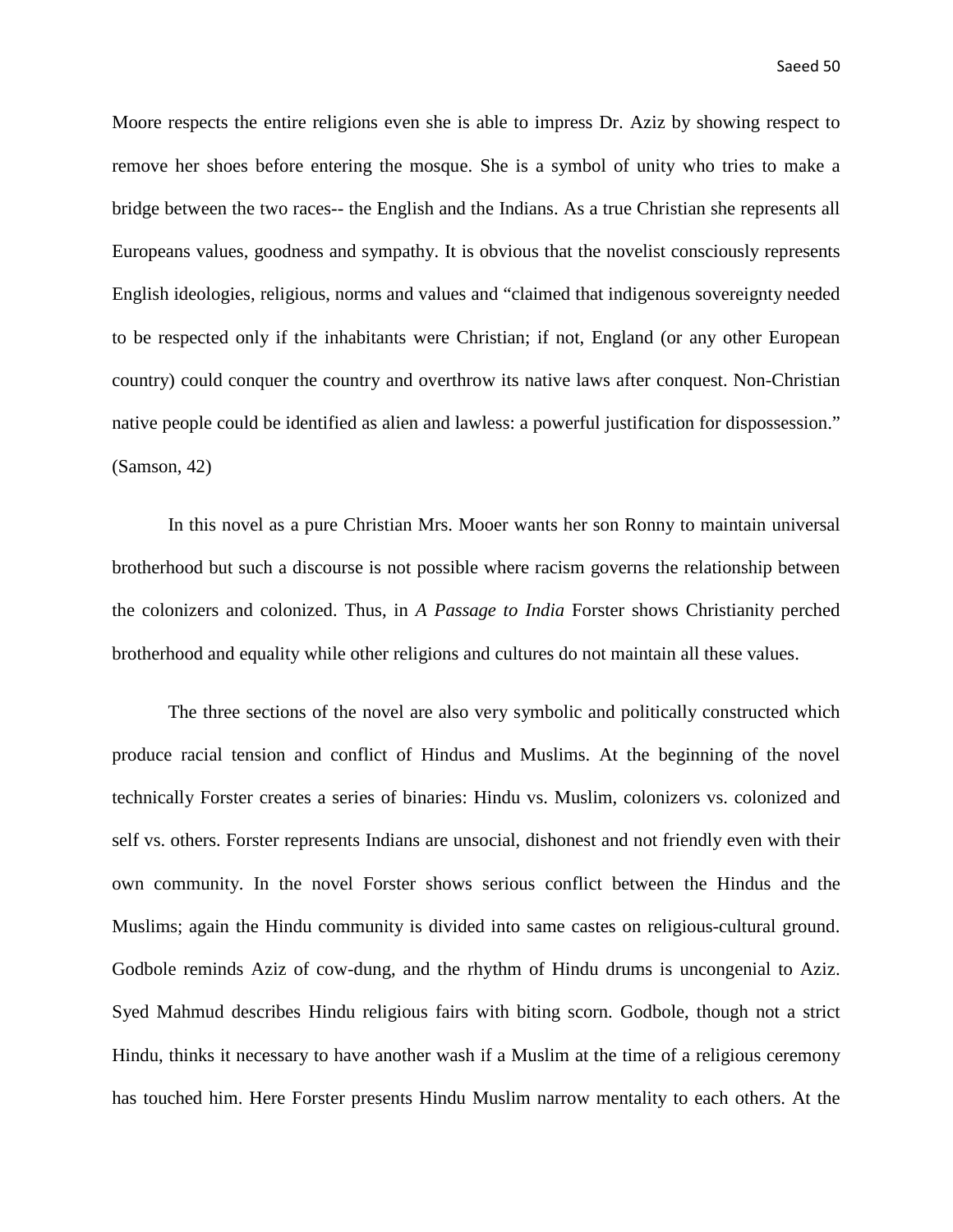same time, Forster shows strong anti-English and nationalistic mentality of Muslim but towards sthe Hindus their outlook is communal and hateful. They are also having the same views about the Hindus. It is reflected through Aziz's character. He is a perfect example of a subject race. Forster represents Dr. Aziz as a typical Muslim. His religious view and behavior made him "others." He had a prejudice against the Hindus. Aziz thinks that Hindus are slack, unpunctual and dirty. In this respect Forester established Aziz's character as a narrow minded and lacks of dignity. Aziz said that he regards all human beings as his brothers but he has terrible prejudice against the Hindus. Dr. Aziz is a staunch believer in the supremacy of Islam. He liked Alamgir and Babur and dislike Akbar in spite of his (Din- e- Ilahi) liberal approach to religion. His arrogance is reflected when he says: "nothing embraces the whole of India, nothing, nothing, and that was Akbar's mistake." (156) Forster also focuses on the issue of racial conflict between Hindus and Muslims to prove they are not equal with their cultural and religious values. They only get closer to each other as a result of their common stand against the English. Otherwise the two communities are poles apart. Thus Forester's view Hindus and Muslims are represent two different cultures and cannot become one.

Forster tries to prove Indians are very forgetful about their arrangements and assignments. They are also never serious in communication also. Indians have no sense of punctuality but the Englishmen have that sense. *A Passage to India* portrays the prejudice of Hindus and Muslims against each other, the nationalist feelings of the communities and their antagonism towards the English officials. Again the sense of racial superiority of the ruling class reveals through various Europeans characters. The novel thus seems to embody a case of massmisunderstanding; the clash of the culture of the East with the West. It also deals with clash of the imperialists with the natives, the ruler with the ruled, the minority with the majority, the so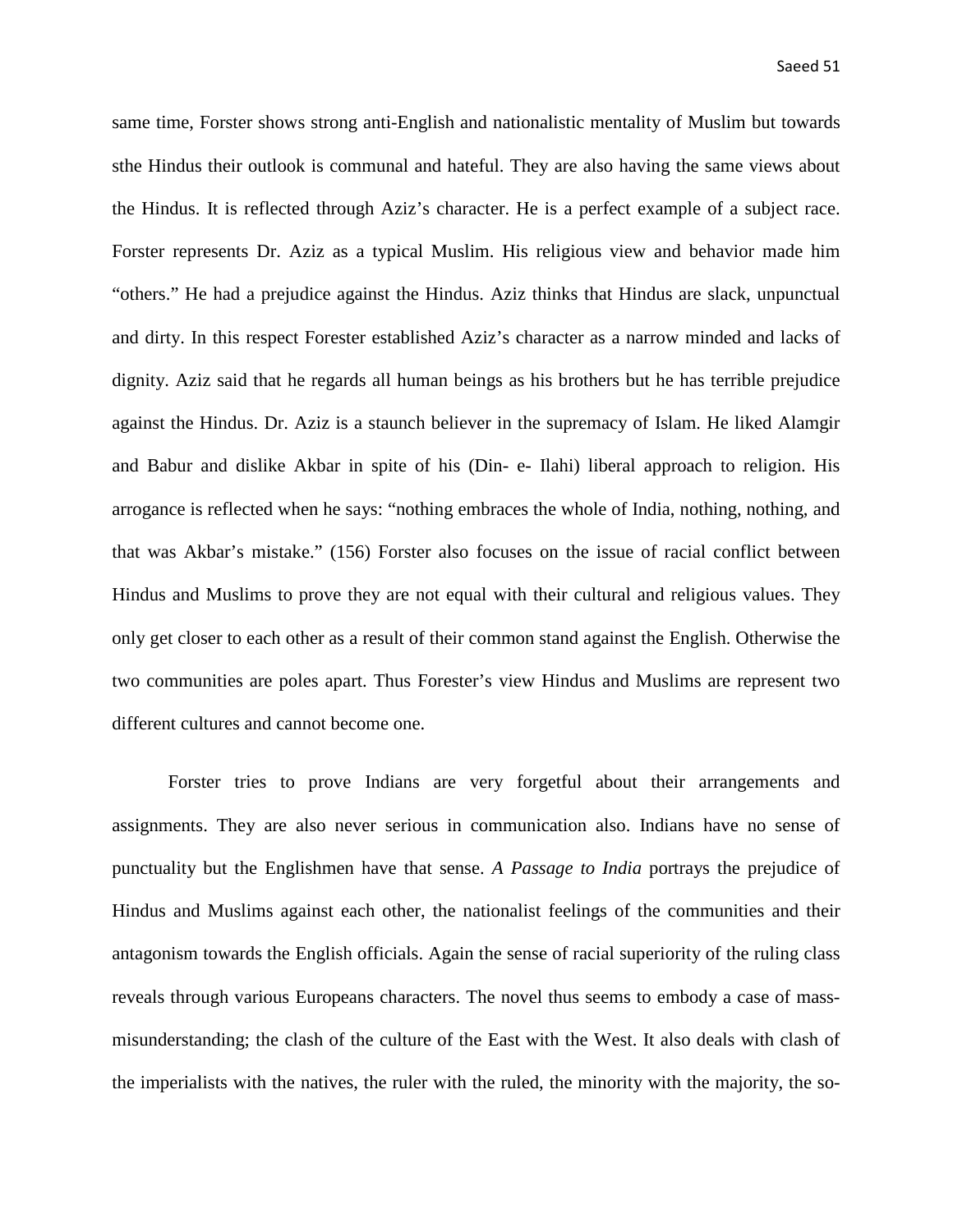called superior with the so-called inferior and the Muslims with the Hindus. The British officials always have a feeling of the superiority of their race and culture. It is perfectly reflected through the character of Ronny. The attitude of the City Magistrate, Ronny Heaslop, is typical of the entire white bureaucracy. He shows the Western philosophy and superiority towards the Indians. It seems that he is now a governor of a colony which affected the personality of the colonizers and their aesthetic appreciation. India is a part of the British Empire and not a "drawing room" where Ronny is expected to be soft and kind to the natives. He received India as a colony and he is a member of the ruling class. So, he never approve of his mother's attitude towards the Indians. He does not accept that the Indians are equal to the Englishmen. It seems that Ronny tries to defend the behavior of the men to whose class he belongs, and his defense is typical of an Anglo- Indian who thinks only of his loyalty to the case of his countrymen. His religion and his mentality are not the reflection of brotherhood and equality. His ideology and his religion is the ideology of a British official whose God is the British power. At first Ronny shows his friendliness towards the Indians but soon his position prevented such friendship.

Colonizers always think that it is their duty to enlighten those who are backward and uncivilized. But their real missions are to enslave and colonize the other races. They wear a mask to hide their real mission and at name of enlighten and civilization, they legitimate their colonial power. Forester represents Ronny as a sincere British employee and in court he tries "to decide which of the two untrue accounts was the less untrue, trying to dispense justice fearlessly ... surrounded by lies and flattery." (69) By representing the colonizers group Ronny holds a low opinion about Indians because his mentality is constructed by the colonizers ideology. He believes that British had not come to India to show their sympathy and love. They are not members of any missionary or any charitable fund; they are servants of British government as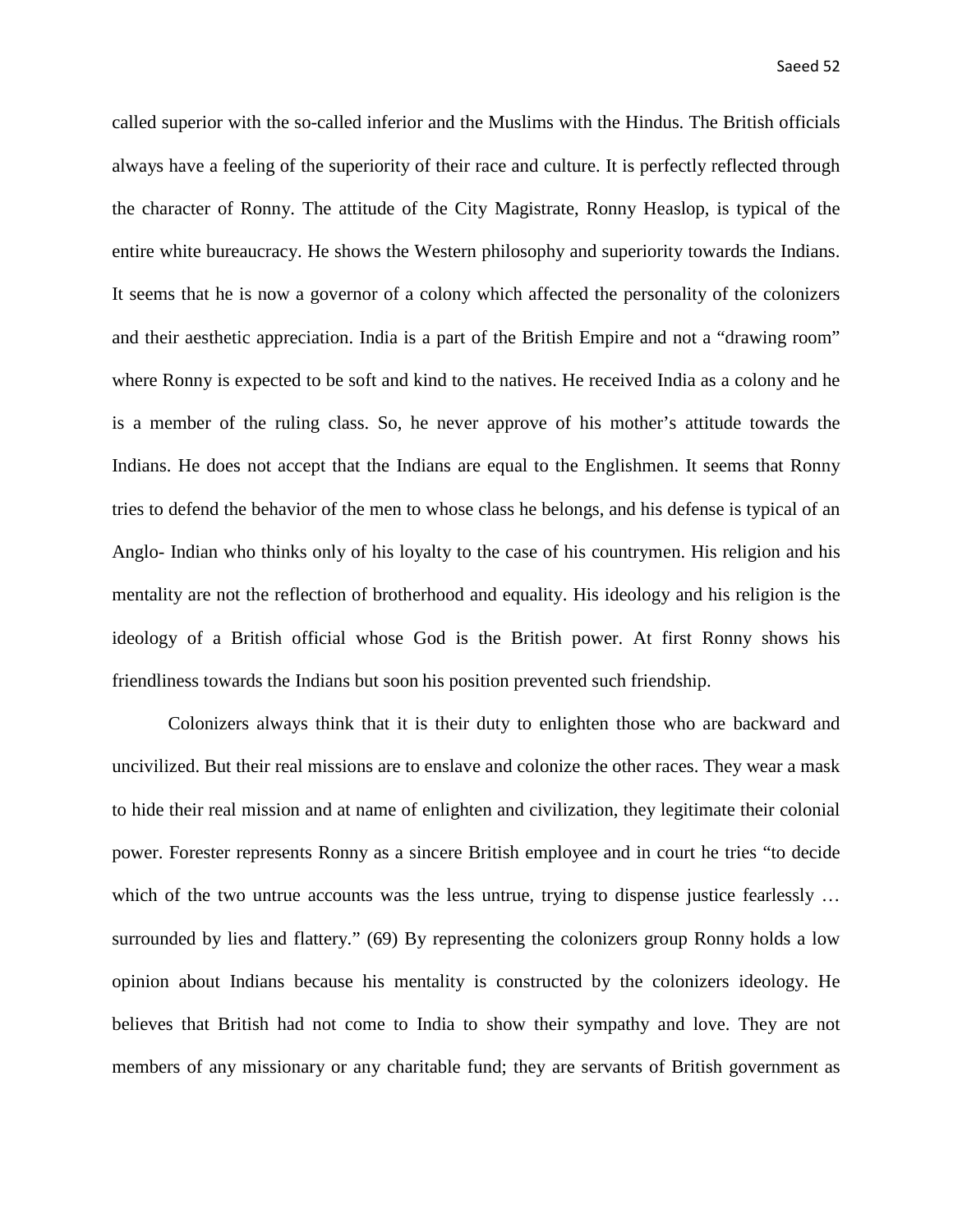the Indians are. The author also comments on the suspicious nature of Indians "suspicion in the Oriental is a sort of malignant tumor, a mental malady that makes him self-conscious and unfriendly suddenly; he trust and mistrusts at the same time in a way the Westerner cannot comprehend." (276) But we see Ronny's suspicions about Aziz in the mosque at the time when there was no prayer. To him, whether the native speaks in a boastful or humble tone, there is always some motive behind their mysterious attitude. As a typical European Ronny feels that his main business in India is to maintain peace for the safety of the British Empire. The annual riot among Hindus and Muslims on the occasion of Muharram proves to Ronny "that the British were necessary to India; there would certainly have been bloodshed without them." (110) Ronny's attitude shows his imperial mentality that legitimates his authoritative presence in this colony.

In *A Passage to India* Forster's Eurocentric belief comes out. He believes the natives have no right to access their organized, civil world because they are part of another world. Even criticizing their talent and ability Forester says the civilization in India is not to be found in their works like art or literature or paintings, it is reflected through their appearance and behavior. Thus, the author emphasized the inequality and differences between the East and the West. It shows his strong racial attitude towards the Indians. Actually Europeans consider it is their only duty to bring peace in the non white world so that they can achieve their belief and can impose their cultures and values. It is a system to produce inequality, racism and imperialism.

In *A Passage to India*, the Englishmen began to distrust Indians when they began to protest against the colonizers' brutal behavior. Ronny and other officials are annoyed by the educated Indians when they started to claim independence. Laws are created by those who were in the ruling position. The English branded all of them as "traitors" and guilty of sedition. The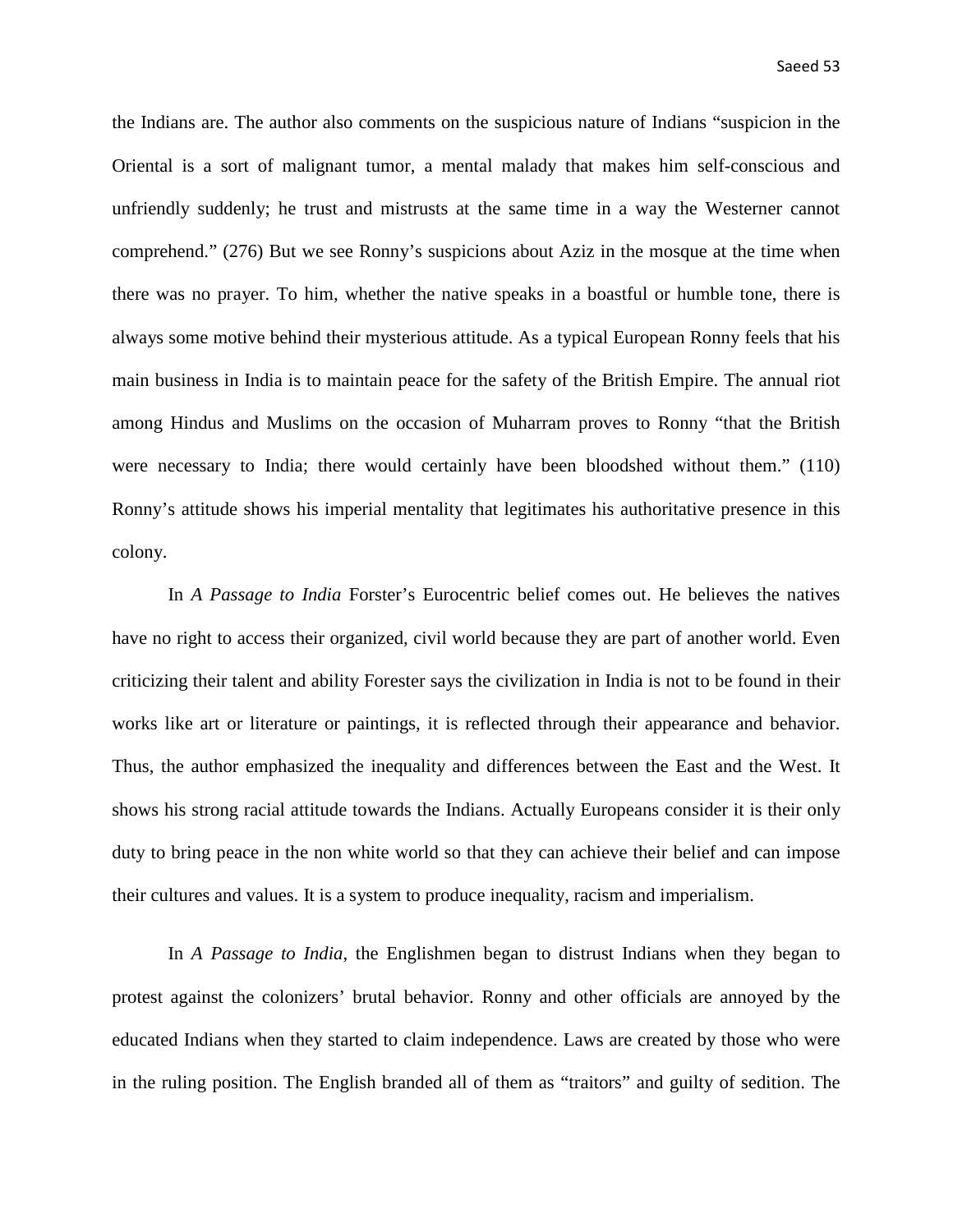British officials take bribes and so do their wives. But Indians are called dishonest because they offer to take bribe the servants if they want to meet the officer concerned. Mahmood Ali says, "when we poor blacks take bribes, we perform, and the law discovers us in consequence. The English take and do nothing."(32) So, the laws and judgments are not equal for everyone. Western Ideology creates an imaginative wall between these two groups by discrimination and hesitation. European superiority complex goes to the extent by claiming to lead Mrs.Turton opine that the Indians, "ought to crawl from here to the caves on their hands and knees whenever an English woman is in sight." (220) The bridge party, organized by Mr.Turton, is an ironic comment on the attempt to make "East meet West" and explore the areas of friendship. Turton arranges the Bridge party in the garden of the British club to reduce the gulf between the Indians and the English. But the party shows that it is impossible to make bridge or unity between the English and the Indians as long as the English persist in their blind arrogance. Finally Mr. Turton agrees that English have been far too kind towards the Indians "the Bridge Party was not a success."(58) All the racial and resentment, prejudice and hysteria are clearly visible in Bridge party.

Brenda R. Silver writes: "For the first part of the novel English and Indian are locked into a power relationship and a discourse of race in which each objectifies the other, although in any direct confrontation the English maintain the position of subject."(365) In *A Passage to India* the whites prove themselves as a self-contained group, keeping their distance from the Indians. They only deal with the Indians on the official level. The English officials and their wives are suspicious and distrustful of Indians. The English ladies keep distance and remain reserved in their behavior towards Indians, as a master do with his servant. It shows the contempt and state arrogance of the British. They humiliated their Indian subordinates in every possible way. Being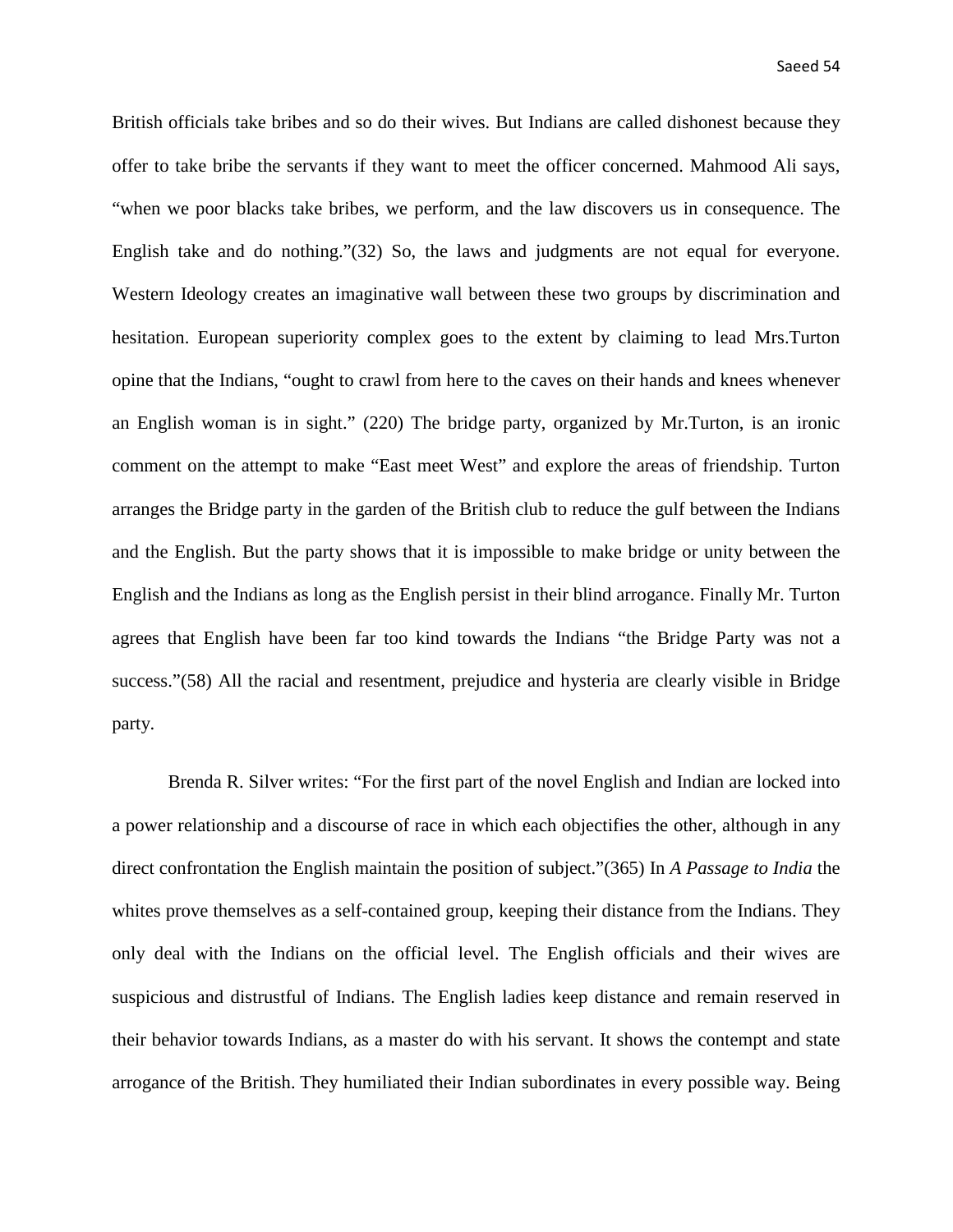colonizers "the worst aspects of colonialism are shown in the unintelligent and biased comments of the club women and in their lack of courtesy and consideration, even for the superior and educated Indians." (Spear, 46) The Bridge party is a pathetic failure, through this part Forster represents mysticism, shyness, suspicion and language barrier keep the rulers away from the ruled. The Bridge party is thus, significant to bring about the schism between the English and the Indians. So "All over Chadrapore that day the Europeans were putting aside their normal personalities and sinking themselves in their community. Pity, wrath, heroism filled them, but the power of putting two and two together was annihilated." (175) In the Bridge party, the British maintain their distance from Indians. On returning home from the party, Mrs. Moore tells Ronny that Adela and she both are disappointed for misbehaving of the English towards the Indians. Ronny replied they could not be pleasant to the Indians as India was no drawing room. This is an example of the typical Anglo Indian character which reflects racial mentality. Ronny announces that "India isn't home." He believes that the Englishmen come to India to civilize the natives who are wild, crude and rude.

*A Passage to India* also presents an imperial picture of the English officials in India. At the beginning of the novel, a group of Muslims discuss that it is not possible for them to be friends with an Englishman because they are haughty and authoritarian. It shows that the British officials regarded themselves as God and does not establish any rapport with the Indians. They have a feeling of the superiority of their race and culture. Socially they keep apart from the Indians. When an Indian wants to visit to the house of the British officer, he has to get down from the Tonga at the gate and then walk up to the bungalow. Mr Mc- Bryde is a typical British official who thinks that all Indians are unreliable and bad at heart. The character of Major Callendar, the Civil Surgeon, is marked by the dark hues of British imperialism in India. He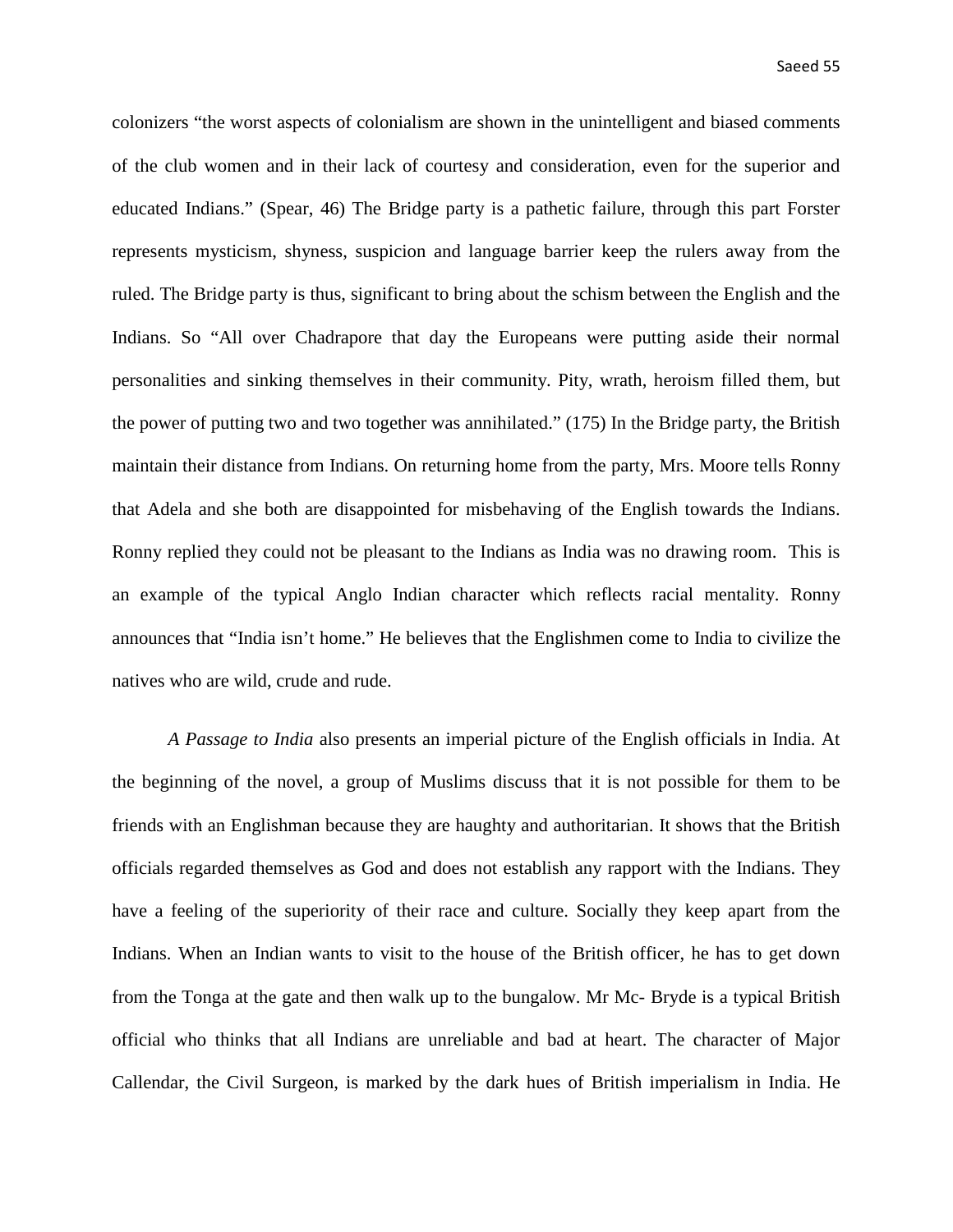wants that Indians should be treated as cruelly as possible. His treatment of Nureddin is almost inhuman. He suggests to have put pepper instead of antiseptic on Nureddin's wounds. Like Nureddin, Hamidullaha is also a victim of racial inequality and it reflected through Hamidullaha's voice when he has insulted by the "red-nosed boy" in the court although he is a scholar Muslim. Another English official says: "I have never known anything but disaster result when English people and Indians attempt to be intimate socially. Intercourse, yes. Courtesy, but all means. Intimacy- never never." (173-174)

In *A Passage to India* Forster portrays variety of English and Indians characters but he does not pay the same attention in portraying them all. He gives more importance for drawing the characters of the British. All the Indians characters, for example Aziz, Mahmoud Ali, a lawyer have a more radical attitude to the British rule except Godbole is only one character in this novel whose appearance suggests harmony; as if he has reconciled the products of East and West, mentally as well as physically. To describe Godbole's appearance Forester says- "His whole appearance suggested harmony, as if he had reconciled the products of East and West, mental as well as physical, and could never be discomposed." (66) But throughout the novel Forster politically represents him as a shadow and a minor figure who shows respect to the British characters by allowing their authority. Godbole is a perfect example of "other" a colonized figure who tries to refuse his Indian identity. Forester represents him as a confused, hybrid and elusive Indians. In *Passage to India* Ronny is a member of colonized groups and the other protagonist in this novel, Mr. Aziz is the representative of whole oriental sentiment. He is an example of a "subject race"' and victim of a well educated British conspiracy. Aziz seems to be a living person having his own whims, his peculiarities, his inconsistencies. He also stands for India as a typical Muslim from Forster view. He is an educated Indians but from Forester's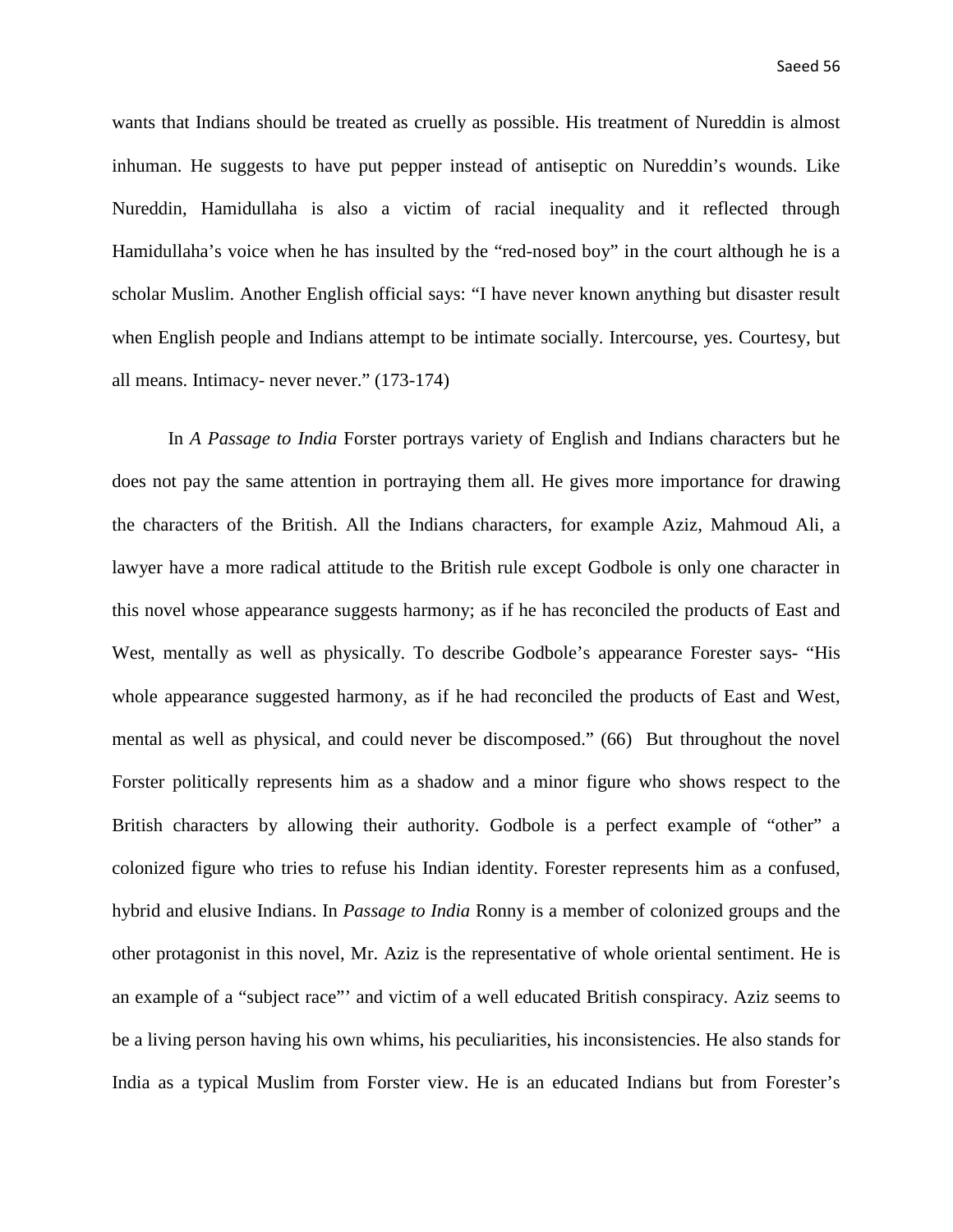representation his thought appears to be constructed by superstition and mysticism. Aziz is a doctor trained in England and is supposed to have a scientific mind but when he goes to his native state; he mixes at little magic with his medicines. There is a touch of racial prejudice or fanaticism in Forester's portrayal of Indians and British characters. As Sara Mills says:

Several of the characters in A passage to India are prone to mysticism, that is, a nonrational religious musing which aims to see oneness rather than disparateness. This would normally be the realm of the Other, figured in the religions of the colonized people. (131)

In *A Passage to India* the relationship between Dr. Aziz and Fielding proves the difficulties to make unequal relationships. From Forster's representation Aziz is a symbol of East and Fielding is a symbol of West. In spite of love, the two men not succeed in creating a unique rapport that stands out as evidence of the power of humanity and kindness. In their very first meeting, the differences between the two men dissolved by their mutual trust and by the power of friendship. But after Aziz's arrest and release, the fundamental differences of two cultures and outlook arise and threaten their mutual trust. Aziz shows his revengeful attitude towards Adela while as a "kind hearted" mature "civil man" Fielding moves by pity for the helpless Adela and requests Aziz to withdraw the revengeful demand. In this novel Fielding always proved himself as a sympathetic European but Aziz as a typical Eastern figure shows his suspicions, narrow mentality towards Europeans including his best friend Fielding. Actually here the author technically maintains his European ideology and gives his one eye look, "that terror fixes on Aziz as its object, and he stands accused of that consummate crime in the eyes of Anglo-India: a dark-skinned man attempting to rape a white lady. But did he do it? That mystery, intensified by the racial and religious tensions that accompany it, is the plot of the novel." (Stone, 17)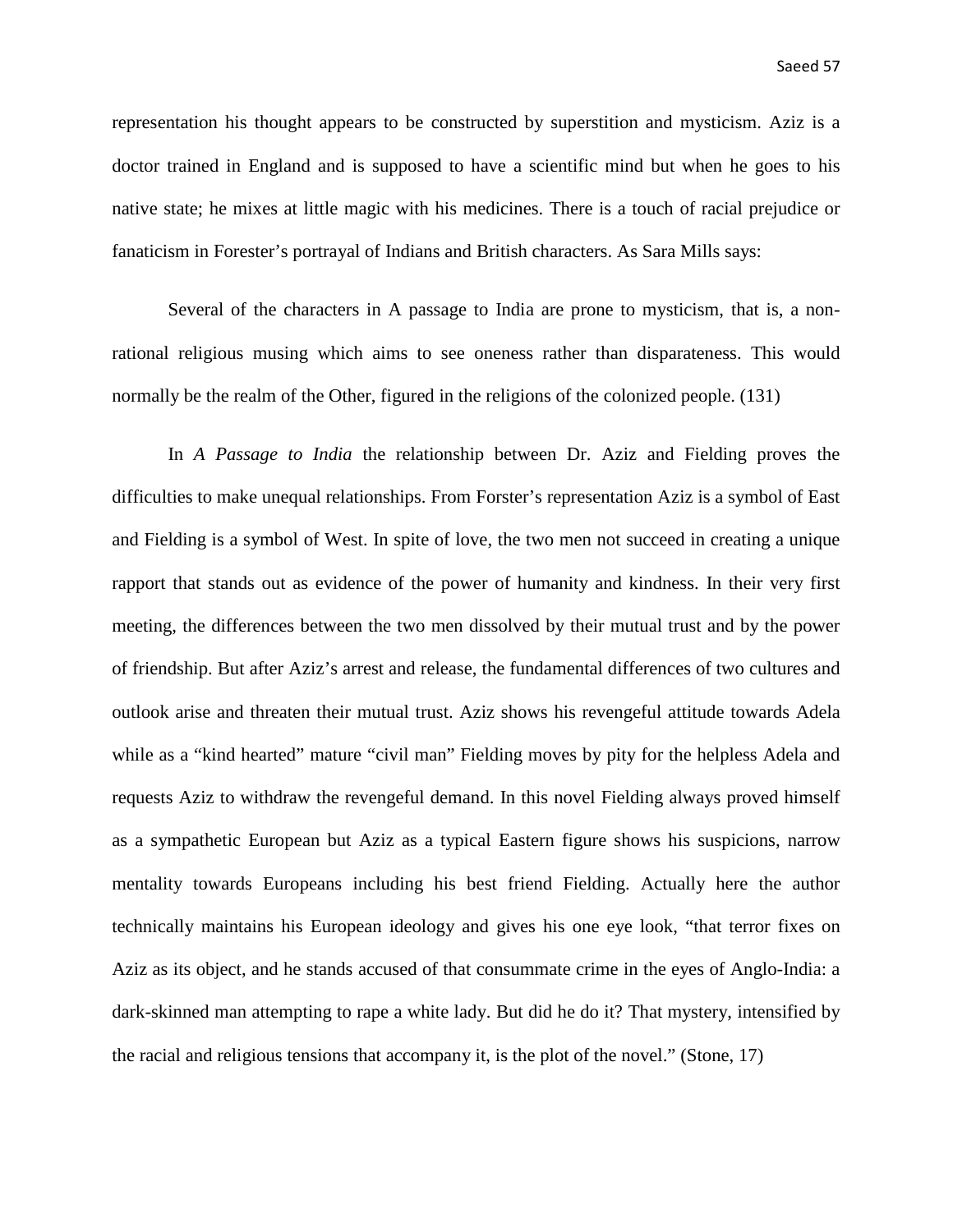Forster was very much concerned about portraying his own community and his own culture, which is represented Fielding as a kind hearted, cordial and civilized man. Forster draws the image of Aziz from a European perspective. He represents Aziz as an implacable enemy of the British and shows Fielding tried his best for establishing their friendship but it is only Aziz fault that they are not able to build a good relation. To Edward Said, however, it is a contradictory ending. Although in their last ride together, Aziz and Fielding revive their friendship. But finally they realize that their characteristic and outlook have changed radically. Fielding is now siding with Anglo Indians and Aziz with Nationalism. They cannot continue their relationships under these conflicting situations. By observing this political representation, Sengupta Pathak and purkayastha said- "Our reading of the concluding 'Not now, not Yet' constructs a Forster who displaces the estrangement the permanence of which is premised on racial grounds and relocates it on the axis of power." (383)

Thus the representation of friendship between Aziz and Fielding reveals the unequal relationship and superiority/inferiority complex between the two zones and two cultures: East vs. West. Forster technically represents Indians to prove, it is impossible to continue a relationship formed between such widely different human beings. Lastly we can see that the affection of Dr. Aziz and Fielding, however, sincere but was not sufficient to fulfill the uncountable gap between their races and cultures. Through last sentences, Forester agreed that it is impossible to make friendship between two cultures until India is free from the British Raj. Even the earth and the sky accepted the truth that "Not Yet" because friendship is possible only among equals. According to Zakia Pathak: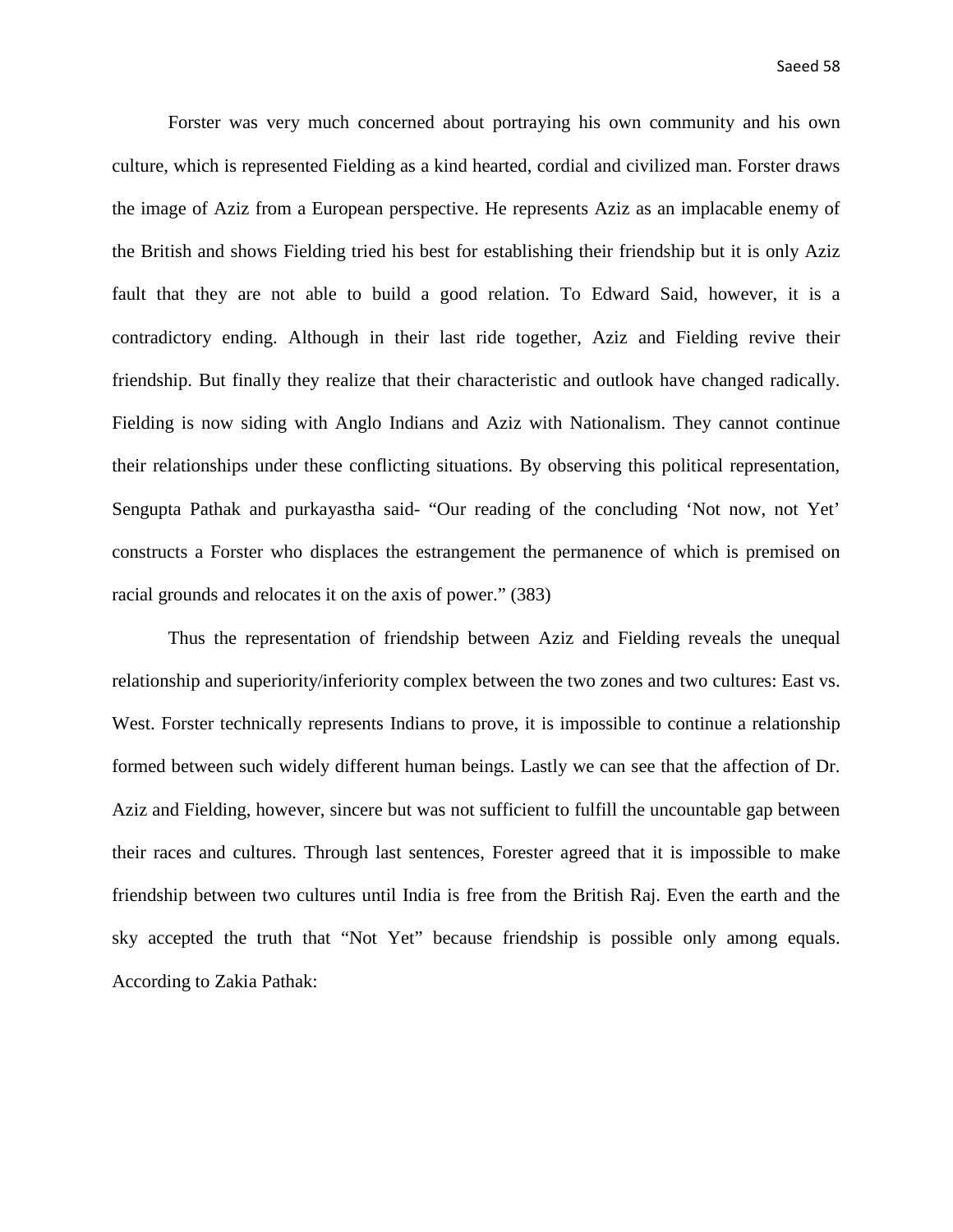Saeed 59

Forster pleads for a dialogue with those who believe that friendship between individuals is possible within structures of power in which they are unequally placed because the individual is capable of transcending these limitations. (383)

The conflicts of two cultures are obvious in this novel through the representation of "us vs. them". The conflicting relationships, cultures and religions are presented in the three parts of the novel: "mosque", "cave" and "temple." The mosque section represents impossibilities of friendship and love between the Indians and the English. In the second part, racial conflict reflects in "cave". Instead of bonding two cultures, East and West goes apart from each other. In this part, Adela gets hallucinations in which she imagines that Aziz has tried to rape her that shows loss of faith, mutual trust and disrespect towards the Indians. As Bhabha said:

What happened in the caves? *There,* the loss of the narrative of cultural plurality; *there* the implausibility of conversation and commensurability; *there* the enactment of an undecidable, uncanny colonial present, an Anglo-Indian difficulty, which repeats but is never itself fully represented. (390)

In the third part, "Temple" depicts the synthesis. Bhabha not agreed with those critics who consider, *A Passage to India* is a psychological novel; rather than it is a novel that deals with power relationship between two groups, two states and two different cultures. Aziz could not make friendships with Fielding and Miss Quested for his suspicious mentality, Forster says- "suspicions in the Oriental is a sort of malignant tumor, a mental malady, that makes him selfconscious and unfriendly suddenly; he trust and mistrusts at the same time in a way the Westerner cannot comprehend."(276) Also "Otherness" is clearly exemplified by domination and subjugation of one group. It explores the concept of "Other" based on identity. British are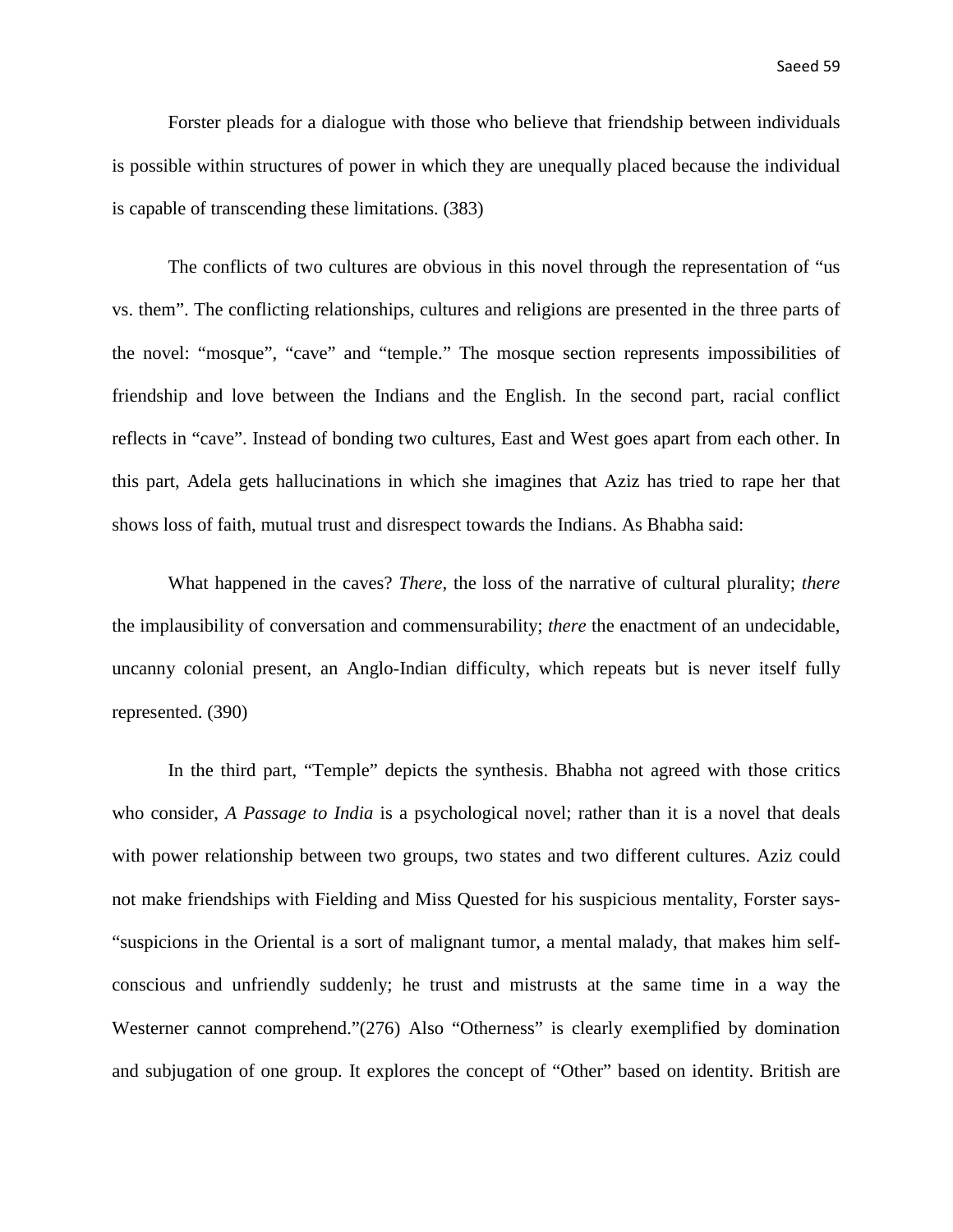represented as "governor /Imperialist" group, and Indians are part of "Colonized /Subject". Postcolonial critics have described the "colonial other" in various ways. Most of them consider that it is a system of subjugation and domination which legitimate social, economical and political hierarchy of colonizers over colonized. Cultural imperialism is a process that shows the necessity to enlighten the culture of a subject, so that the colonizers can dominate and control them as well as their education, social and political system. Cultural domination is a system to produce by the colonizers to represent the colonized as a "subject." History shows the attempt of the British to keep distance between the two major religious communities was embittered and suspicion towards each other, thus manages to rule over India for a long time. But gradually the Indians came to realize that their real enemy was the ruling class, the colonizers group. This realization resulted into India's independence in 1947, and the British ostracized.

According to Said, the Western dominations influence the popular cultures like fictions, movies, history, and philosophy. It even directly dominates the environments, administration and architecture of the colonized countries to produce the new imperial rules, cultures and subcultures*.* The consequential incidents differences between the two cultures - the West vs. the East. European writers showed British power and superiority through their writings since they were in power. They identify themselves as a separate group which is socially, economically, politically and culturally powerful. This type of binary attitude reflects through most of the Europeans works where the theme of imperialism, racism, cultural conflict destroys the natural pleasures of literature. In *A Passage to India*, Indians are humiliated by all the Anglo-Indians only because of they were not the ruling class, not sophisticated society as European was. Forster makes clear differences between the colonizers and the colonized cultures by showing dissimilar life style of Indians and Anglo-Indians. Their dress, food, habit, language even principles all are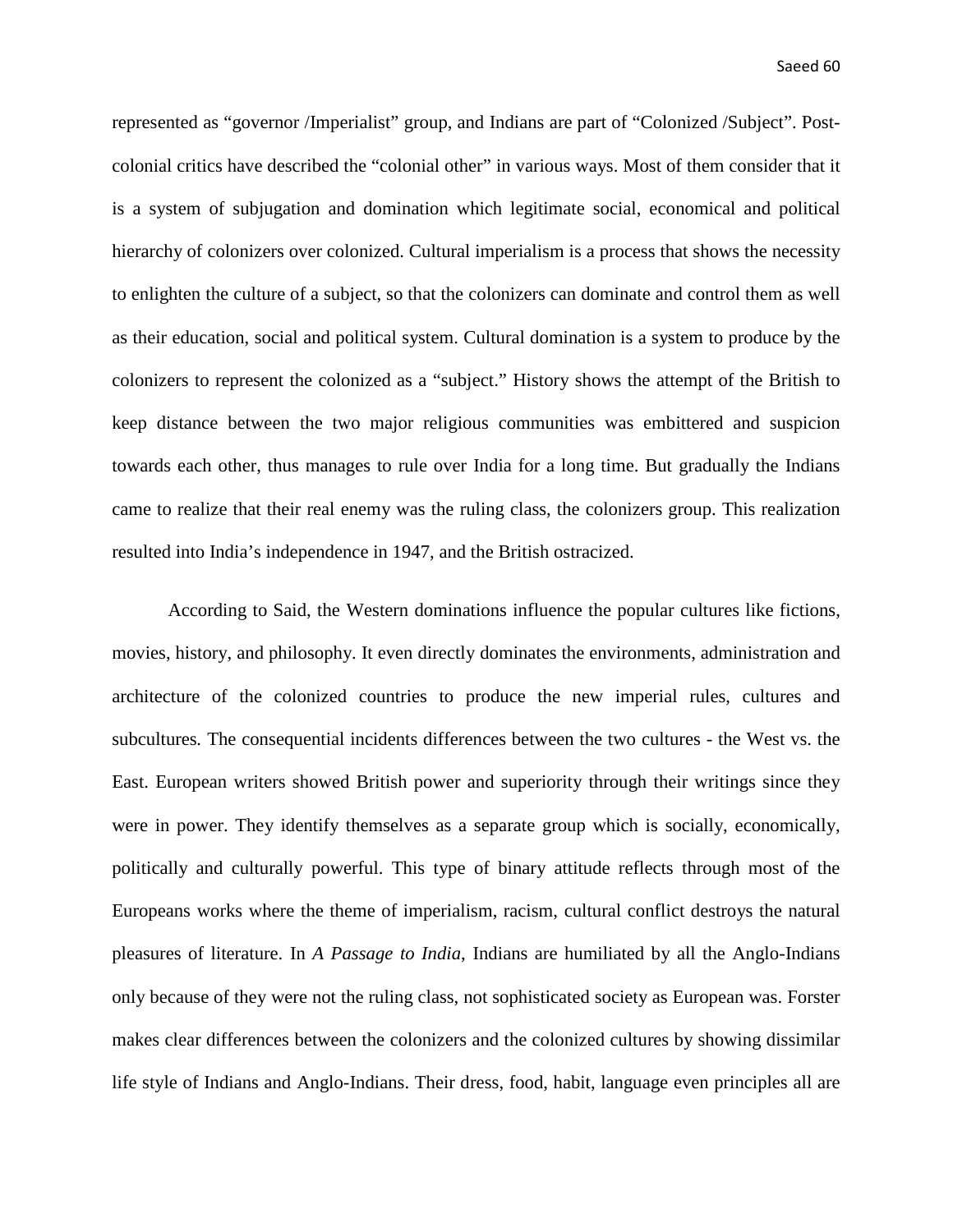different from each others. These divisions and discords dominate Indians and creates inferiority complex in the colonizers mind which made them an "other group." In *A Passage to India*, it clearly expresses through Aziz's voice when he informs that their friendship is possible after the British leaves their land. Friendship can only possible among those human beings who are not member of any particular class or group, colonizers and colonized. Aziz and Fielding leave each other under this kind of situation. Friendship between them was possible if they could remove the problems of cultural differences, racial, stereotyping, and colonization. The presence of a "gulf" between the races arises from superiority of one group who silently accepted this superiority. Here one is oppressed and other oppressors. Both Said and Patric agree that the social hierarchy between the colonizer and colonized is the only hindrance to make friendship with these two races English and Indians. And the final declaration creates a greater impact upon the reader's mind- "down with the English anyhow. We may hate one another, but we hate you most." (315-316) When Fielding wants to know the reason behind their unsuccessful relation not Aziz but the author gave an ambivalent answer that "the horses didn't want it-- they swerved apart; the earth didn't want it."(316) Thus their friendship ended completely because of the conflict of two cultures East and West/ Orient and Occident. According to Said-

Perhaps the most important task of all would be to undertake studies in contemporary alternatives to orientalism, to ask how one can study other cultures and peoples from a libertarian, or a nonrepressive and nonmanipulative, perspective. But then one would have to rethink the whole complex problem of knowledge and power. (24)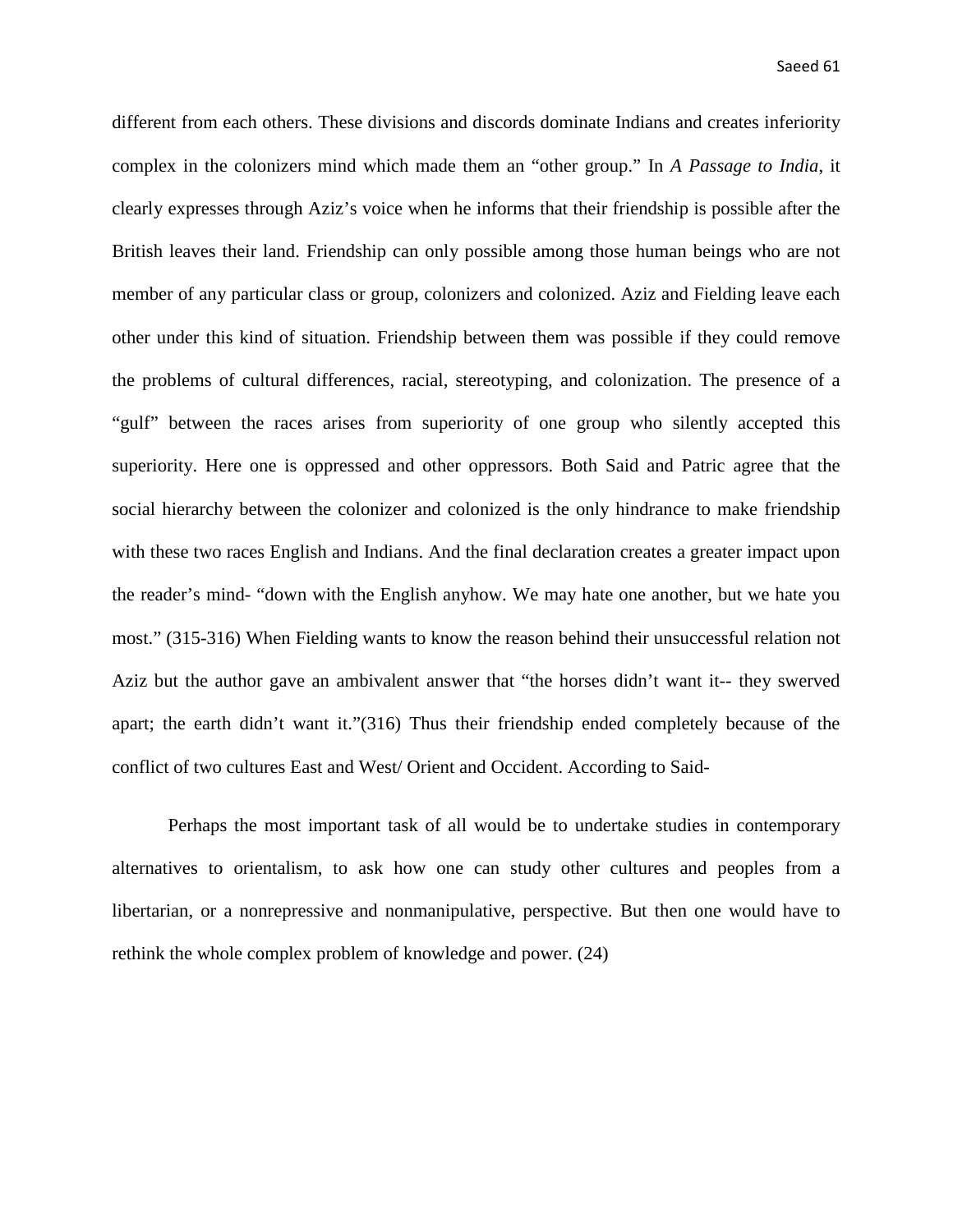#### **Conclusion**

It is quite clear that the three novels *Robinson Crusoe*, *Heart of Darkness* and *A Passage to India* mainly deal with the issue of colonialism, imperialism and racialism. The three authors of these novel is to politically represent the images of "us" vs. "them" by creating a system of structure that shows that the human world is divided into two groups- "self" and "others". The novel is an important genre to show how word can change the meanings and established a new interpretation through representation. In *Orientalism* Edward Said discusses this kind of textual representations of the Orient which is constructed, not natural. To him:

In any instance of at least written language, there is no such thing as a delivered presence, but a re-presence, or a representation. The value, efficacy, strength, apparent veracity of a written statement about the Orient therefore relies very little, and cannot instrumentally depend, on the Orient as such. (21)

Representation, especially of the colonized, is connected with politics. In the following three novels it is clearly revealed. *Robinson Crusoe, Heart of Darkness* and *A passage to India*  deal with different aspects of representation of racialism, imperialism and colonialism. One of the best sealing fictions of the eighteen century is *Robinson Crusoe*. In this novel Defoe deals with colonialism by portraying a fictional picture of an adventurous man, who gradually becomes the master over an island and establishes his own colony. Behind the adventurous mind of Crusoe, Defoe shows his worldliness and monetary motive. It was the period when white men's fantasy was to discover new lands so that they were regarded themselves as a master over an island and established their own colony. Certainly representation of colonialism, imperialism and capitalism lies at the heart of the novel *Robinson Crusoe*. Conrad's *Heart of Darkness* was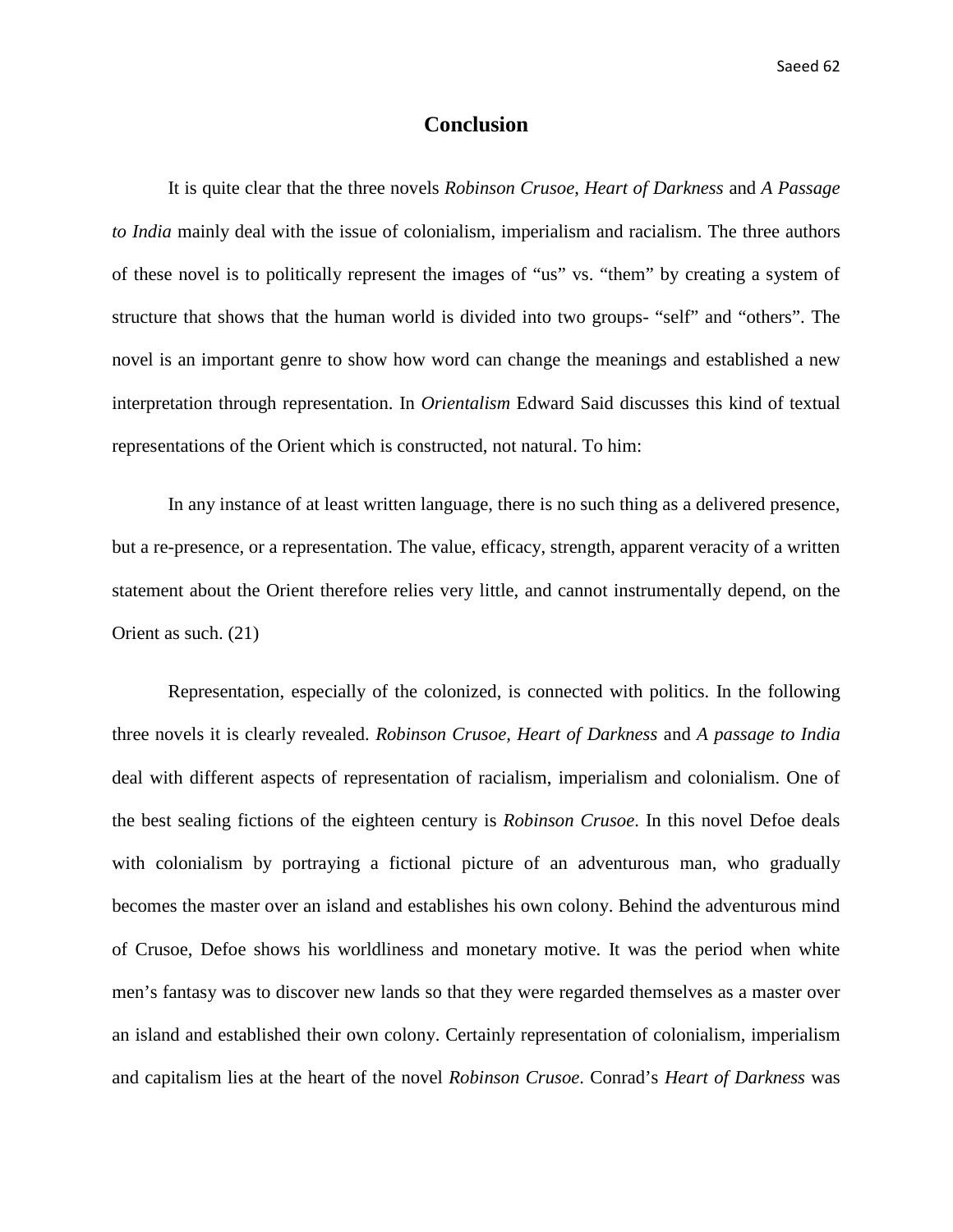published at the time when white men started to believe that it is their responsibility to civilize the savages. Through this novel *Conrad* represents Africa as a place which is inwardly impure, corrupted and symbol of evils. The sole purpose of the white men was to indulge in the exploitation of the backward, ignorant natives in Congo. Ivory dominates the thought of every white man in that time. In *Heart of Darkness* Conrad focuses on the issue of imperial attitude towards the Africans and how they tried to capture their culture where racial attitude also is an important aspect of imperialism. Twentieth century was an era of colonial activity for most of the Europeans when *A Passage to India* was published. India has changed a great deal since 1924 at the time the novel appeared. The Second World War brought the termination of the British Raj which is reflected in the novel *A Passage to India*. While the English people suffered from arrogance and racial superiority, the Indians suffered from contempt and nationalist sentiments. Forster technically represented the political relationship between the occidental and the oriental. In *A Passage to India* he clearly explored that it is not possible for an Englishman to make a real friendship with an Indians because one is "Self" and another is colonized "Other." Forster deals with the relationship between two different cultures to explore British political control over India. In this novel all the Indians represented as perverted, clownish or queer characters. As a pure Christian Fielding represented as a moderate, civilized man who contends with friendliness. Like all British rulers Forster represented India as an exotic place, naturally beautiful and mysterious but culturally uncivilized. Forester's *A Passage to India* is very much concerned about the representation of occident and orient as well as the author criticized native's religious values to create binary constructions. Thus, these novels represent colonial identity, a sense of division, inequality and alienation. Textual representation is a process to produce calculative meanings and images of those who are marginalized. The colonial representation then involved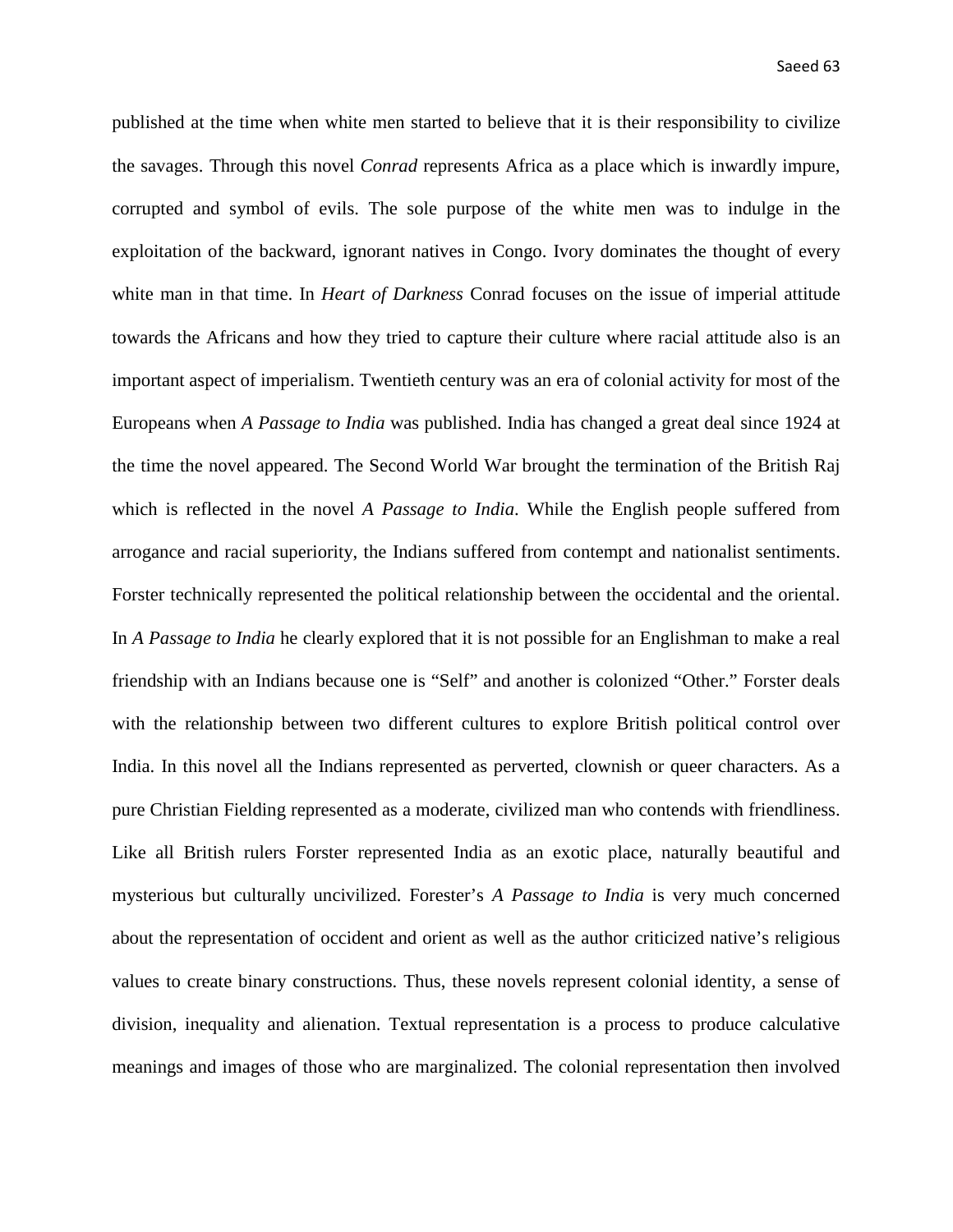on the issue of power, subjugation, domination and control over colonized by the colonizers. Representation of a colonized as a peculiar figure or a group of radical otherness indicates the politics of empire. Therefore, representation means not only a conscious presentation but also an assumption about the marginalized groups, an imaginative or unreal colonial image that is known as "others."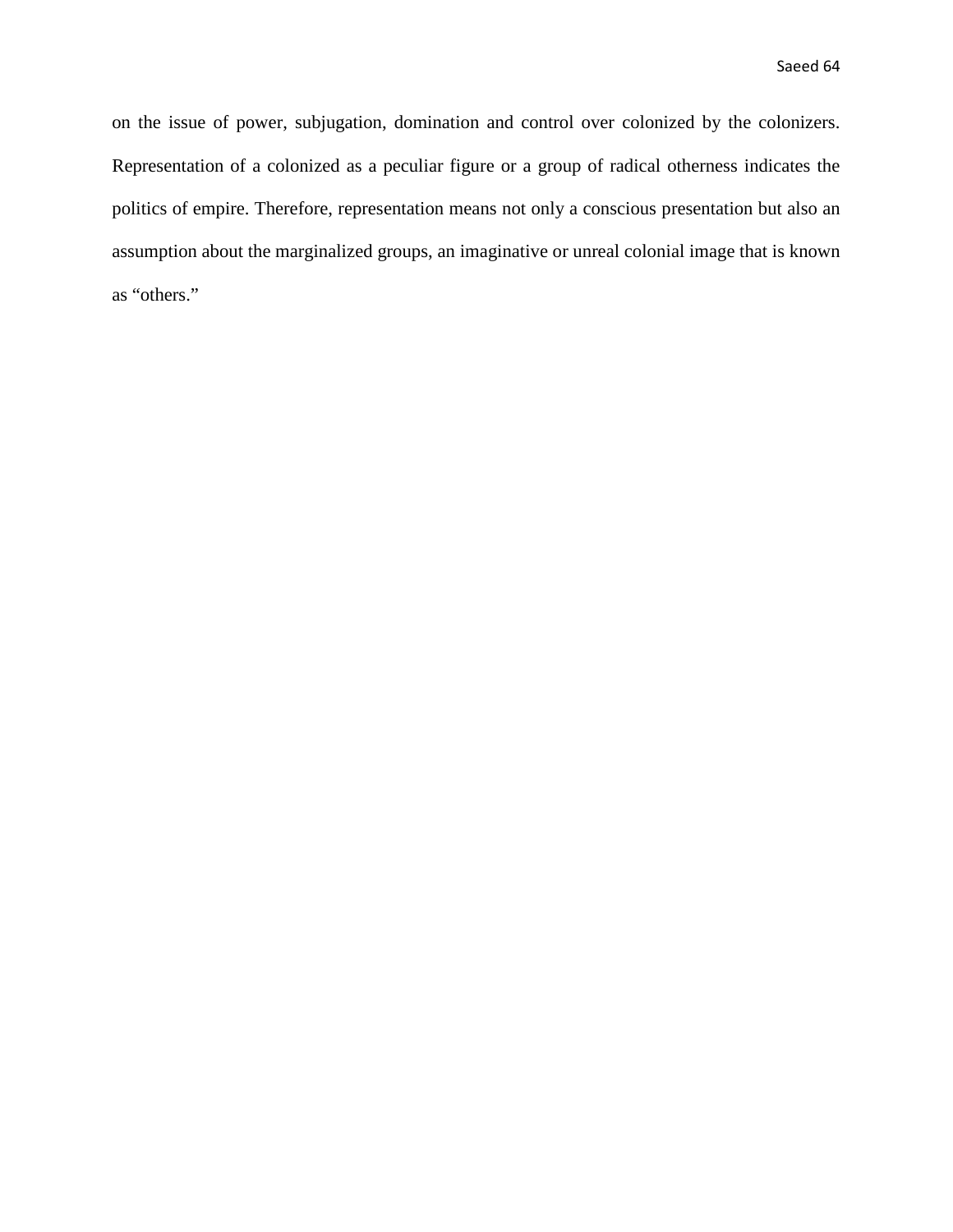#### **Works Cited**

Bhabha, Homi K. *The Location of Culture*. New York: Routledge Classics, 2006. Print.

- Leitch,Vincent B. Ed. *The Norton Anthology of Theory and Criticism*, New York: W.W. Norton & Company, 2001. Print.
- Defoe, Daniel. *Robinson Crusoe*. Ed. J. Donald Gowley. New York: Oxford University Press, 1972. Print.
- Hulme, Peter."Robinson Crusoe and Friday". *Post-Colonial Theory and English Literature*.

Ed. Peter Childs. Edinburgh: Edinburgh University Press, 1999. Print.

Alam, Fakrul. "Imperial Entanglements and Literature in English". *Spectrum*. Vol-5.

Ed. Dr. Nuzhat Amin. Department of English. University of Dhaka, June 2007 Print.

Wheeler, Roxann. "My Savage", "My Man": Racial Multiplicity in Robin Crusoe". *Post-Colonial Theory and English Literature*. Ed. Peter Child. Edinburgh: Edinburgh University Press, 1999, Print.

Kamal, Munasir. "Robinson Crusoe and the Stride of the Middle Class Man" *Spectrum*. Vol-5.

Ed. Dr. Nuzhat Amin. Department of English. University of Dhaka, June, 2007, Print.

Richetti, John. Ed. *The Cambridge Companion To Daniel Defoe*. New York: Cambridge

University Press, 2008, Print.

Brantlinger, Patrick. "Kurtz's "Darkness" and Heart of Darkness". *Post-Colonial Theory and* 

*English Literature*. Ed. Peter Child. Edinburgh: Edinburgh University Press, 1999, Print.

Harris, Wilson. "The Frontier on which Heart of Darkness Stands". *Post-Colonial Theory and English Literature*. ed. Peter Child. Edinburgh: Edinburgh University Press. 1999 Print.

Fothergill, Anthony. *Heart of Darkness*. ed. Graham Martin. Open University press. Buckingham. UK, 2003, Print.

Said, Edward. *Orientalism*: *Western Concept of The Orient*. New York: A Penguin Books, 1997, Print.

Adams, Richard. *Joseph Conrad: Heart of Darkness*. Ed. Bryan Loughrey. England :The Penguin Group, 1991, Print.

Achebe, Chinua. *Things Fall Apart*. London: Continuum International Group. 2008 Print.